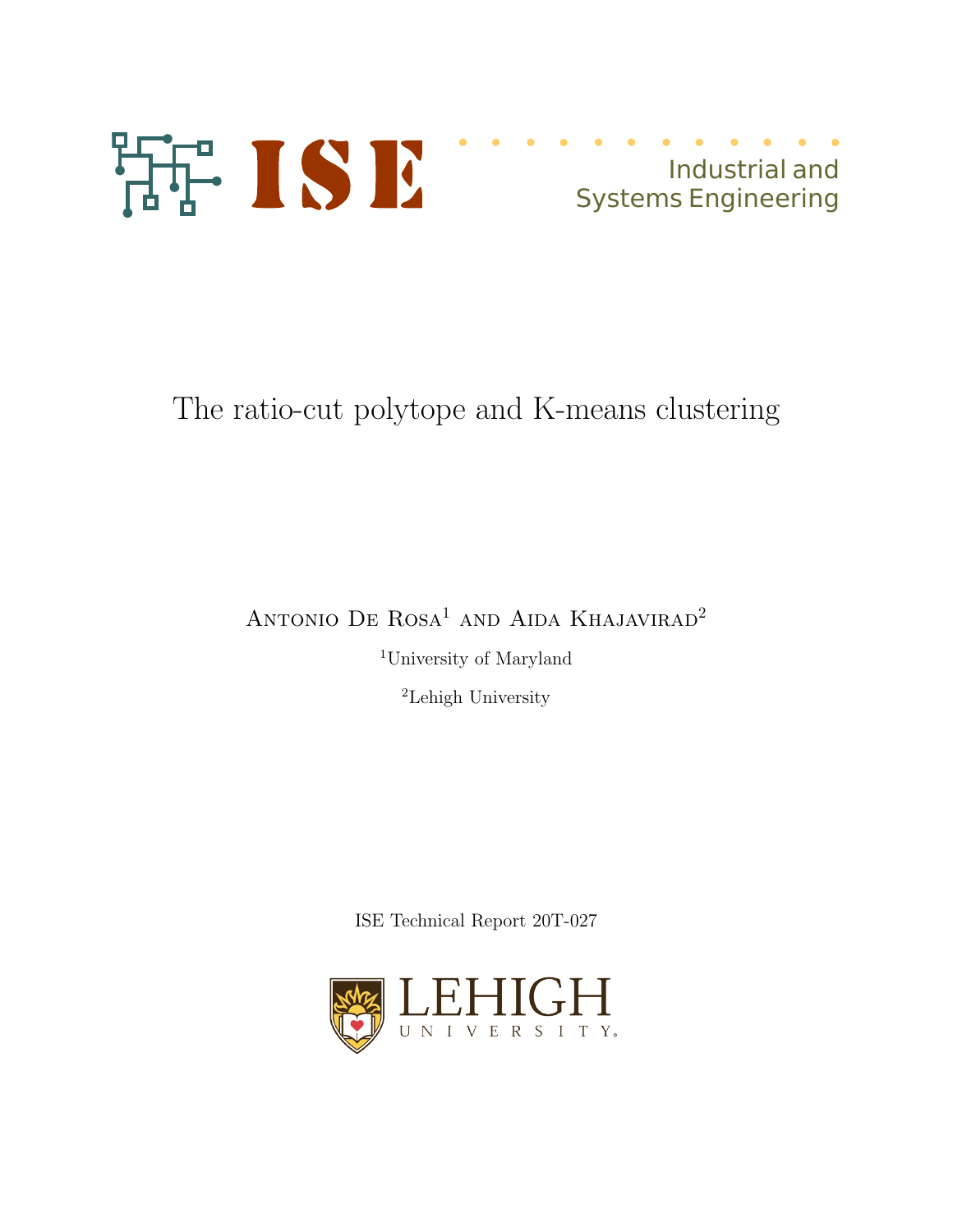## The ratio-cut polytope and K-means clustering  $*$

Antonio De Rosa † Aida Khajavirad ‡

November 19, 2020

#### Abstract

We introduce the ratio-cut polytope defined as the convex hull of ratio-cut vectors corresponding to all partitions of  $n$  points in  $\mathbb{R}^m$  into at most K clusters. This polytope is closely related to the convex hull of the feasible region of a number of clustering problems such as K-means clustering and spectral clustering. We study the facial structure of the ratio-cut polytope and derive several types of facet-defining inequalities. We then consider the problem of K-means clustering and introduce a novel linear programming (LP) relaxation for it. Subsequently, we focus on the case of two clusters and derive sufficient conditions under which the proposed LP relaxation recovers the underlying clusters exactly. Namely, we consider the stochastic ball model, a popular generative model for K-means clustering, and we show that if the separation distance between cluster centers satisfies  $\Delta > 1 + \sqrt{3}$ , then the LP relaxation recovers the planted clusters with high probability. This is a major improvement over the only existing recovery guarantee for an LP relaxation of K-means clustering stating that recovery is possible with high probability if and only if  $\Delta > 4$ . Our numerical experiments indicate that the proposed LP relaxation significantly outperforms a popular semidefinite programming relaxation in recovering the planted clusters.

Key words. Ratio-cut polytope; K-means clustering; Linear programming, Stochastic ball model.

AMS subject classifications. 90C05, 90C57, 62H30, 49Q20, 68Q87.

## 1 Introduction

Clustering is concerned with partitioning a given set of data points  $\{x^i\}_{i=1}^n$  in  $\mathbb{R}^m$  into K subsets such that some dissimilarity function among the points is minimized. Consider a partition of  $[n] := \{1, \ldots, n\}$ ; i.e.,  $\{\Gamma_k\}_{k=1}^K$  such that  $\Gamma_a \cap \Gamma_b = \emptyset$  for all  $a, b \in [K] :=$  $\{1,\ldots,K\}$  and  $\cup_{k\in[K]} \Gamma_k = [n]$ , where we further assume  $\Gamma_k \neq \emptyset$  for all  $k \in [K]$ . *K-means clustering* partitions the data points into  $K$  clusters by minimizing the total squared distance between each data point and the corresponding cluster center:

$$
\min \sum_{k=1}^{K} \sum_{i \in \Gamma_k} \left\| x^i - \frac{1}{|\Gamma_k|} \sum_{j \in \Gamma_k} x^j \right\|_2^2
$$
\n
$$
\text{s.t. } \{\Gamma_k\}_{k \in [K]} \text{ is a partition of } [n]. \tag{1}
$$

<sup>∗</sup>A. De Rosa was supported in part by National Science Foundation award DMS-1906451.

<sup>†</sup>Department of Mathematics, University of Maryland. E-mail: anderosa@umd.edu.

<sup>‡</sup>Department of Industrial & Systems Engineering, Lehigh University. E-mail: aida@lehigh.edu.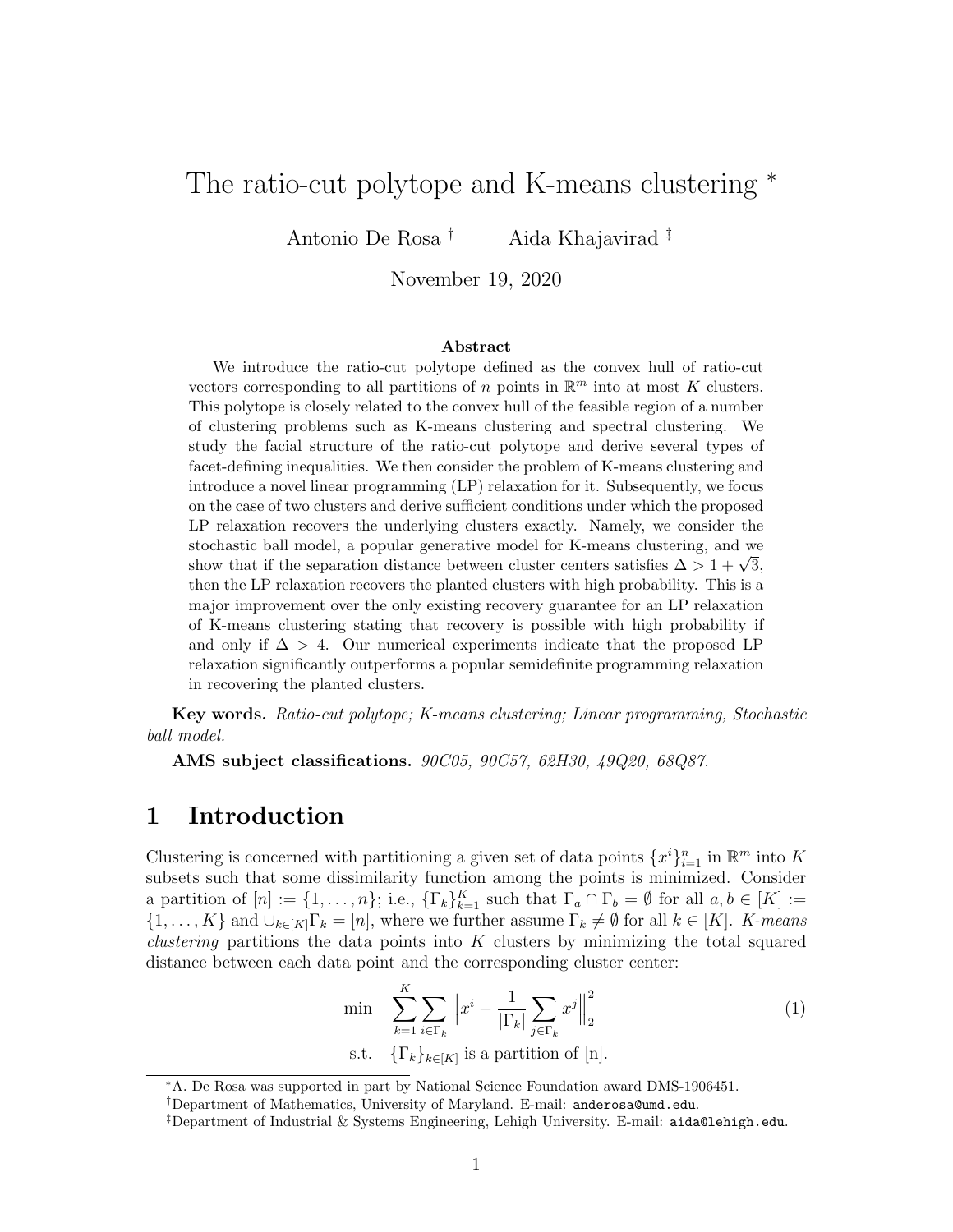It is well-known that Problem (1) is NP-hard even when there are only two clusters [6] or when the data points are in  $\mathbb{R}^2$  [17]. The most famous heuristic for K-means clustering is Lloyd's algorithm [16] which, in spite of its effectiveness, in practice may converge to a local minimum that is arbitrarily bad compared to the optimal solution [13]. Moreover, numerous constant-factor approximation algorithms have been developed in the literature, both for the fixed number of clusters  $K$  and for the fixed dimension  $m$  (see for example [13, 9]). In this paper, we are interested in the quality of convex relaxations for K-means clustering.

Several equivalent reformulations of K-means clustering, including a nonlinear binary program [22], a 0-1 semidefinite program (SDP) [19], and a completely positive program [21] are given in the literature. In the following, we present an alternative formulation that we will use to construct our new convex relaxation (see [14] for the derivation). For any arbitrary partition of [n], let  $\mathbf{1}_{\Gamma_k}$ ,  $k \in [K]$  be the indicator vector of the kth cluster; i.e., the *i*th component of  $\mathbf{1}_{\Gamma_k}$  is defined as:  $(\mathbf{1}_{\Gamma_k})_i = 1$  if  $i \in \Gamma_k$  and  $(\mathbf{1}_{\Gamma_k})_i = 0$  otherwise. Define the partition matrix as

$$
Z = \sum_{k=1}^{K} \frac{1}{|\Gamma_k|} \mathbf{1}_{\Gamma_k} \mathbf{1}_{\Gamma_k}^T.
$$
 (2)

Denote by  $D \in \mathbb{R}^{n \times n}$  the distance matrix with the  $(i, j)$ th entry given by  $d_{ij} = ||x^i - x^j||_2^2$ . Then it can be shown that Problem  $(1)$  can be equivalently written as:

$$
\min \sum_{i,j \in [n]} d_{ij} Z_{ij}
$$
\n
$$
\text{s.t.} \quad Z \text{ is a partition matrix defined by (2)}.
$$
\n(3)

The most popular convex relaxations for K-means clustering are SDP relaxations; indeed the theoretical and numerical properties of these algorithms have been investigated extensively in the literature (see for example [20, 19, 21]). These relaxations are obtained by observing that any partition matrix  $Z$  satisfies the following properties:

$$
Z\mathbf{1}_n = \mathbf{1}_n, \quad \text{Tr}(Z) = K,
$$
  
\n
$$
Z \succeq 0, \quad Z \ge 0,
$$
\n
$$
(4)
$$

where  $\mathbf{1}_n$  is an  $n \times 1$  vector with all entries equal to 1 and Tr(Z) is the trace of the matrix Z. Moreover,  $Z \succeq 0$  and  $Z \geq 0$  mean that the matrix Z is positive semidefinite and component-wise nonnegative, respectively. A widely-studied SDP relaxation of the K-means clustering, often referred to as "Peng-Wei relaxation" [19], is given by

$$
\min \sum_{i,j \in [n]} d_{ij} Z_{ij}
$$
\n
$$
\text{s.t.} \quad Z\mathbf{1}_n = \mathbf{1}_n, \quad \text{Tr}(Z) = K,
$$
\n
$$
Z \succeq 0, \quad Z \ge 0, \quad Z = Z^T.
$$
\n
$$
(5)
$$

If by solving Problem (5), we obtain a minimizer  $\bar{Z}$  that is a partition matrix as defined by  $(2)$ , then  $\overline{Z}$  is also optimal for the original problem, as the feasible region of Problem  $(5)$ contains the feasible region of Problem (3). Otherwise, the common approach is to devise a rounding scheme to extract a feasible solution of  $(3)$  from the relaxation solution Z. This two-phase approach has been employed successfully for clustering various synthetic and real data sets [19, 21].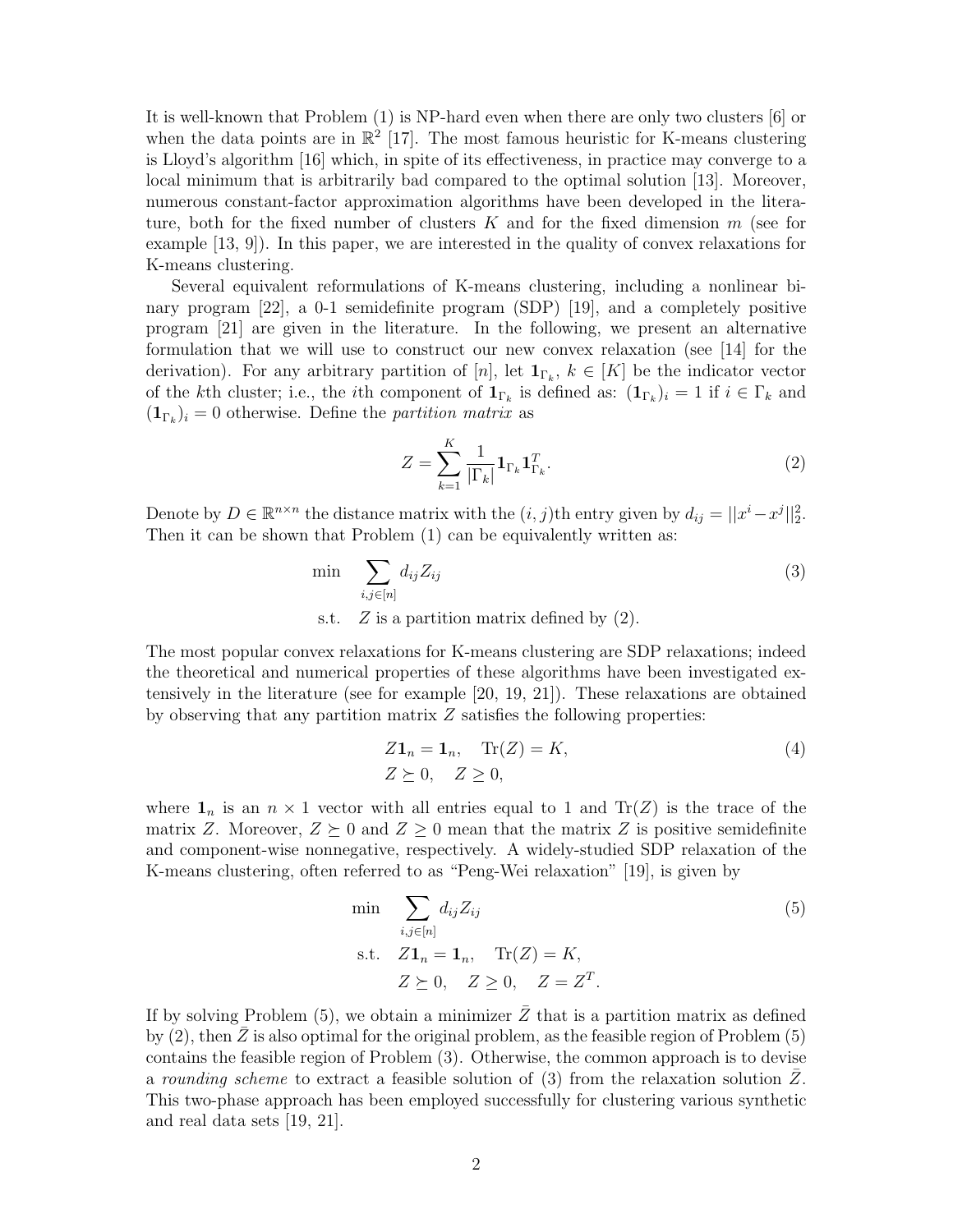Recovery guarantees under stochastic models A recent stream of research in data clustering is concerned with obtaining conditions under which a planted clustering corresponds to the unique optimal solution of a SDP relaxation under suitable generative models  $\begin{bmatrix} 4, 2, 10, 18, 12, 5, 3, 15, 14 \end{bmatrix}$ . Such conditions are often referred to as *exact* recovery (henceforth, simply recovery) conditions. Generally speaking, these works first provide deterministic sufficient conditions for a given clustering assignment to be the unique optimal solution of a SDP relaxation via the construction of dual certificates. Subsequently, they show that those conditions hold with high probability under a given random model. Throughout this paper, we say that an optimization problem recovers the planted clusters if its unique optimal solution corresponds to the planted clusters.

The stochastic ball model is the most widely-studied generative model for K-means clustering. In this distributional setting, we assume that there exist K clusters in  $\mathbb{R}^m$ and the data in each cluster consists of  $\frac{n}{K}$  points sampled from a uniform distribution within a ball of unit radius. The question is what is the minimum separation distance  $\Delta$ between cluster centers needed for a convex relaxation to recover these K clusters with high probability (i.e., probability tending to 1 as  $n \to \infty$ ). Clearly, a convex relaxation recovers the planted clusters only if the original K-means problem succeeds in doing so. Perhaps surprisingly, the recovery threshold for K-means clustering under the stochastic ball model remains an open question. Recently, in [6], the authors prove that when the points are generated uniformly on two m-dimensional touching spheres for  $m \geq 3$ , in the limit, i.e., when the empirical samples is replaced by the probability measure, K-means clustering identifies the two individual spheres as the two clusters. In this paper, we show that the same recovery result is valid for the stochastic ball model.

Recovery guarantees for convex relaxations In  $[4]$ , the authors consider the Peng-Wei relaxation as defined by (5) and show that if  $\Delta > 2\sqrt{2}(1 + \frac{1}{\sqrt{2}})$  $\frac{1}{m}$ , then the SDP recovers the planted clusters with high probability. In [12], the authors consider the same SDP and prove that recovery is guaranteed with high probability if  $\Delta > 2 + \frac{K^2}{m}$ , which is near optimal in  $m \gg K^2$  regime. The authors of  $[14]$  obtain yet another recovery condition for Peng-Wei relaxation given by  $\Delta > 2 + O(\sqrt{K/m})$  which is an improvement over the previous condition when K is large. Moreover, in [14], the authors prove that if  $\Delta < 1 + \sqrt{1 + 2/(m+2)}$ , then with high probability, Peng-Wei relaxation fails in recovering the planted clusters.

It is widely accepted that state-of-the-art solvers for Linear Programming (LP) significantly outperform those for SDP in both speed and scalability. However, for K-means clustering, to date, there exists no LP relaxation with desirable theoretical or computational properties. In [4], the authors consider the following LP relaxation of K-means clustering:

$$
\min \sum_{i,j \in [n]} d_{ij} Z_{ij}
$$
\n
$$
\text{s.t.} \quad Z\mathbf{1}_n = \mathbf{1}_n, \quad \text{Tr}(Z) = K,
$$
\n
$$
Z \ge 0, \quad Z = Z^T,
$$
\n
$$
Z_{ij} \le Z_{ii}, \quad \forall i, j \in [n].
$$
\n
$$
(6)
$$

Subsequently, they show that under the stochastic ball model, Problem (6) recovers the planted clusters with high probability if and only if  $\Delta > 4$ . We should remark that if  $\Delta > 4$ , any two points within a particular cluster are closer to each other than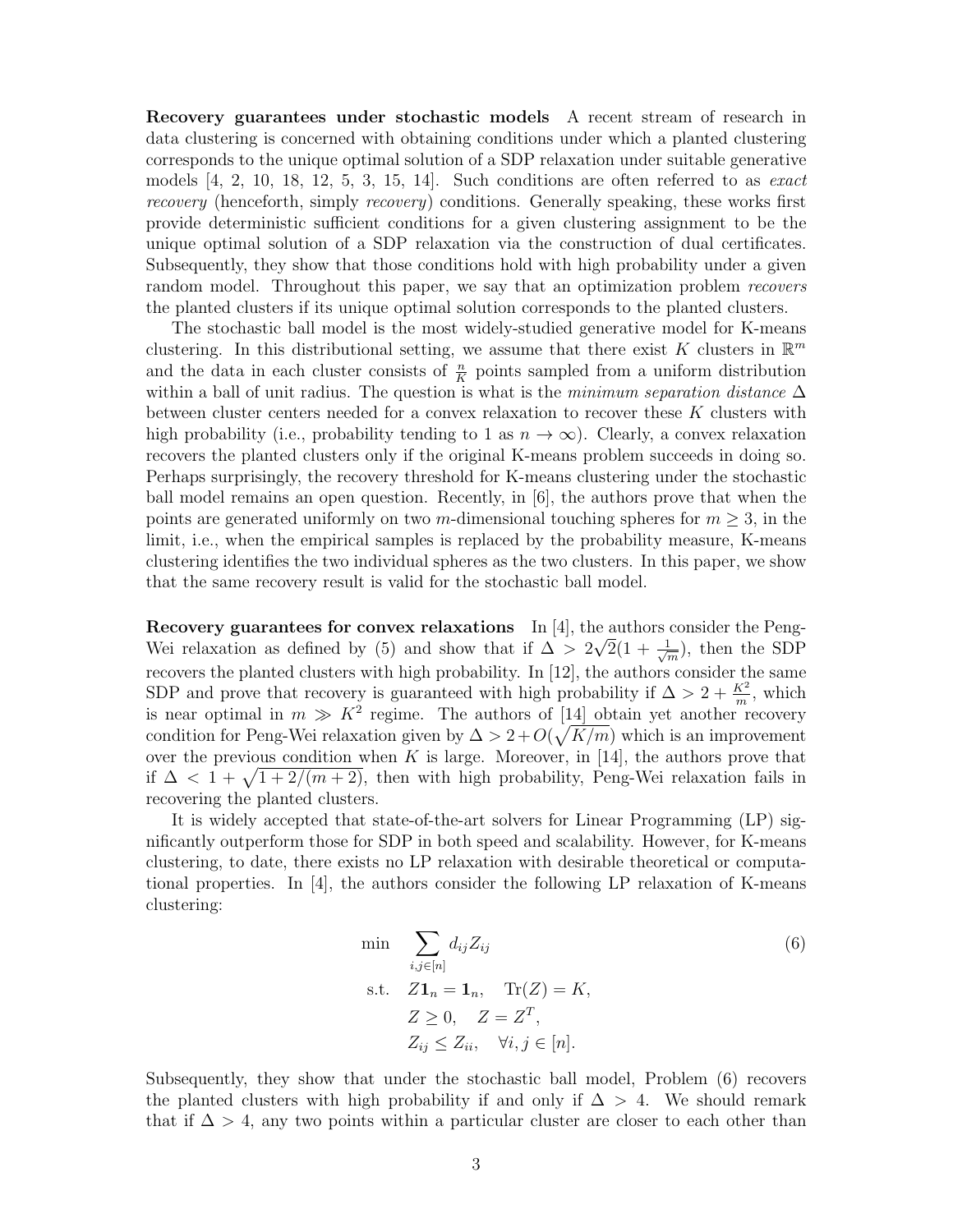any two points from different clusters, and hence in this case, recovery follows from a simple distance thresholding. They complement this negative theoretical result with poor numerical performance to conclude the ineffectiveness of the "natural" LP relaxation for K-means clustering.

Our contribution In this paper, we propose a novel LP relaxation for K-means clustering with favorable theoretical and numerical properties. We start by introducing the ratiocut polytope  $\text{Rcut}_{n}^{K}$  defined as the convex hull of ratio-cut vectors corresponding to all assignments of  $n$  points to at most  $K$  nonempty clusters. The convex hull of the feasible region of Problem (3) corresponds to a certain facet of  $\text{Rcut}_{n}^{K}$  which we denote by  $\text{Rcut}_{n}^{\equiv K}$ . We then study the facial structures of  $\text{Rcut}_n^K$  and  $\text{Rcut}_n^{=K}$  and derive several classes of facet-defining inequalities for these polytopes. This in turn enables us to obtain a new LP relaxation for K-means clustering. We then address the question of recovery when there are two clusters. First, we obtain a deterministic sufficient condition under which the planted clusters correspond to an optimal solution of the LP relaxation. Subsequently, we focus on the stochastic ball model, and prove that if  $\Delta > 1 + \sqrt{3}$ , the LP relaxation recovers the planted clusters with high probability. While this recovery guarantee is significantly better than the recovery guarantee of Problem (6), our empirical observations suggest that it is overly conservative. Indeed, our numerical experiments on a collection of randomly generated test problems with  $K \in \{2,3\}$  and  $m \in \{2,3\}$  indicate that the LP relaxation significantly outperforms the Peng-Wei SDP relaxation.

Organization The remainder of the paper is structured as follows. In Section 2, we study the facial structure of the ratio-cut polytope. In Section 3 we introduce a new LP relaxation for K-means clustering. We then focus on the case of two clusters and obtain a deterministic sufficient condition under which the planted clusters correspond to an optimal solution of the LP relaxation. In Section 4, we consider the K-means clustering problem with two clusters under the stochastic ball model. We first show that for dimension  $m \geq 3$ , in the continuum limit, the K-means clustering problem achieves the optimal recovery threshold. Next, utilizing our deterministic condition of Section 3, we obtain a recovery guarantee for the LP relaxation. Finally, numerical experiments are presented in Section 5.

### 2 The ratio-cut polytope

In this section, we perform a polyhedral study of the convex hull of the feasible region of Problem (3). Denote by  $\{x^i\}_{i=1}^n$  a set of points in  $\mathbb{R}^m$  that we would like to put into at most K clusters. Consider a partition of [n] denoted by  $\{\Gamma_k\}_{k=1}^K$  where some of the partitions  $\Gamma_k$  could be empty. For any  $1 \leq i \leq j \leq n$ , define  $X_{ij} = \frac{1}{|\Gamma_i|}$  $\frac{1}{|\Gamma_k|}$  if *i* and j belong to the same partition  $\Gamma_k$ , for some  $k \in [K]$  and  $X_{ij} = 0$  if i and j are in different partitions. Let X be the  $\binom{n}{2}$  $\sum_{i=2}^{n}$ -vector whose elements are  $X_{ij}$ . We refer to any such vector X as a *ratio-cut vector* and we refer to the convex hull in  $\mathbb{R}^{n \choose 2}$  of all ratio-cut vectors as the *ratio-cut polytope* and denote it by Rcut<sup>K</sup>. If  $K = 1$ , then RCut<sup>K</sup> has a trivial description; namely, RCut<sup>1</sup><sub>n</sub> = {X :  $X_{ij} = \frac{1}{n}$  $\frac{1}{n}, \ \forall 1 \leq i \leq j \leq n$ . Moreover, it is simple to show that  $RCut_2^2 = \{X_{12} : 0 \leq X_{12} \leq 1/2\}$ . Henceforth we assume that  $n \geq 3$  and  $2 \leq K \leq n$ . We denote by RCut<sub>n</sub><sup>IK</sup> the convex hull of all ratio-cut vectors corresponding to K nonempty clusters. If  $K = n$ , it follows that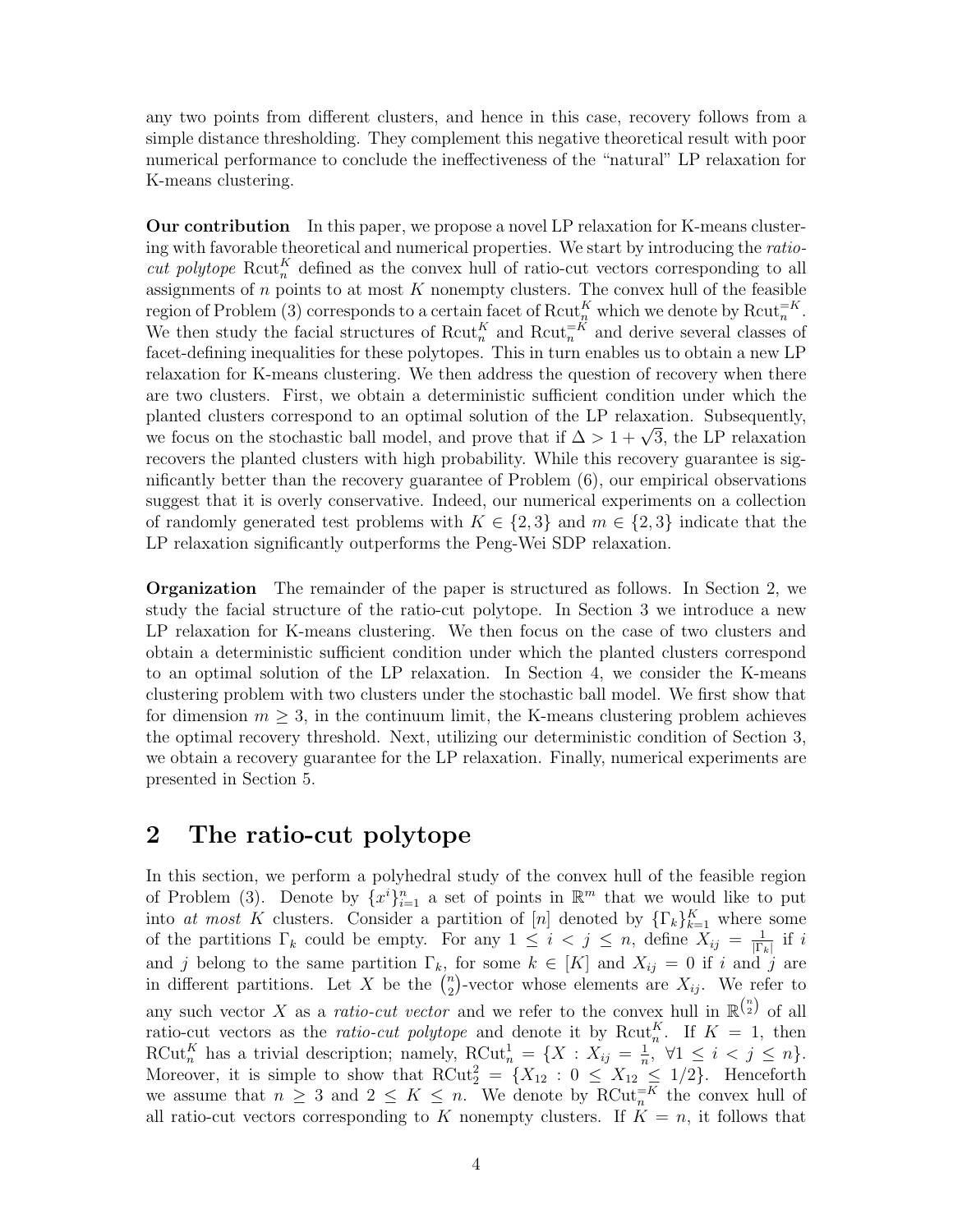$\text{RCut}_{n}^{\equiv K} = \{X : X_{ij} = 0, \forall 1 \leq i < j \leq n\}$  and if  $K = n - 1$ , it is simple to show that RCut<sup> $=K$ </sup> = {X :  $\sum_{1 \le i < j \le n} X_{ij} = \frac{1}{2}$  $\frac{1}{2}$ ,  $X_{ij} \geq 0$ ,  $\forall 1 \leq i < j \leq n$ . Henceforth, when studying the facial structure of RCut<sup> $=K$ </sup>, we assume that  $n \geq 4$  and  $2 \leq K \leq n-2$ .

Consider the convex hull of the feasible region of Problem (3) denoted by  $\mathcal{Z}_n^K$ ; i.e., the convex hull of all partition matrices Z. It then follows that

$$
\text{RCut}_{n}^{\equiv K} = \{ X \in \mathbb{R}^{\binom{n}{2}} \mid \exists Z \in \mathcal{Z}_{n}^{K} : X_{ij} = Z_{ij}, \forall 1 \le i < j \le n \}. \tag{7}
$$

Clearly, RCut<sup>K</sup>  $\supset \text{RCut}_n^{\equiv K}$ . However, we are interested in studying RCut<sup>K</sup> due to its following fundamental property.

**Proposition 1.** The ratio-cut polytope Rcut<sub>n</sub><sup>K</sup> with  $n \geq 3$  and  $2 \leq K \leq n$  is fulldimensional; i.e.,  $\dim(\mathrm{Rcut}_n^K) = \binom{n}{2}$  $\binom{n}{2}$ .

*Proof.* Since Rcut<sup>K</sup>  $\subset \text{Rcut}_n^{K'}$  for all  $K' > K$ , to prove the statement, it suffices to show that Rcut<sub>n</sub><sup>2</sup> contains  $\binom{n}{2}$  $\binom{n}{2}+1$  affinely independent points.

First let  $n \neq 4$ . Consider the ratio-cut vector corresponding to one cluster; i.e.,  $X_{ij}=\frac{1}{n}$  $\frac{1}{n}$  for all  $1 \leq i < j \leq n$  and the  $\binom{n}{2}$  $n_2$ ) ratio-cut vectors corresponding to two clusters of cardinality two and  $n-2$ ; i.e., for any  $1 \leq r < s \leq n$ , consider the ratio-cut vector with  $X_{rs} = \frac{1}{2}$  $\frac{1}{2}$ ,  $X_{ij} = \frac{1}{n-1}$  $\frac{1}{n-2}$  if  $i \notin \{r, s\}$  and  $j \notin \{r, s\}$ , and  $X_{ij} = 0$ , otherwise. It can be checked that these  $\binom{n}{2}$  $\binom{n}{2}+1$  ratio-cut vectors are affinely independent.

Now consider  $n = 4$ ; in this case  $\text{Rcut}_4^2$  is the convex hull of eight ratio-cut vectors and it can be checked that any seven of these vectors containing the ratio-cut vector corresponding to one cluster are affinely independent. Notice that we could not utilize the same construction as the one we used for  $n \neq 4$  since due to symmetry, for  $n = 4$ , the set of all ratio-cut vectors corresponding to two clusters of cardinality two and  $n-2$  consists of  $\frac{1}{2} {n \choose 2} = 3$  affinely independent points. consists of  $\frac{1}{2} \binom{n}{2}$  $\binom{n}{2} = 3$  affinely independent points.

In the next three propositions, we present various classes of facet-defining inequalities for Rcut<sup>K</sup><sub>n</sub> and RCut<sup> $=$ K</sup>. These results enable us to construct a strong LP relaxation for K-means clustering.

Proposition 2. The inequality

$$
\sum_{1 \le i < j \le n} X_{ij} \ge \frac{n - K}{2} \tag{8}
$$

is valid for  $\text{Rcut}_n^K$  and is facet-defining if and only if  $K \leq n-1$ . Moreover, the affine hull of  $\text{RCut}_n^{\equiv K}$  is defined by the equation

$$
\sum_{1 \le i < j \le n} X_{ij} = \frac{n - K}{2}.\tag{9}
$$

*Proof.* Consider a partition of [n] given by  $\{\Gamma_k\}_{k=1}^K$ ; denote by  $\mathcal{K}_1$  the subset of [K] for which  $|\Gamma_k| = 1$  and denote by  $\mathcal{K}_2$  the subset of  $[K]$  for which  $|\Gamma_k| \geq 2$ . It then follows that

$$
\sum_{1 \leq i < j \leq n} X_{ij} = \sum_{k \in \mathcal{K}_2} \frac{1}{|\Gamma_k|} \binom{|\Gamma_k|}{2} = \frac{1}{2} \left( \sum_{k \in \mathcal{K}_2} |\Gamma_k| - |\mathcal{K}_2| \right) = \frac{n - |\mathcal{K}_1| - |\mathcal{K}_2|}{2} \geq \frac{n - K}{2},
$$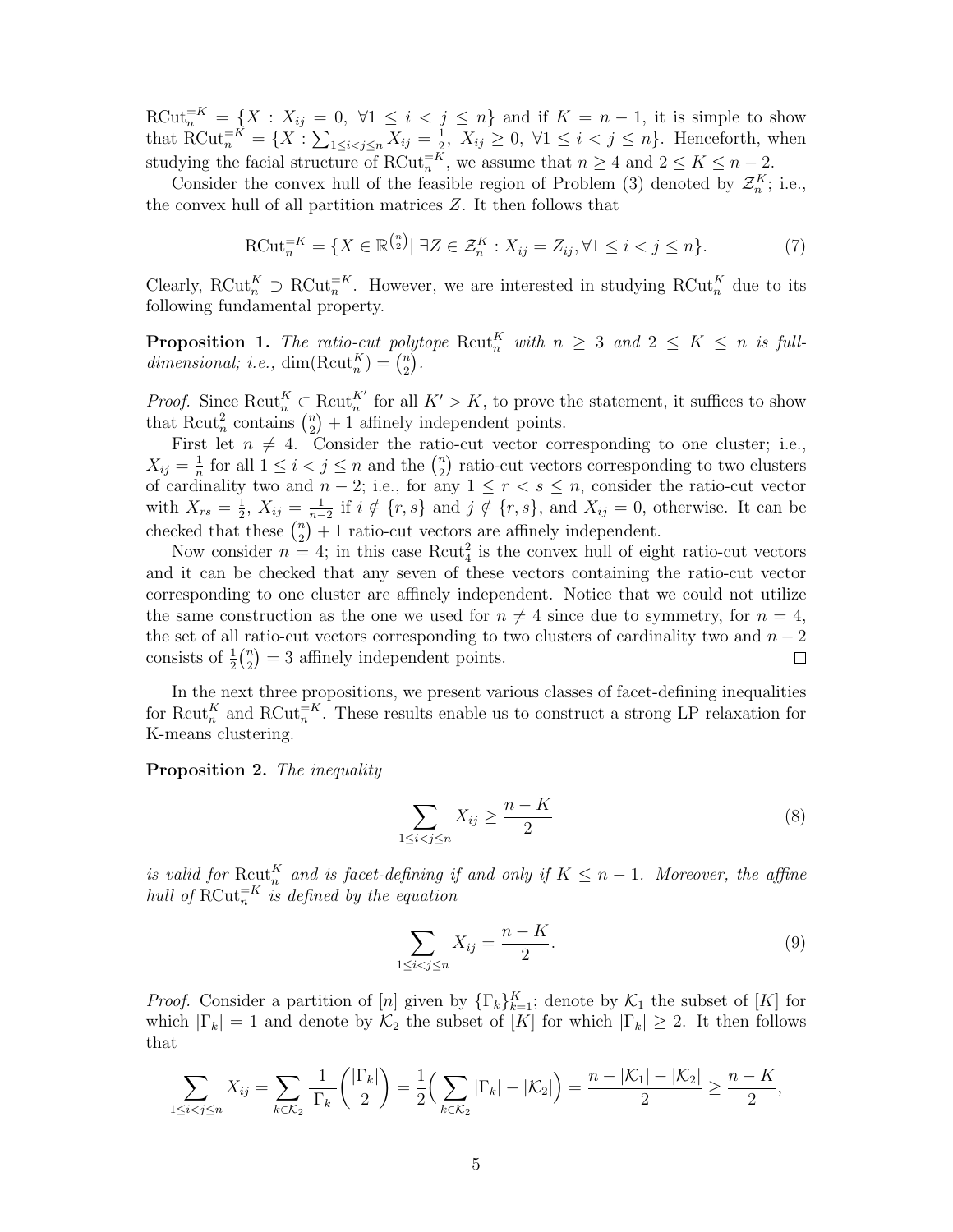where the last inequality holds with equality when  $K = |\mathcal{K}_1| + |\mathcal{K}_2|$ ; i.e., when all  $\Gamma_k$ ,  $k \in [K]$  are nonempty; that is, we have exactly K clusters.

Now let  $K \leq n-1$  and consider a facet-defining inequality  $aX \geq \alpha$  for Rcut<sub>n</sub><sup>K</sup> that is satisfied tightly by all ratio-cut vectors that are binding for inequality (8). We show that the two inequalities coincide up to a positive scaling which by full dimensionality of the ratio-cut polytope (see Proposition 1), implies that inequality (8) defines a facet of  $\mathrm{RCut}_n^K$ .

Consider a partition of [n] with K nonempty clusters  $\Gamma_k$ ,  $k \in [K]$  with  $\Gamma_1 = \{i\}$  for some  $i \in [n]$ . Consider a second partition obtained by switching point i with a point j where  $j \in \Gamma_r$  for some  $|\Gamma_r| \geq 2$ . Note such a  $\Gamma_r$  always exists since by assumption  $K \leq n-1$ . Substituting the corresponding ratio-cut vectors in  $aX = \alpha$  and subtracting the resulting equalities, we obtain:

$$
\sum_{l \in \Gamma_r \setminus \{i,j\}} a_{jl} = \sum_{l \in \Gamma_r \setminus \{i,j\}} a_{il}.\tag{10}
$$

Next, take the two partitions defined above and for each one, remove a point  $k \neq i, j$ from  $\Gamma_r$  and place it in  $\Gamma_1$ . Substituting the corresponding ratio-cut vectors in  $aX = \alpha$ yields:

$$
\frac{a_{ik}}{2} + \frac{\sum_{l \in \Gamma_r \setminus \{i,j,k\}} a_{jl}}{|\Gamma_r| - 1} = \frac{a_{jk}}{2} + \frac{\sum_{l \in \Gamma_r \setminus \{i,j,k\}} a_{il}}{|\Gamma_r| - 1}.
$$
\n(11)

From (10) and (11) it follows that  $a_{ik} = a_{jk}$  for all distinct  $i, j, k \in [n]$ . Moreover it is simple to check that for any ratio-cut vector associated to  $K$  nonempty clusters we have  $\sum_{1 \leq i < j \leq n} X_{ij} = (n - K)/2$ . Hence, if  $K \leq n - 1$ , the inequality  $aX \geq \alpha$  coincides with  $(8)$  up to a positive scaling implying that inequality  $(8)$  is facet-defining.

Now let  $n = K$ ; in this case, the right-hand side of inequality (8) is zero and hence is implied by valid inequalities  $X_{ij} \geq 0$  for all  $1 \leq i < j \leq n$ . Therefore, in this case inequality (8) is not facet-defining.

Finally, since the set of all ratio-cut vectors corresponding to K nonempty clusters constitute the set of tight points of the facet-defining inequality (8), we conclude that  $\dim(\mathrm{RCut}_n^{\equiv K}) = \binom{n}{2}$  $\binom{n}{2} - 1$  for all  $K \leq n - 1$  and its affine hull is induced by  $\sum_{1 \leq i < j \leq n} X_{ij} =$  $(n - K)/2$ .

It can be checked that the affine set defined by  $\sum_{1 \leq i \leq j \leq n} X_{ij} = (n - K)/2$  coincides with the set obtained by projecting out the variables  $Z_{ii}^{\sigma}$ ,  $i \in [n]$  from the system of equations (4).

Next, we present a class of facet-defining inequalities for the ratio-cut polytope that can be considered as the generalization of the well-known triangle inequalities associated with the cut polytope [8].

**Proposition 3.** Let  $l \in [n]$  and let T be a nonempty subset of  $[n] \setminus \{l\}$ . Then the inequality

$$
2\sum_{j\in T} X_{lj} + \sum_{j\in[n]\backslash T\cup\{l\}} X_{lj} \le 1 + \sum_{i,j\in T:i
$$

is valid for  $\mathrm{RCut}_n^K$ . Moreover, if  $2 \leq |T| \leq K$ , then inequality (12) defines a facet of  $\text{RCut}_{n}^{K}$ , and if in addition,  $K \leq n-2$  then this inequality defines a facet of  $\text{RCut}_{n}^{\equiv K}$  as well.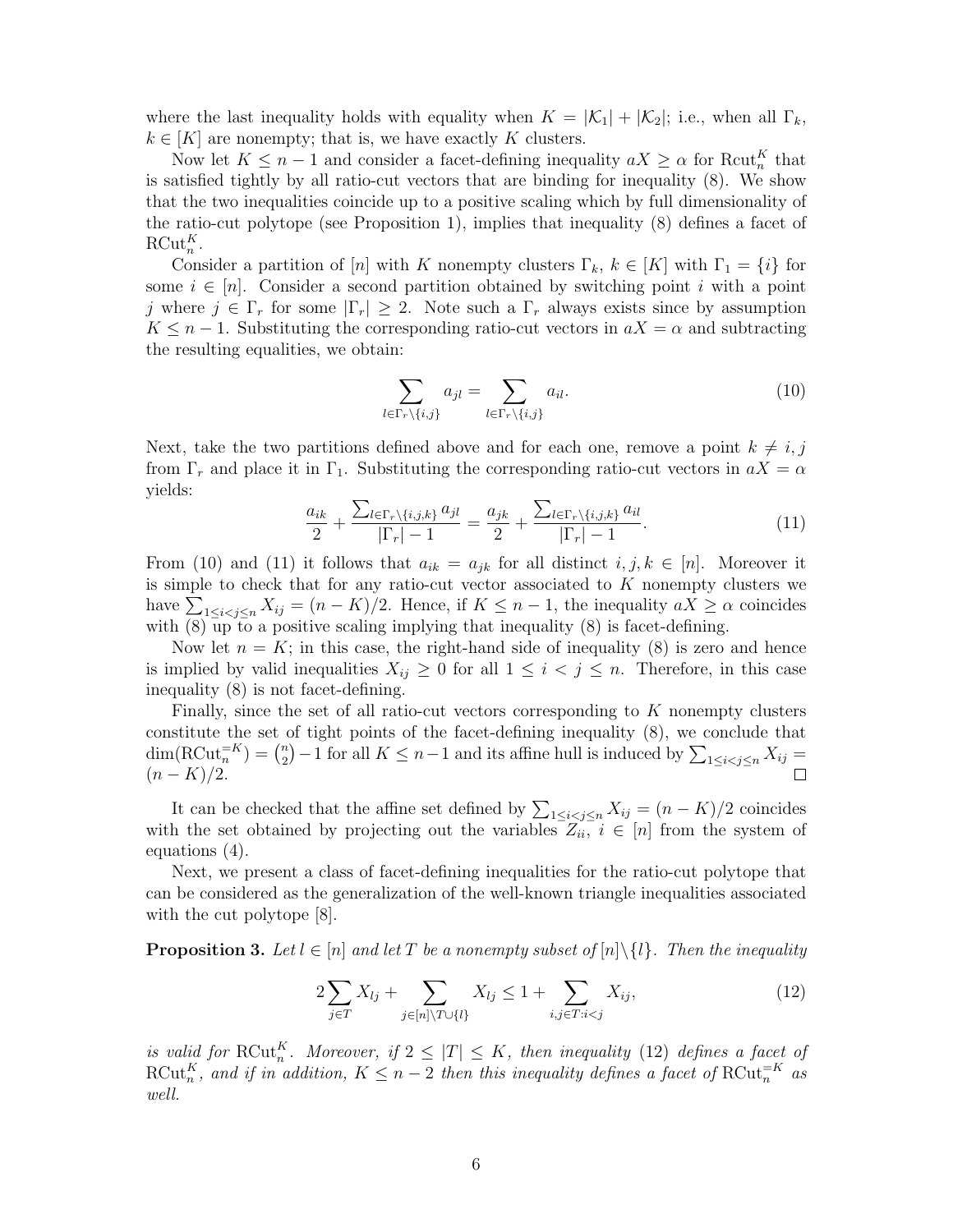*Proof.* Denote by  $\omega$  the number of points in T that are in the same cluster as l and let  $\Omega$ denote the size of the corresponding cluster; clearly  $\omega \geq 0$  and  $\Omega \geq 1$ . Then  $\sum_{j\in T} X_{lj} = \frac{\omega}{\Omega}$ Ω and  $\sum_{j\in[n]\backslash T\cup\{l\}} X_{lj} = \frac{\Omega-\omega-1}{\Omega}$ . Moreover, if  $\omega \geq 2$ , we have  $\sum_{i,j\in T} X_{ij} \geq {\omega \choose 2}$  $\binom{\omega}{2} \frac{1}{\Omega}$  $\frac{1}{\Omega}$ . Hence to show the validity of inequality (12) it suffices to show that  $1 + \frac{\omega - 1}{\Omega} \le 1$ , if  $\omega \in \{0, 1\}$  and  $1 + \frac{\omega - 1}{\Omega} \leq 1 + \frac{\omega(\omega - 1)}{2\Omega}$ , if  $\omega \geq 2$ , both of which are clearly valid.

Let  $K \in \{2, ..., n\}$ ; we now show that if  $t := |T| \in \{2, ..., \min\{n-1, K\}\}$ , then inequality (12) defines a facet of RCut<sup>K</sup>. Denote by

$$
aX \le \alpha,\tag{13}
$$

a nontrivial valid inequality for  $RCut_n^K$  that is satisfied tightly by all ratio-cut vectors that are binding for (12). We show that inequalities (12) and (13) coincide up to a positive scaling, which by full dimensionality of  $RCut_n^K$  (see Proposition 1) implies that (12) defines a facet of  $\mathrm{RCut}_n^K$ .

Let  $\Gamma_k, k \in [K]$  form a partition of  $[n]$ . Assume that (i)  $l \in \Gamma_1$ , (ii)  $|\Gamma_1 \cap T| = 1$ or  $|\Gamma_1 \cap T| = 2$  and (iii)  $|\Gamma_k \cap T| \leq 1$  for all  $k \in [K] \setminus \{1\}$ . It can be checked that the ratio-cut vector corresponding to any partition satisfying conditions (i)-(iii) satisfies (12) tightly. Note that all such partitions consist of at least t nonempty clusters if  $|\Gamma_1 \cap T| = 1$ and at least  $t-1$  nonempty clusters if  $|\Gamma_1 \cap T| = 2$ , all of which correspond to valid ratio-cut vectors in RCut<sup>K</sup> since by assumption  $2 \le t \le K$ . Henceforth, by a "binding" partition," we imply a partition of  $[n]$  consisting of at most  $K$  nonempty clusters, which satisfies conditions (i)-(iii) above. In the following we present several types of binding partitions and by substituting the corresponding ratio-cut vectors in  $aX = \alpha$ , we prove the facetness of inequality (12).

Take some  $r \in T$  and some  $s \in [n] \setminus (T \cup \{l\})$ . Consider a binding partition consisting of  $q \leq K-1$  nonempty clusters such that  $\Gamma_2 = \{r, s\}$ . Note that this binding partition exists since by assumption  $t \geq 2$ . Moreover, such a partition with exactly  $K-1$  nonempty clusters exists if  $K \leq n-1$ . Now consider another binding partition consisting of  $q+1$ nonempty clusters, obtained from the above partition by removing s from  $\Gamma_2$  and putting it in  $\Gamma_{q+1}$ . Substituting the ratio-cut vectors in  $aX = \alpha$  we obtain  $a_{rs} = 0$ .

For any  $j \in [n] \setminus (T \cup \{l, s\})$ , consider a binding partition such that  $\Gamma_2 = \{r, s\}$ and  $\Gamma_3 = \{j\}$ . Such a partition with exactly K nonempty clusters exists if  $K \leq n-2$ . Construct a second binding partition from the above partition by swapping  $j$  and  $s$ . Substituting the ratio-cut vectors in  $aX = \alpha$  and using  $a_{rs} = 0$ , we obtain  $a_{rj} = 0$  for all  $j \in [n] \setminus (T \cup \{l\})$ . Similarly, we obtain  $a_{sj} = 0$  for all  $j \in [n] \setminus (T \cup \{l, s\})$ .

For any  $i \in T$  and for any  $j \in [n] \setminus (T \cup \{l\})$ , consider a binding partition (consisting of K nonempty clusters, if  $K \leq n-2$ ) such that  $\Gamma_2 = \{r, j\}$  and  $\Gamma_3 = \{i\}$ . Construct a second binding partition from the above partition by swapping  $r$  and  $i$ . Substituting the ratio-cut vectors in  $aX = \alpha$  and using  $a_{rj} = 0$ , we obtain

$$
a_{ij} = 0, \quad \forall i \in T, \ j \in [n] \setminus (T \cup \{l\}). \tag{14}
$$

For any  $i, j \in [n] \setminus (T \cup \{l\})$ , consider a binding partition (consisting of K nonempty clusters, if  $K \leq n-2$ ) such that  $\Gamma_2 = \{s, j\}$  and  $\Gamma_3 = \{i\}$ . Construct a second binding partition from the above partition by swapping  $s$  and  $i$ . Substituting the ratio-cut vectors in  $aX = \alpha$  and using  $a_{sj} = 0$ , we obtain

$$
a_{ij} = 0, \quad \forall i, j \in [n] \setminus (T \cup \{l\}). \tag{15}
$$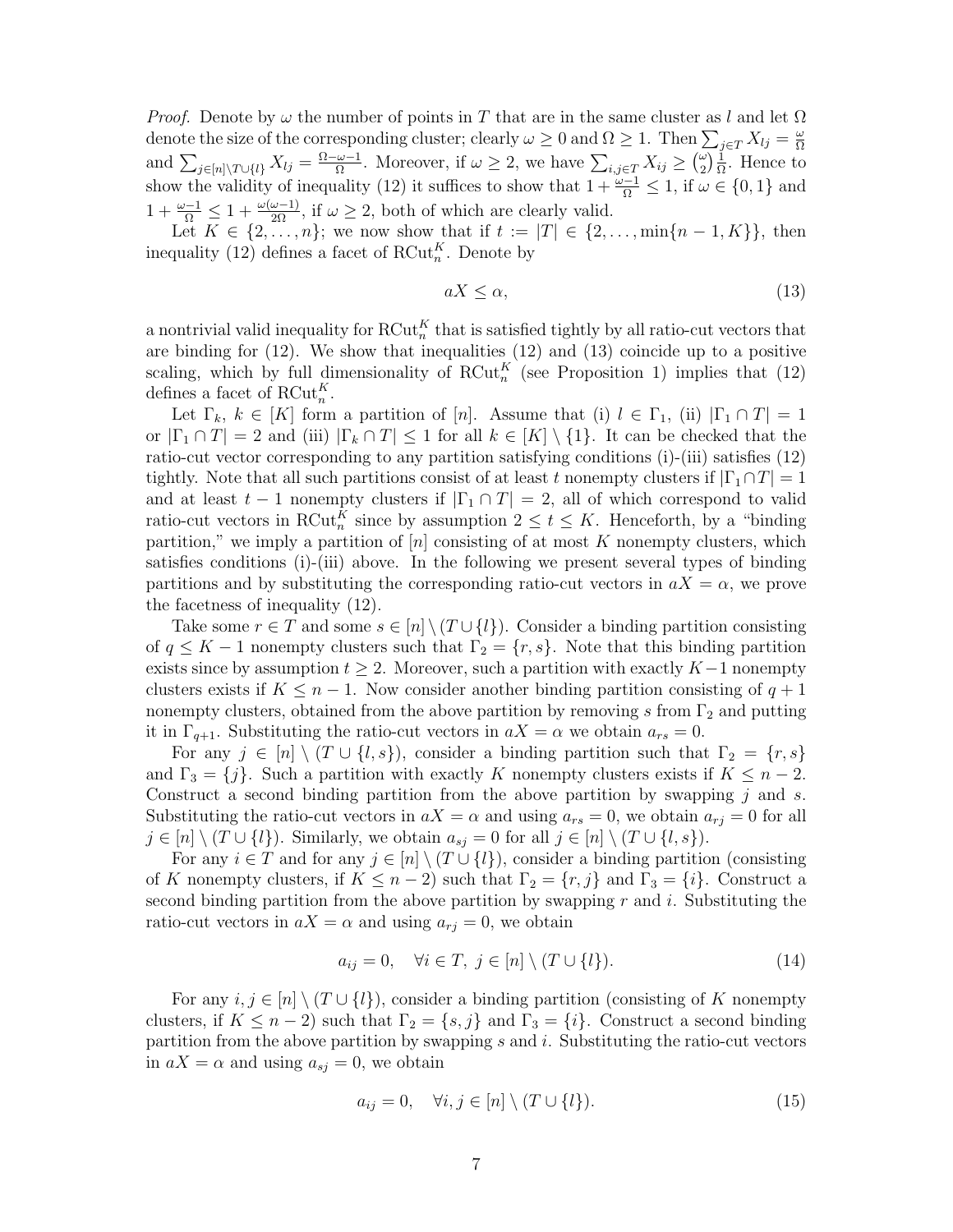For any  $i, j \in T$ , consider a binding partition (consisting of K nonempty clusters, if  $K \leq n-1$ ) with  $\Gamma_1 = \{1, i\}$  and  $\Gamma_2 = \{j\}$ . Construct a second binding partition from the above partition by swapping i and j. Substituting the ratio-cut vectors in  $aX = \alpha$ , we obtain

$$
a_{li} = \beta, \quad \forall i \in T. \tag{16}
$$

For any  $i, j \in [n] \setminus (T \cup \{l\})$ , consider a binding partition (consisting of K nonempty clusters, if  $K \leq n-1$ ) with  $|\Gamma_1 \cap T| = 1$ ,  $i \in \Gamma_1$ , and  $j \in \Gamma_2$ . Construct a second binding partition from the above partition by swapping i and j. Substituting the ratio-cut vectors in  $aX = \alpha$  and using (14)-(16), we obtain

$$
a_{li} = \gamma, \quad \forall i \in [n] \setminus (T \cup \{l\}). \tag{17}
$$

For any  $i, j, k \in T$ , consider a binding partition (consisting of K nonempty clusters, if  $K \leq n-2$ ) with  $\Gamma_1 = \{l, i, j\}$  and  $\Gamma_2 = \{k\}$ . Construct a second binding partition from the above partition by swapping j and k. Substituting the ratio-cut vectors in  $aX = \alpha$ and using (16), we obtain

$$
a_{ij} = \zeta, \quad \forall i, j \in T. \tag{18}
$$

For any  $i, j \in T$  and  $k \in [n] \setminus (T \cup \{l\})$ , consider a binding partition (consisting of K nonempty clusters, if  $K \leq n-2$ ) with  $\Gamma_1 = \{l, i, j\}$  and  $\Gamma_2 = \{k\}$ . Construct a second binding partition from the above partition by swapping  $j$  and  $k$ . Substituting the ratio-cut vectors in  $aX = \alpha$  and using (14)- (18), we obtain

$$
\beta + \zeta = \gamma. \tag{19}
$$

For any  $i, j \in T$  and  $k \in [n] \setminus (T \cup \{l\})$ , consider a binding partition (consisting of K nonempty clusters, if  $K \leq n-2$ ) with  $\Gamma_1 = \{l, i\}$  and  $\Gamma_2 = \{j, k\}$ . Construct a second binding partition from the above partition by adding j to  $\Gamma_1$ . Substituting the ratio-cut vectors in  $aX = \alpha$  and using (14), (16), and (18), we obtain

$$
\beta + 2\zeta = 0.\tag{20}
$$

Consider a binding partition, consisting of K nonempty clusters if  $K \leq n-1$ , with  $\Gamma_1 = \{l, i\}$  for some  $i \in T$ . Substituting the corresponding ratio cut vector in  $aX = \alpha$  and using (14)-(16) yields  $\beta = 2\alpha$ . Together with (19) and (20), this in turn implies that inequality (13) can be equivalently written as  $\alpha(2\sum_{j\in T}X_{lj}+\sum_{j\in T}X_{lj})$ implies that inequality (13) can be equivalently written as  $\alpha(2\sum_{j\in T}X_{lj} + \sum_{j\notin T\cup\{l\}}X_{1j} - \sum_{i,j\in T, i where  $\alpha > 0$  since by assumption, inequality (13) is non-trivial and$ inequality (12) is valid, and this concludes the proof of facetness for  $RCut_n^K$ .

Finally, let us consider the polytope RCut<sup> $=K$ </sup> for  $2 \leq K \leq n-2$ . In the above proof, with the exception of the first one, all of the binding partitions consist of  $K$ nonempty clusters and hence the corresponding ratio-cut vectors are present in RCut<sup> $=$ K</sup>. As RCut<sup> $K$ </sup> is a facet of RCut<sup>K</sup><sub>n</sub>, it follows that the inequality (12) defines a facet of RCut<sup> $=K$ </sup> as well.

**Remark 1.** Let  $l \in [n]$ , and let  $T \subseteq [n] \setminus \{l\}$  with  $2 \leq |T| \leq K$ ; define  $X_{ll} := 1 \sum_{j\in[n]\setminus\{l\}} X_{lj}$ . Then inequality (12) can be equivalently written as

$$
\sum_{j \in T} X_{lj} \le X_{ll} + \sum_{i,j \in T: i < j} X_{ij}.\tag{21}
$$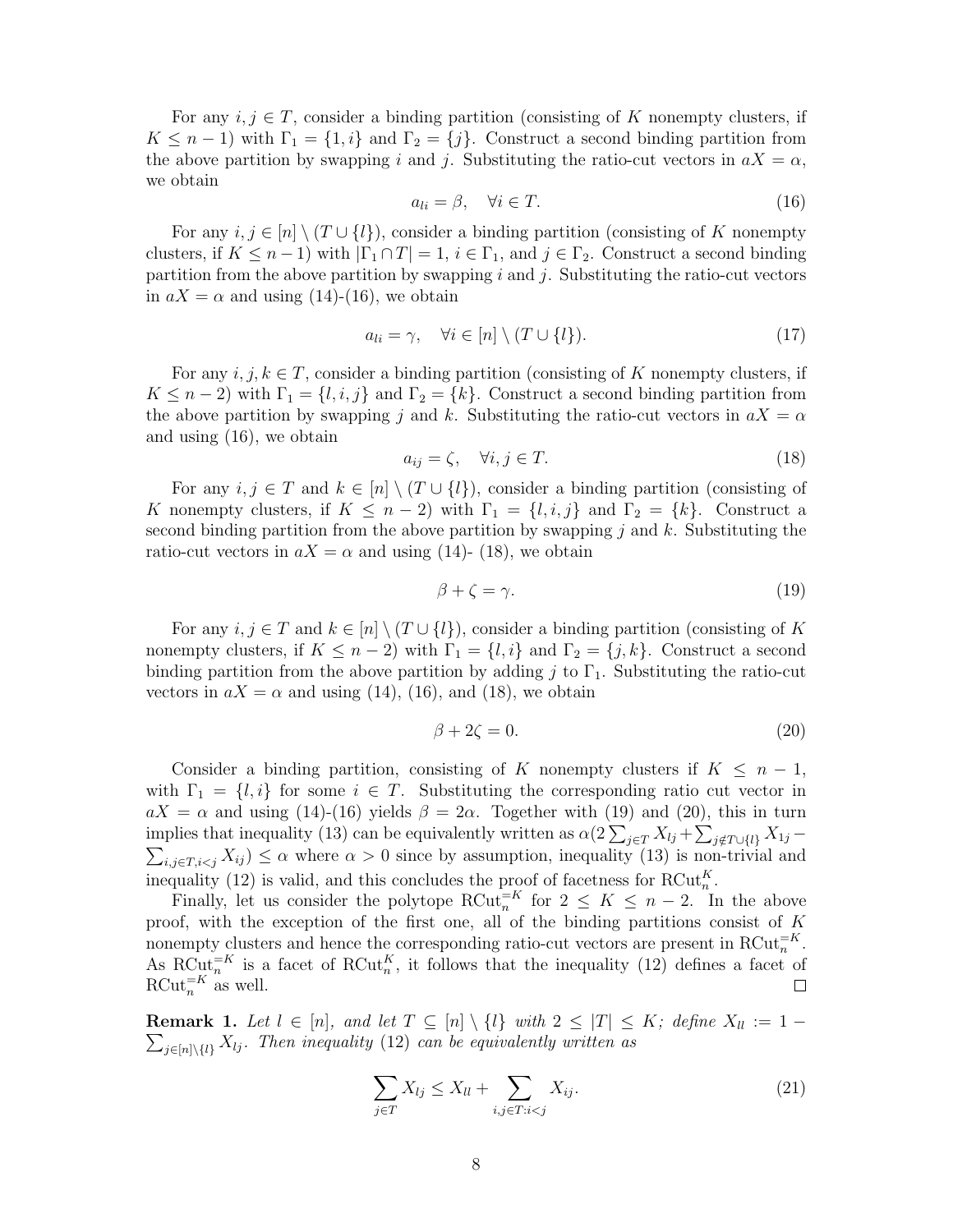By Proposition 3, inequalities of the form (21) define facets of  $RCut_n^K$ . Let  $K = 2$ ; then all inequalities of the form (21) can be written as:

$$
X_{ij} + X_{ik} \le X_{ii} + X_{jk}, \quad \forall \text{ distinct} \quad i, j, k \in [n], \tag{22}
$$

where as before  $X_{ii} := 1 - \sum_{j \in [n] \setminus \{i\}} X_{ij}$  To study the max cut problem, one defines a cut vector X as follows: for any  $1 \leq i < j \leq n$ , let  $X_{ij} = 1$  if i and j are in the same partition and let  $X_{ij} = 0$ , otherwise. The cut polytope is then defined as the convex hull of all cut vectors. It is well-known that the triangle inequalities given by

$$
X_{ij} + X_{ik} \le 1 + X_{jk},\tag{23}
$$

and

$$
X_{ij} + X_{ik} + X_{jk} \ge 1,\tag{24}
$$

for all distinct i, j,  $k \in [n]$  are facet-defining for the cut-polytope (see for example [8]). Hence, inequalities  $(22)$  (and more generally, inequalities  $(21)$ ) for the ratio-cut polytope can be considered as an equivalent of inequalities (23) for the cut polytope. Moreover, the fact-defining inequality (8) can be considered as an equivalent of inequalities (24) for the cut polytope.

In spite of certain similarities, it is important to note that there are fundamental differences between the cut polytope and the ratio-cut polytope. For example, unlike the cut polytope, the ratio-cut polytope does not that the so-called "zero-lifting" property. Indeed, the lack of this property in inequalities (21) is hidden in the definition of  $X_{ii}$ .

Now consider the valid inequalities  $X_{ij} \geq 0$  for all  $1 \leq i \leq j \leq n$ . For the cut polytope, it is simple to show that these inequalities are implied by triangle inequalities (23) and (24). However, as we show in the following, it turns out that if  $K \geq 3$ , these inequalities define facets of the ratio-cut polytope.

**Proposition 4.** Let  $K \leq n-1$ . The inequalities  $X_{ij} \geq 0$  for all  $1 \leq i < j \leq n$  define facets of  $\text{Rcut}_n^K$  and  $\text{Rcut}_n^{=K}$  if and only if  $K \geq 3$ .

*Proof.* We show without loss of generality that  $X_{12} \geq 0$  defines a facet of Rcut<sup>K</sup> if and only if  $K \geq 3$ . First suppose that  $K \geq 3$ . Clearly  $X_{12} \geq 0$  is binding at all ratio-cut vectors in which 1 and 2 are not in the same cluster. Let  $aX \geq \alpha$  denote a nontrivial valid inequality for Rcut<sup>K</sup> that is binding at all ratio-cut vectors for which  $X_{12} \geq 0$  is satisfied tightly. We show that the two inequalities coincide up to a positive scaling, which by full dimensionality of RCut<sup>K</sup> implies that  $X_{12} \geq 0$  defines a facet of RCut<sup>K</sup><sub>n</sub>.

Consider a partition of [n] consisting of K-1 nonempty clusters such that  $\Gamma_1 = \{1, n\}.$ Construct a second partition of  $[n]$  consisting of K nonempty clusters obtained from the partition defined above by removing the nth point from the first cluster and putting it in the Kthe cluster. Clearly, the corresponding ratio-cut vectors are binding and hence substituting in  $aX = \alpha$  we obtain  $a_{1n} = 0$ .

Next for any  $j \in [n] \setminus \{1, 2, n\}$  consider two partitions of  $[n]$  consisting of K nonempty clusters corresponding to binding ratio-cut vectors, where in the first partition we have  $\Gamma_1 = \{1, n\}, \ \Gamma_2 = \{j\}$  and  $\cup_{k=3}^K \Gamma_k = [n] \setminus \{1, j, n\}.$  The second partition is obtained from the first one by only modifying the first and second clusters as follows:  $\Gamma_1 = \{1, j\},\$  $\Gamma_2 = \{n\}$ . Substituting the ratio-cut vectors in  $aX = \alpha$  and using  $a_{1n} = 0$  yields:

$$
a_{1j} = 0, \quad \forall j \in [n] \setminus \{1, 2\}.
$$
\n
$$
(25)
$$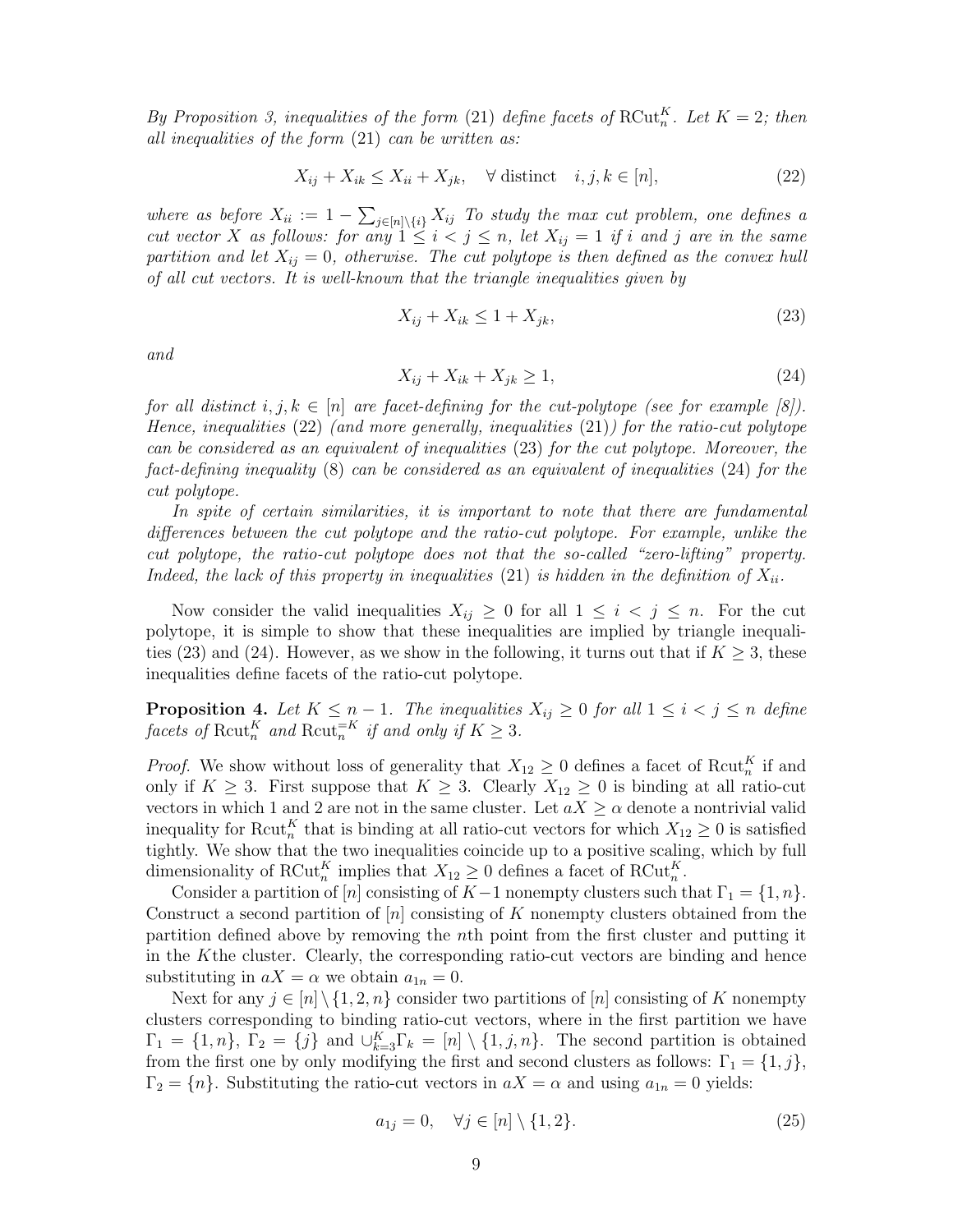Similarly, for any  $j \in [n] \setminus \{1, 2\}$  and for any  $k \in [n] \setminus \{1, j\}$ , consider two partitions of  $[n]$  consisting of K nonempty clusters both of which correspond to binding ratio-cut vectors, defined as follows: in the first partition we have  $\Gamma_1 = \{1, j\}, \Gamma_2 = \{k\},\$ and  $\bigcup_{k=3}^{K} \Gamma_k = [n] \setminus \{1, j, k\}.$  The second partition is obtained from the first one by only changing the first and second clusters as follows:  $\Gamma_1 = \{1\}, \Gamma_2 = \{j, k\}.$  Substituting the ratio-cut vectors in  $aX = \alpha$  and using (25) yields

$$
a_{jk} = 0, \quad \forall 2 \le i < j \le n.
$$

Hence, since by assumption  $aX \geq \alpha$  is nontrivial and valid for RCut<sup>K</sup> we conclude that it can be equivalently written as  $a_{12}X_{12} \geq 0$  where  $a_{12} > 0$ , implying that if  $K \geq 3$  the inequality  $X_{12} \geq 0$  defines a facet of RCut<sup>K</sup><sub>n</sub>.

Now suppose that  $K = 2$ . We show that  $X_{12} \geq 0$  is implied by a collection of inequalities all of which are valid for  $RCut_n^2$  indicating that it is not facet-defining. Consider the following inequalities

$$
2(X_{1i} + X_{2i}) + \sum_{j \in [n] \setminus \{1, 2, i\}} X_{ij} \le 1 + X_{12}, \quad \forall i \in \{3, \dots, n\}.
$$
 (26)

By letting  $S = \{1, 2, i\}$  for each  $i \in \{3, ..., n\}$ , from Proposition 3 it follows that inequalities (26) are valid for RCut<sup>2</sup>, Moreover, take inequality  $\sum_{1 \leq i < j \leq n} X_{ij} \geq (n-2)/2$  whose validity follows from Proposition 2; multiplying this inequality by  $-2$  and adding the result to the inequality obtained by summing up all inequalities (26), we get  $-nX_{12} \leq 0$ . Hence  $X_{ij} \geq 0$  does not define a facet of  $\mathrm{RCut}_{n_k}^2$ .

Finally, let us consider the polytope RCut<sup> $=k \atop n$ </sup> for  $3 \leq K \leq n-1$ . In the above proof, with the exception of the first one, all of the defined ratio-cut vectors binding for  $X_{ij} \geq 0$ correspond to K nonempty clusters and hence are present in RCut $_{n}^{-K}$ . As RCut $_{n}^{-K}$  is a facet of RCut<sup>K</sup><sub>n</sub>, it follows that the inequality  $X_{ij} \geq 0$  defines a facet of RCut<sup>E</sup><sub>n</sub><sup>K</sup> as well.  $\Box$ 

We now define a polyhedral relaxation of  $RCut_n^K$  defined by all facet-defining inequalities given by Propositions 2, 3, and 4. We denote this relaxation by  $\text{RMet}_{n}^{K}$  due to its similarities to the metric polytope. The metric polytope defined by triangle inequalities (23) and (24) is a widely used relaxation of the cut polytope. Similarly, we define a polyhedral relaxation of  $RCut_n^{K}$  defined by equality (9) together with facet-defining inequalities given by Propositions 3, and 4. We denote this relaxation by  $RMet_n^{=K}$ . Notice that  $\text{RMet}_{n}^{K}$  is defined by a collection of inequalities all of which are facet-defining for RCut<sup>K</sup> and RMet<sup> $=$ K</sup> is the restriction of RMet<sup>K</sup> to one of such inequalities. It then follows that  $\text{RMet}_{n}^{\equiv K}$  is a facet of  $\text{RMet}_{n}^{K}$ .

It is well-known that the metric polytope coincides with the cut polytope if and only if  $n \leq 4$  [8]. The following demonstrates an analogous relation between RCut<sup>K</sup><sub>n</sub> and RMet<sup>K</sup><sub>n</sub>.

## **Proposition 5.** RCut<sup>K</sup><sub>n</sub> = RMet<sup>K</sup><sub>n</sub> if and only if  $n \leq 4$ .

*Proof.* If  $n = 3$  and  $K = \{2, 3\}$  or if  $n = 4$  and  $K \in \{2, 3, 4\}$ , it is simple to check, by direct calculation that the ratio-cut vectors constitute all vertices of RMet<sub>n</sub><sup>K</sup>, implying  $\mathrm{RCut}_n^K = \mathrm{RMet}_n^K$ .

Now let  $n \geq 5$  and consider some  $K \in \{2, \ldots, n\}$ . To show that  $\mathrm{RCut}_n^K \subset \mathrm{RMet}_n^K$ , we present a point  $\bar{X}$  such that  $\bar{X} \in \text{RMet}_{n}^{\tilde{K}}$  and  $\bar{X} \notin \text{RCut}_{n}^{K}$ . To prove the latter, we present an inequality that is valid for RCut<sup>K</sup> but is violated by  $\bar{X}$ .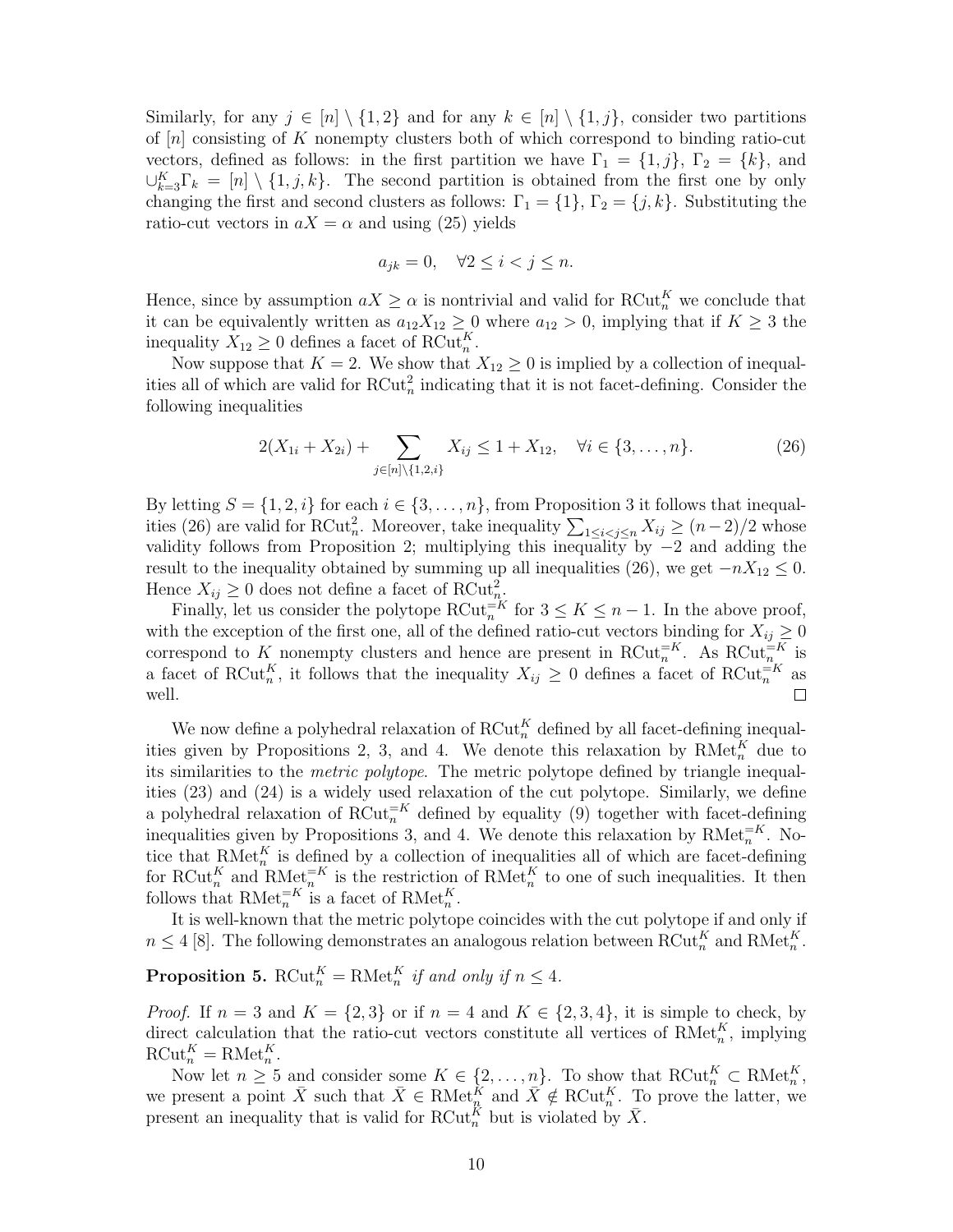We first give the valid inequality for the ratio-cut polytope. Consider a pair  $i, j \in [n]$ and let  $T \subseteq [n] \setminus \{i, j\}$  with  $|T| \geq 2$ . Let  $X_{ii} = 1 - \sum_{k \in [n] \setminus \{i\}} X_{ik}$  and suppose that  $X_{jj}$ is similarly defined. We first show that the inequality

$$
\sum_{k \in T} (X_{ik} + X_{jk}) - X_{ij} \le X_{ii} + X_{jj} + \sum_{k < l \in T} X_{kl} \tag{27}
$$

is valid for  $\text{RCut}_n^K$ . Two cases arise:

- (i) i and j are in the same cluster of size  $\Omega$ . Then  $X_{ii} = X_{jj} = X_{ij} = \frac{1}{\Omega}$  $\frac{1}{\Omega}$ . Denote by  $\omega$  the number of points in T that belong to the same cluster as i and j. Then  $\sum_{k\in\mathcal{I}}(X_{ik}+X_{jk})=\frac{2\omega}{\Omega}$ . Moreover, if  $\omega\geq 2$ , we have  $\sum_{k\leq l\in\mathcal{I}}X_{kl}\geq \binom{\omega}{2}$  $\binom{\omega}{2} \frac{1}{\Omega}$  $\frac{1}{\Omega}$ . Hence if  $\omega \leq 1$ , it suffices to show that  $\frac{2\omega}{\Omega} - \frac{1}{\Omega} \leq \frac{1}{\Omega} + \frac{1}{\Omega}$  $\omega \leq 1$ , it suffices to show that  $\frac{2\omega}{\Omega} - \frac{1}{\Omega} \leq \frac{1}{\Omega} + \frac{1}{\Omega}$  and if  $\omega \geq 2$ , it suffices to show that  $\frac{2\omega}{\Omega} - \frac{1}{\Omega} \leq \frac{1}{\Omega} + \frac{1}{\Omega} + \left(\frac{\omega}{2}\right) \frac{1}{\Omega}$ , both of which are clearly valid.  $\binom{\omega}{2} \frac{1}{\Omega}$  $\frac{1}{\Omega}$ , both of which are clearly valid.
- (ii) i and j are in two distinct clusters of size  $\Omega_1$  and  $\Omega_2$ , respectively. Then  $X_{ii} = \frac{1}{\Omega_1}$ ,  $\Omega_1$  $X_{jj} = \frac{1}{\Omega}$  $\frac{1}{\Omega_2}$  and  $X_{ij} = 0$ . Denote by  $\omega_1$  (resp.  $\omega_2$ ) the number of points in T that are in the same cluster with i (resp. j). Then  $\sum_{k \in T} (X_{ik} + X_{jk}) = \frac{\omega_1}{\Omega_1} + \frac{\omega_2}{\Omega_2}$  $\frac{\omega_2}{\Omega_2}$ . Let  $q_1 = \begin{pmatrix} \omega_1 \\ 2 \end{pmatrix}$  $\binom{1}{2}$ (resp.  $q_2 = \begin{pmatrix} \omega_2 \\ 2 \end{pmatrix}$  $\omega_2^{(2)}$ ), if  $\omega_1 \geq 2$  (resp.  $\omega_2 \geq 2$ ) and let  $q_1 = 0$  (resp.  $q_2 = 0$ ), otherwise. Then it suffices to show that  $\frac{\omega_1}{\Omega_1} + \frac{\omega_2}{\Omega_2}$  $\frac{\omega_2}{\Omega_2}\leq\frac{1}{\Omega_1}$  $\frac{1}{\Omega_1} + \frac{1}{\Omega_2}$  $\frac{1}{\Omega_2} + \frac{q_1}{\Omega_1}$  $\frac{q_1}{\Omega_1} + \frac{q_2}{\Omega_2}$  $\frac{q_2}{\Omega_2}$ . The validity of this statement follows from the fact that  $\omega_1 \leq 1 + q_1$  and  $\omega_2 \leq 1 + q_2$ .

We now present a point  $\bar{X} \in \text{RMet}_{n}^{K}$  that does not satisfy inequality (27). Suppose that  $|T| = 3$ ; for notational simplicity, let  $\{i, j\} = \{1, 2\}$  and  $T = \{3, 4, 5\}$ . Two cases arise:

(i)  $n = 5$ : in this case, let

$$
\bar{X}_{12} = 0
$$
  

$$
\bar{X}_{1k} = \bar{X}_{2k} = \alpha = \frac{5}{24}, \quad k \in \{3, 4, 5\}
$$
  

$$
\bar{X}_{kl} = \omega = \frac{2}{24}, \quad k < l \in \{3, 4, 5\}
$$

We now show that  $\bar{X} \in \text{RMet}_{5}^K$ . We have  $\sum_{1 \leq i < j \leq 5} \bar{X}_{ij} = 6\alpha + 3\omega = \frac{3}{2} \geq \frac{5-K}{2}$ , where the last inequality is valid for any  $K \geq 2$ ; hence, inequality (8) is satisfied at X. It remains to show the validity of inequalities (21) for  $2 \leq |T| \leq \min\{K, 4\}$  and for  $2 \leq K \leq 5$ . We have  $\bar{X}_{11} = \bar{X}_{22} = \beta = \frac{9}{24}$  and  $\bar{X}_{kk} = \gamma = \frac{10}{24}$  for  $k \in \{3, 4, 5\}$ . Then for  $|T| = 2$ , it suffices to have  $2\alpha \leq \beta + \omega$ ,  $2\alpha \leq \gamma$ ,  $\omega \leq \gamma$ , all of which are valid. For  $|T| = 3$ , it suffices to have  $3\alpha \leq \beta + 3\omega$  which is clearly satisfied and all inequalities corresponding to  $|T| = 4$  are implied by the above inequalities. Thus, we conclude that  $\bar{X} \in \text{RMet}_{5}^{K}$ . Substituting  $\bar{X}$  in inequality (27) yields  $6\alpha - 0 \leq 2\beta + 3\omega$ , which simplifies to  $\frac{30}{24} \leq \frac{18}{24} + \frac{6}{24}$  and is clearly not valid.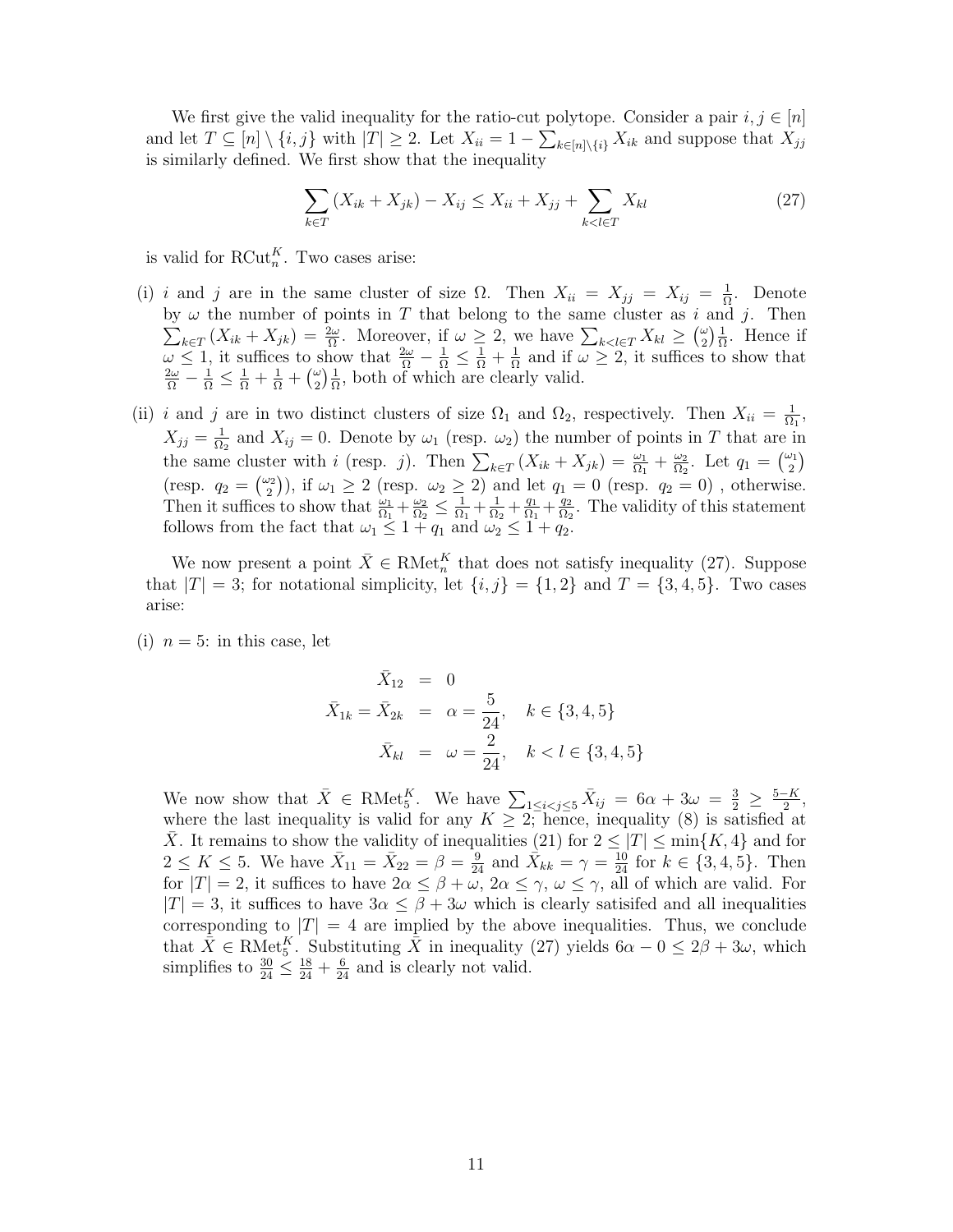(ii)  $n > 5$ : in this case, let

$$
\bar{X}_{1k} = \bar{X}_{2k} = 0
$$
\n
$$
\bar{X}_{1k} = \bar{X}_{2k} = \alpha = \frac{n}{3(3n-7)}, \quad k \in \{3, 4, 5\}
$$
\n
$$
\bar{X}_{kl} = \omega = \frac{n}{6(3n-7)}, \quad k < l \in \{3, 4, 5\}
$$
\n
$$
\bar{X}_{1k} = \bar{X}_{2k} = \eta_1 = \frac{3n-14}{2(3n-7)(n-5)}, \quad k \in \{6, \dots, n\}
$$
\n
$$
\bar{X}_{kl} = \eta_2 = \frac{4n-21}{3(3n-7)(n-5)}, \quad k \in \{3, 4, 5\}, \quad l \in \{6, \dots, n\}
$$
\n
$$
\bar{X}_{kl} = \eta_3 = \frac{3n-14}{(3n-7)(n-5)}, \quad k < l \in \{6, \dots, n\}.
$$

We now show that  $\bar{X} \in \text{RMet}_{n}^{K}$ . Clearly,  $\bar{X}_{ij} \geq 0$  for all  $1 \leq i \leq j \leq n$ . Moreover,  $\sum_{1 \leq i < j \leq n} \bar{X}_{ij} = 6\alpha + 3\omega + 2(n-5)\eta_1 + 3(n-5)\eta_2 + \frac{(n-5)(n-6)}{2}\eta_3 = \frac{2n}{3n-7} + \frac{n}{2(3n-7)} +$  $\frac{3n-14}{3n-7} + \frac{4n-21}{3n-7} + \frac{(n-6)}{2} \frac{3n-14}{3n-7} = \frac{n-2}{2} \ge \frac{n-K}{2}$ , implying inequality (8) is satisfied. We now establish the validity of inequalities (21) at  $\bar{X}$ , for  $2 \leq |T| \leq K$ . It can be checked that  $\bar{X}_{11} = \bar{X}_{22} = \beta = \frac{n}{2(3n-7)}$  and  $\bar{X}_{kk} = \gamma = \frac{2n}{3(3n-7)}$  for  $k \in \{3, 4, 5\}$ . From the construction of  $\overline{X}$ , it follows that the inequalities of the form (21) not implied by the rest are the following:  $2\alpha \leq \beta + \omega$ ,  $2\alpha \leq \gamma$ ,  $\omega \leq \gamma$ ,  $3\alpha \leq \beta + 3\omega$  all of which are satisfied by  $\bar{X}$ . Hence,  $\bar{X} \in \text{RMet}_{n}^{K}$ . Finally, substituting  $\bar{X}$  in inequality (27) yields  $6\frac{n}{3(3n-7)}-0\leq 2\frac{n}{2(3n-7)}+3\frac{n}{6(3n-7)}$ , which simplifies to  $2n\leq n+\frac{n}{2}$  $\frac{n}{2}$  and is clearly not valid.

While for  $n \geq 5$ , the polytopes RMet<sup>K</sup> and RCut<sup>K</sup> do not coincide, next, we show that every ratio-cut vector is a vertex of  $\text{RMet}_{n}^{K}$ .

**Proposition 6.** Every ratio-cut vector is a vertex of  $\text{RMet}_{n}^K$  and every ratio-cut vector corresponding to K nonempty clusters is a vertex of  $\text{RMet}_{n}^{\equiv K}$ .

*Proof.* We first show that every ratio-cut vector is a vertex of RMet<sub>n</sub><sup>K</sup>. By Proposition 5 it suffices to consider  $n \geq 5$ . Let  $\Gamma_k, k \in [K]$  form a partition of  $[n]$ , where as before we allow for some empty  $\Gamma_k$ . Denote by K' the number of nonempty clusters and denote by  $\hat{X}$  the corresponding ratio-cut vector. We show that  $\hat{X}$  is a vertex of RMet<sub>h</sub><sup>K</sup> by presenting  $\binom{n}{2}$  $\binom{n}{2}$  linearly independent facets of RMet<sup>K</sup> that are satisfied tightly by  $\hat{X}$ . The following cases arise:

- (i)  $K' = 1$ : in this case for each i, j, k in the partition, consider facet-defining inequalities of the form (12) given by  $2(X_{ij} + X_{ik}) + \sum_{l \in [n] \setminus \{j,k\}} X_{il} \le 1 + X_{jk}, 2(X_{ij} + X_{jk}) + \sum_{l \in [n] \setminus \{i,j\}} X_{jl} \le 1 + X_{ik},$  and  $2(X_{ik} + X_{jk}) + \sum_{l \in [n] \setminus \{i,j\}} X_{kl} \le 1 + X_{ij}.$
- (ii)  $K = K' = 2$ : in this case for each i, j in one partition and for each k in the other partition consider facet-defining inequalities of the form (12) given by  $2(X_{ij} + X_{ik}) +$  $\sum_{l \in [n] \setminus \{j,k\}} X_{il} \leq 1 + X_{jk}$  and  $2(X_{ij} + X_{jk}) + \sum_{l \in [n] \setminus \{i,k\}} X_{jl} \leq 1 + X_{ik}$ . In addition, consider the facet defining inequality  $\sum_{1 \leq i < j \leq n} X_{ij} \geq \frac{n}{2} - 1$ .

 $\Box$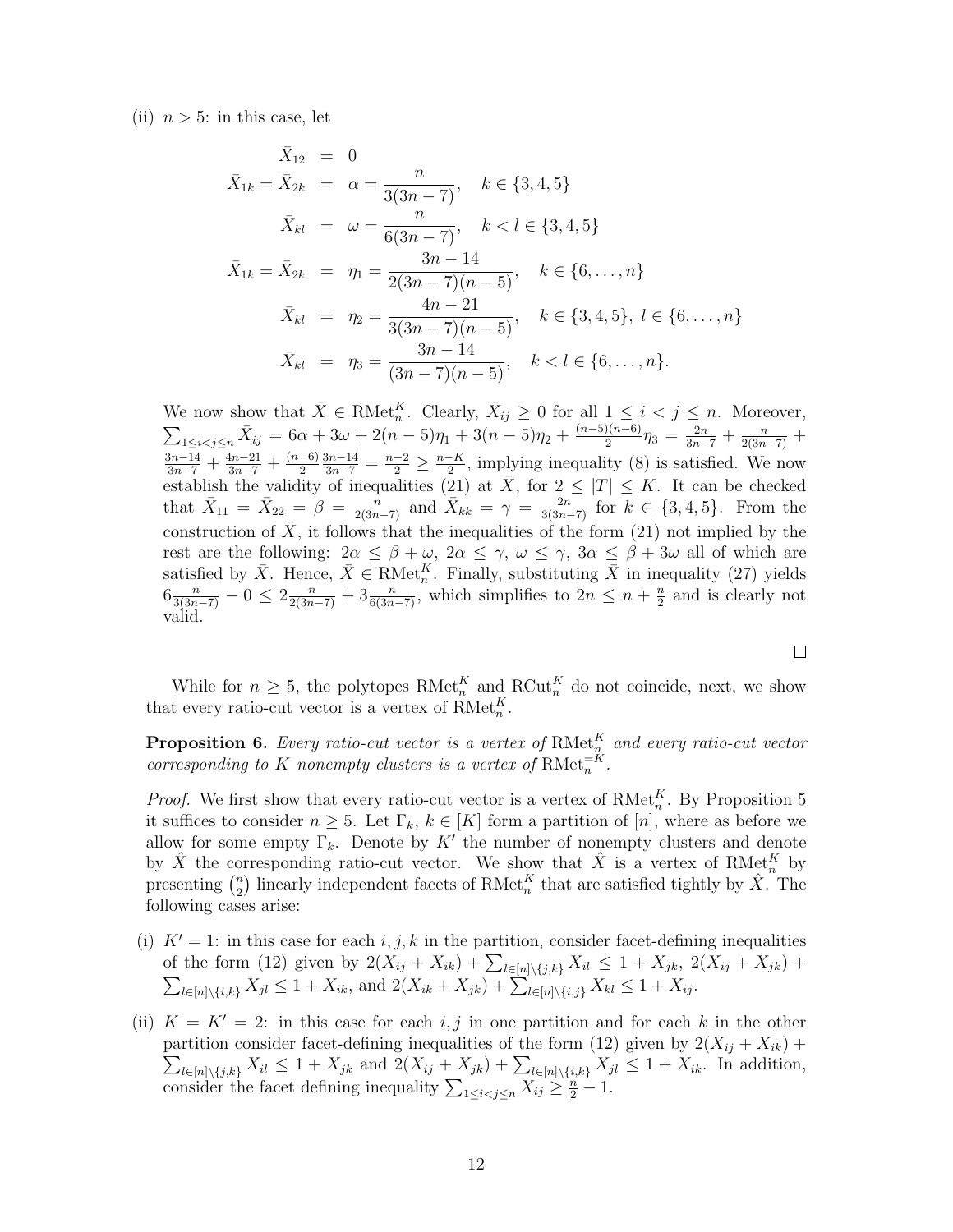(iii)  $K > 2$ ,  $K' \neq 1$ , in this case for each i, j in the same partition and for any k in a different partition consider facet-defining inequalities of the form (12) given by  $2(X_{ij} +$  $X_{ik}$ ) +  $\sum_{l \in [n] \setminus \{j,k\}} X_{il} \leq 1 + X_{jk}$  and  $2(X_{ij} + X_{jk}) + \sum_{l \in [n] \setminus \{i,k\}} X_{jl} \leq 1 + X_{ik}$ . In addition, for each  $i, j$  not in the same partition consider the facet defining inequality  $X_{ij} \geq 0$ .

It is simple to check that  $\hat{X}$  satisfies above inequalities tightly and that these inequalities contain  $\left(\begin{smallmatrix}n\0\end{smallmatrix}\right)$ <sup>n</sup>) linearly independent facets implying that  $\hat{X}$  is a vertex of RMet<sub>n</sub><sup>K</sup>.

Finally, notice that every ratio-cut vector corresponding to  $K$  nonempty clusters belongs to  $\text{RMet}_{n}^{\equiv K}$  and by the above argument is a vertex of  $\text{RMet}_{n}^{K}$ . Moreover,  $\text{RMet}_{n}^{\equiv K}$ is a facet of RMet<sup>K</sup><sub>n</sub>; it then follows that all such ratio-cut vectors corresponding to K nonempty clusters are vertices of  $RMet_n^{-K}$  as well.

## 3 A new linear programming relaxation

As we detailed in Section 2, the polytope  $RCut_n^{K}$  corresponds to a projection of the convex hull of the feasible region of Problem (3) defined by (7). Hence, to obtain an LP relaxation for K-means clustering, first, we outer-approximate the polytope  $RCut_n^{=K}$  by the polytope RMet<sup> $=K$ </sup>. Next, we introduce additional variables  $X_{ii} := 1 - \sum_{j \in [n] \setminus \{i\}} X_{ij}$ for all  $i \in [n]$  and let  $X_{ji} = X_{ij}$  for all  $1 \leq i \leq j \leq n$ . For each  $i \in [n]$  define  $\mathcal{S}_i := \{ S \subseteq [n] \setminus \{i\} : 2 \leq |S| \leq K \}.$  It then follows that an LP relaxation of K-means clustering is given by:

$$
\min \sum_{i,j \in [n]} d_{ij} X_{ij} \tag{LPK}
$$

$$
ext{sf.} \quad \text{Tr}(X) = K,\tag{28}
$$

$$
\sum_{j=1}^{n} X_{ij} = 1, \quad \forall i \in [n], \tag{29}
$$

$$
\sum_{j \in S} X_{ij} \le X_{ii} + \sum_{j,k \in S: j < k} X_{jk}, \quad \forall i \in [n], \ \forall S \in \mathcal{S}_i,\tag{30}
$$

$$
X_{ij} \ge 0, \quad \forall 1 \le i < j \le n. \tag{31}
$$

By the proof of Proposition 8, if  $K = 2$ , inequalities (31) are implied by equalities (28), (29) and inequalities (30). However, for  $K \geq 3$ , these inequalities are facet-defining at hence are present in Problem (LPK). It is however important to note that system (30) contains  $\Theta(n^{K+1})$  inequalities and hence when K is large Problem (LPK) is too expensive to solve. Clearly, a relaxation of Problem (LPK) can be obtained by considering inequalities of the form (30) corresponding to all  $S \subseteq [n], 2 \leq |S| \leq K' < K$ , where for example  $K' = 2$ .

Remark 2. Recall that Problem (6) is the existing LP relaxation for K-means clustering  $\mathcal{A}$ . To show that the feasible region of Problem (LPK) is contained in the feasible region of this LP, it suffices to prove that inequalities  $Z_{ii} \leq Z_{ij}$  for all  $i, j \in [n]$  are implied by system (28)-(31). Without loss of generality consider inequality  $X_{12} \leq X_{11}$ . Consider the following inequalities and equalities all of which are present in system  $(28)$ - $(31)$ :

- (i)  $X_{12} + X_{13} \leq X_{11} + X_{23}$
- (ii)  $X_{12} + X_{23} \leq X_{22} + X_{13}$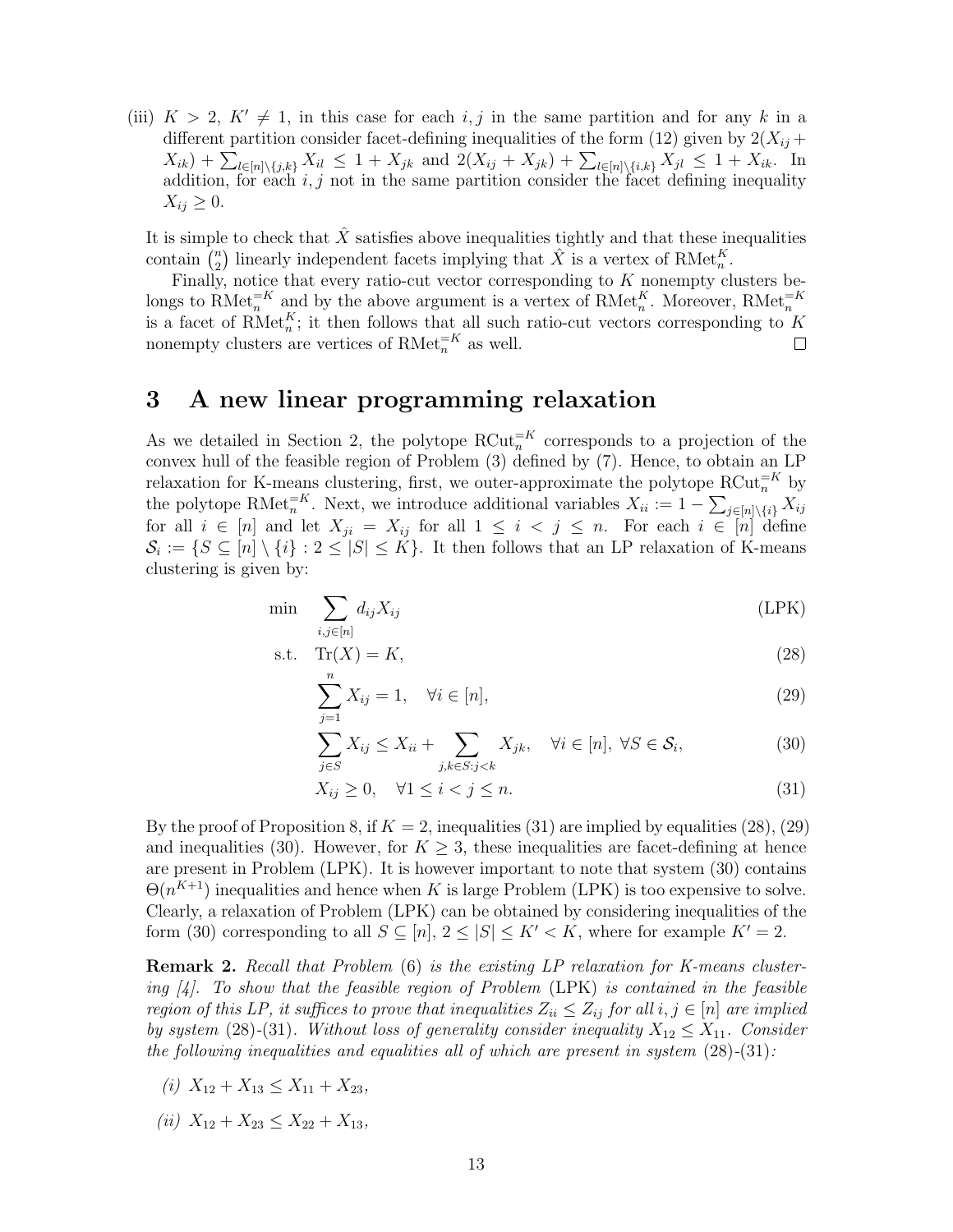- (iii)  $X_{12} + X_{1j} \leq X_{11} + X_{2j}$ , for all  $j \in \{3, \dots, n\}$ ,
- $(iv) \sum_{j \in [n] \setminus \{1\}} X_{1j} = 1,$
- (v)  $\sum_{j \in [n] \setminus \{2\}} X_{2j} = 1.$

Multiplying inequality (i) by  $+2$ , inequality (ii) by  $+1$ , each inequality of type (iii) by  $+1$ , equality (iv) by -1, equality (v) by +1 and adding all resulting inequalities and equalities yields  $nX_{12} \leq nX_{11}$  and this completes the argument.

#### 3.1 Optimality of the planted clusters

We now focus on the case with two clusters and obtain sufficient conditions under which the ratio-cut vector corresponding to the planted clusters is an optimal solution of the LP relaxation. As we discussed before, even with only two clusters, K-means clustering is NP-hard [6]. The LP relaxation of K-means clustering for  $K = 2$  is given by:

$$
\min \sum_{i,j \in [n]} d_{ij} X_{ij} \tag{LP2}
$$

$$
ext{sf.} \quad \text{Tr}(X) = 2,\tag{32}
$$

$$
\sum_{j=1}^{n} X_{ij} = 1, \quad \forall 1 \le i \le n,
$$
\n
$$
(33)
$$

$$
X_{ij} + X_{ik} \le X_{ii} + X_{jk}, \quad \forall i \ne j \ne k \in [n], j < k,\tag{34}
$$

where as before we let  $X_{ji} = X_{ij}$  for all  $1 \leq i \leq j \leq n$ . We start by constructing the dual of Problem (LP2); define dual variables  $\omega$  associated with (32),  $\mu_i$ ,  $i \in [n]$  associated with (33), and  $\lambda_{ijk}$  for all  $(i, j, k) \in \Omega := \{(i, j, k) : i \neq j \neq k \in [n], j < k\}$  associated with  $(34)$ . It then follows that the dual of Problem  $(LP2)$  is given by

$$
\max - (2\omega + \sum_{i \in [n]} \mu_i)
$$
  
s.t.  $\mu_i + \mu_j + \sum_{k \in [n] \setminus \{i,j\}} (\lambda_{ijk} + \lambda_{jik} - \lambda_{kij}) + 2d_{ij} = 0, \forall 1 \le i < j \le n,$  (35)

$$
\omega + \mu_i - \sum_{\substack{j,k \in [n] \setminus \{i\}: \\ j < k}} \lambda_{ijk} = 0, \ \forall i \in [n],
$$
\n
$$
\lambda_{ijk} \ge 0, \quad \forall (i, j, k) \in \Omega,
$$
\n
$$
(36)
$$

where we let  $\lambda_{ikj} = \lambda_{ijk}$  for all  $(i, j, k) \in \Omega$ . Now consider the following planted model: suppose that  $n$  is even, the first half of the points are in the first cluster and the second half are in the second cluster; define  $C_1 := \{1, \ldots, n/2\}$  and  $C_2 := \{n/2 + 1, \ldots, n\}.$ Then the ratio-cut vector associated with this planted clustering is given by:  $\bar{X}_{ij} = \frac{2}{n}$ n for all  $i < j \in C_1$  and for all  $i < j \in C_2$  and  $\bar{X}_{ij} = 0$ , otherwise. We would like to obtain conditions under which  $\bar{X}$  is an optimal solution of Problem (LP2). To this end, it suffices to find a dual feasible point  $(\overline{\lambda}, \overline{\mu}, \overline{\omega})$  for which strong duality is attained:

$$
2\bar{\omega} + \sum_{i \in [n]} \bar{\mu}_i = -\frac{4}{n} \Big( \sum_{i,j \in \mathcal{C}_1 : i < j} d_{ij} + \sum_{i,j \in \mathcal{C}_2 : i < j} d_{ij} \Big). \tag{37}
$$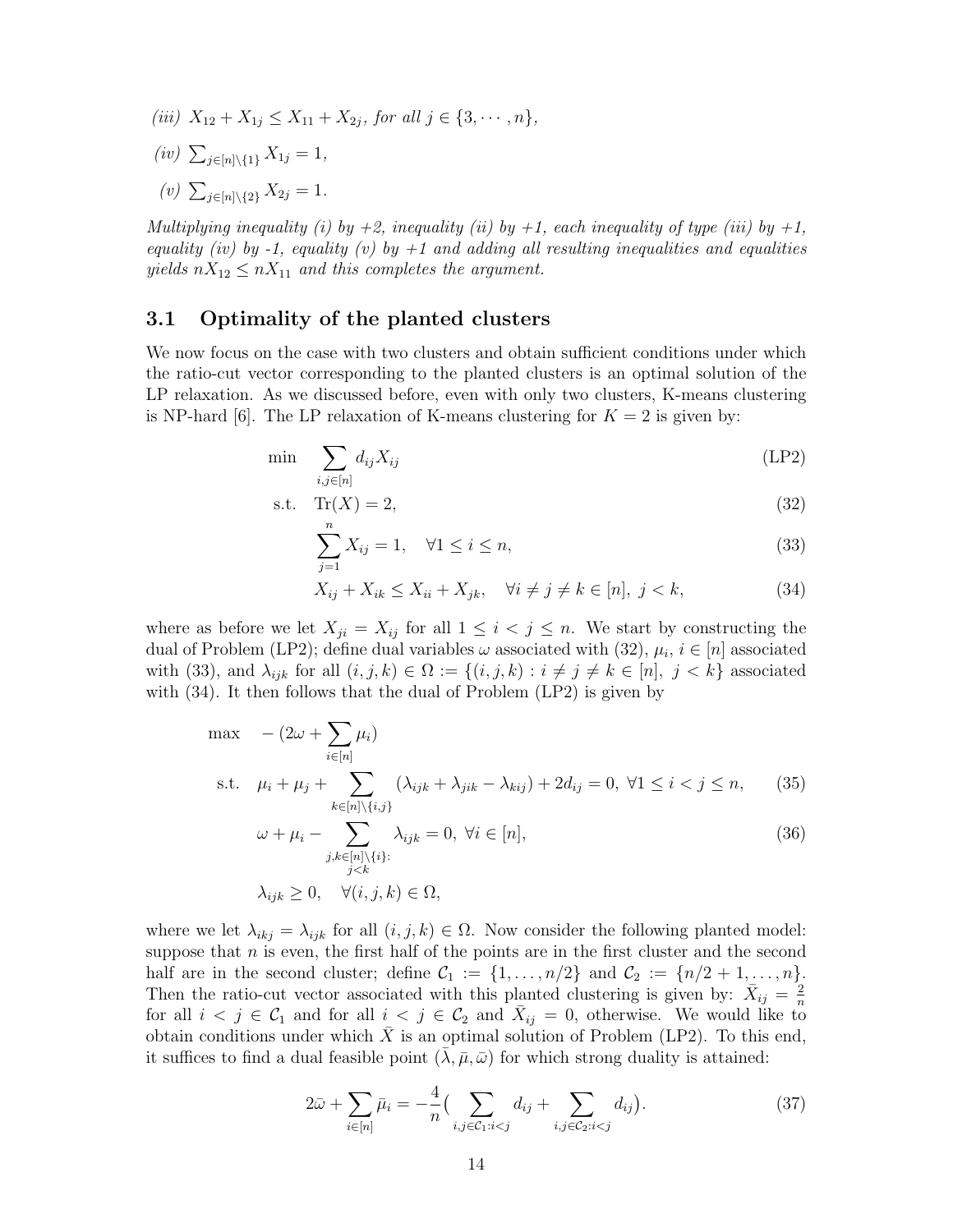For notational simplicity, for every  $A \subseteq [n]$  and  $f : A \to \mathbb{R}$ , we define

$$
\sum_{i \in A} f(i) := \frac{1}{|A|} \sum_{i \in A} f(i).
$$

Moreover, for each  $i \in \mathcal{C}_l, l \in \{1,2\}$ , let us define  $d_i^{\text{in}} := \sum_{i=2}^{\infty}$  $j \in \mathcal{C}_l$  $d_{ij}$ , and  $d_i^{\text{out}} := \sum$  $j\in[n]\backslash\mathcal{C}_l$  $d_{ij}$ .

We now present a sufficient condition for the optimality of the planted clusters.

Theorem 1. Define

$$
\eta := \frac{1}{2} \Big( \sum_{i \in C_1} d_i^{in} + \sum_{i \in C_2} d_i^{in} \Big). \tag{38}
$$

Then the ratio-cut vector corresponding to the planted clusters is an optimal solution of Problem (LP2) if for all  $i, j \in C_l, l \in \{1, 2\}$ , we have

$$
\sum_{k \in [n] \setminus C_l} \min\{d_{ik} + d_j^{in}, d_{jk} + d_i^{in}\} - d_{ij} \ge \eta.
$$
 (39)

*Proof.* By complementary slackness  $\bar{\lambda}_{ijk} = 0$  if  $i \in C_1$  and  $j, k \in C_2$  or if  $i \in C_2$  and  $j,k\in\mathcal{C}_{1}.$  Substituting in (35) yields:

$$
\bar{\mu}_i + \bar{\mu}_j + \sum_{k \notin C_l} (\bar{\lambda}_{ijk} + \bar{\lambda}_{jik}) + \sum_{k \in C_l \setminus \{i,j\}} (\bar{\lambda}_{ijk} + \bar{\lambda}_{jik} - \bar{\lambda}_{kij}) + 2d_{ij} = 0, \tag{40}
$$

for every  $i < j$  such that  $i, j \in \mathcal{C}_l, l \in \{1, 2\}$  and

$$
\bar{\mu}_i + \bar{\mu}_j + \sum_{k \in \mathcal{C}_1 \setminus \{i\}} (\bar{\lambda}_{ijk} - \bar{\lambda}_{kij}) + \sum_{k \in \mathcal{C}_2 \setminus \{j\}} (\bar{\lambda}_{jik} - \bar{\lambda}_{kij}) + 2d_{ij} = 0, \tag{41}
$$

for every  $i \in C_1$ ,  $j \in C_2$ . Moreover, equation (36) simplifies to

$$
\bar{\omega} + \bar{\mu}_i - \sum_{\substack{j \in C_l \setminus \{i\}, \\ k \notin C_l}} \bar{\lambda}_{ijk} - \sum_{\substack{j < k \in C_l \setminus \{i\}}} \bar{\lambda}_{ijk} = 0,\tag{42}
$$

for each  $i \in \mathcal{C}_l, l \in \{1, 2\}$ . Now for each  $i, j \in \mathcal{C}_l$  and  $k \notin \mathcal{C}_l, l \in \{1, 2\}$ , let

$$
\bar{\lambda}_{ijk} - \bar{\lambda}_{jik} = \frac{d_{jk} - d_{ik}}{n/2} + \frac{d_i^{\text{in}} - d_j^{\text{in}}}{n/2}.
$$
\n(43)

Substituting (43) in (41) yields:

$$
\bar{\mu}_i + \bar{\mu}_j + d_i^{\text{out}} + d_j^{\text{out}} + d_i^{\text{in}} + d_j^{\text{in}} - \sum_{k \in C_1} d_k^{\text{in}} - \sum_{k \in C_2} d_k^{\text{in}} = 0, \quad \forall i \in C_1, j \in C_2.
$$
 (44)

To satisfy (44), let

$$
\bar{\mu}_i = -d_i^{\text{in}} - d_i^{\text{out}} + \eta, \quad \forall i \in [n]. \tag{45}
$$

where  $\eta$  is defined by (38). Substituting (45) in (37) we obtain

$$
\bar{\omega} = \frac{1}{2} \sum_{i \in [n]} (d_i^{\text{out}} - d_i^{\text{in}}). \tag{46}
$$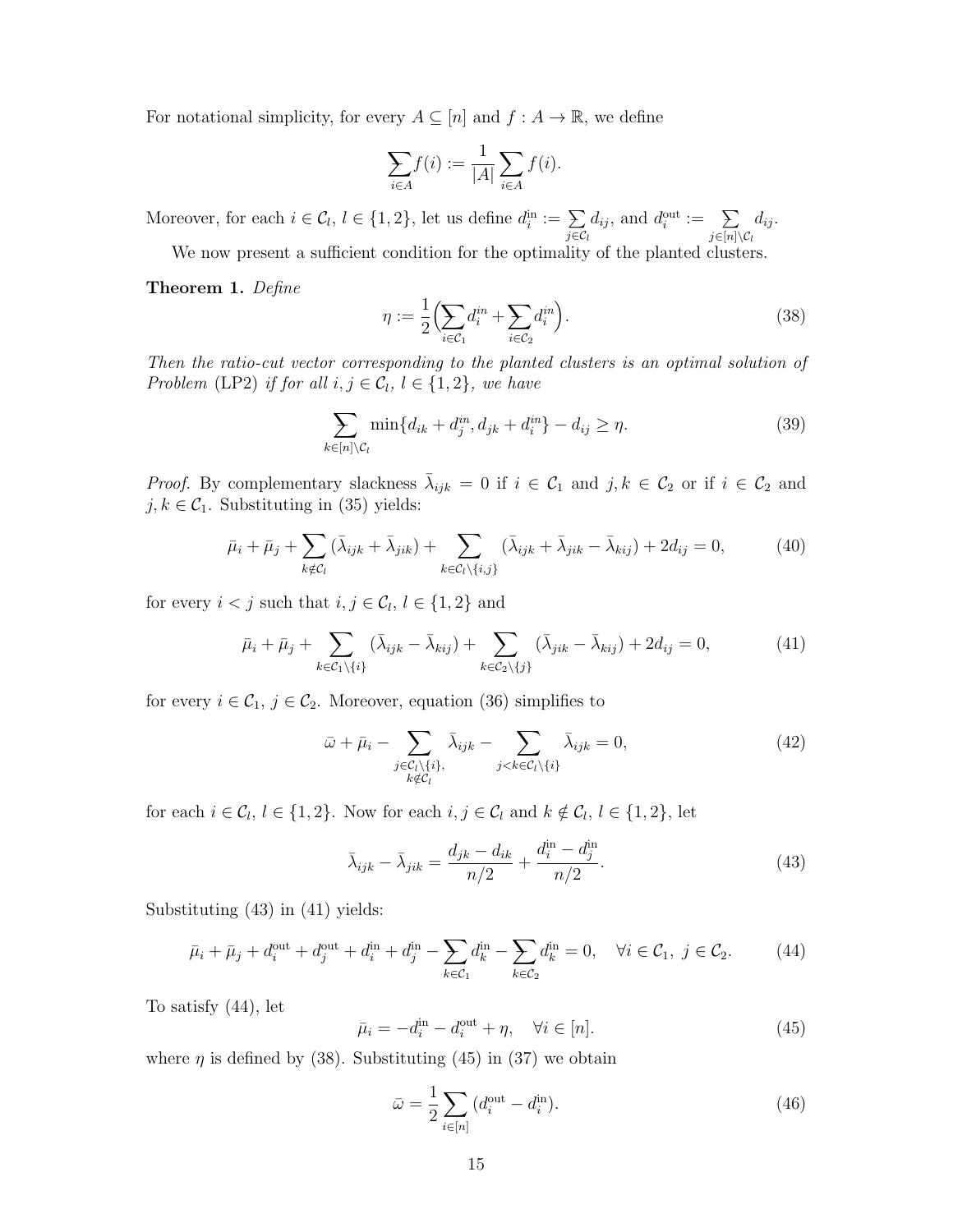Utilizing (43) and (45), equation (40) can be equivalently written as

$$
\sum_{k \in \mathcal{C}_2} \bar{\lambda}_{ijk} + \frac{1}{2} \sum_{k \in \mathcal{C}_1 \setminus \{i,j\}} (\bar{\lambda}_{ijk} + \bar{\lambda}_{jik} - \bar{\lambda}_{kij}) = d_i^{\text{in}} - d_{ij} + d_j^{\text{out}} - \eta,
$$
\n(47)

for any  $(i, j) \in C_1$ . By (45) and (46), for each  $i \in C_1$ , equation (42) simplifies to

$$
\sum_{\substack{j \in \mathcal{C}_1 \setminus \{i\}, \\ k \in \mathcal{C}_2}} \bar{\lambda}_{ijk} + \sum_{j < k \in \mathcal{C}_1 \setminus \{i\}} \bar{\lambda}_{ijk} = \frac{1}{2} \sum_{j \in [n]} \left( d_j^{\text{out}} - d_j^{\text{in}} \right) - d_i^{\text{out}} - d_i^{\text{in}} + \eta. \tag{48}
$$

We now obtain a set of conditions under which system  $(48)$  is implied by equalities  $(47)$ . Firstly, it can be checked that

$$
\sum_{j \neq k \in C_1 \setminus \{i\}} (\bar{\lambda}_{ijk} + \bar{\lambda}_{jik} - \bar{\lambda}_{kij}) = 2 \sum_{j < k \in C_1 \setminus \{i\}} \bar{\lambda}_{ijk}.
$$

Hence, for each  $i \in C_1$  it suffices to have

$$
\sum_{j \in C_1 \setminus \{i\}} \left( d_i^{\text{in}} - d_{ij} + d_j^{\text{out}} - \eta \right) = \frac{1}{2} \sum_{j \in [n]} \left( d_j^{\text{out}} - d_j^{\text{in}} \right) - d_i^{\text{out}} - d_i^{\text{in}} + \eta,
$$

whose validity can be verified by a simple calculation. Hence, to find a dual certificate, it suffices to find nonnegative  $\bar{\lambda}_{ijk}$  satisfying equalities (40); that is, for each  $(i, j) \in C_1$ , we should find  $\bar{\lambda}_{ijk}$  satisfying the following system

$$
\sum_{k \in C_2} (\bar{\lambda}_{ijk} + \bar{\lambda}_{jik}) + \sum_{k \in C_1 \setminus \{i,j\}} (\bar{\lambda}_{ijk} + \bar{\lambda}_{jik} - \bar{\lambda}_{kij}) = d_i^{\text{out}} + d_j^{\text{out}} - 2d_{ij} + d_i^{\text{in}} + d_j^{\text{in}} - 2\eta
$$
  

$$
\bar{\lambda}_{ijk} \ge 0, \ \bar{\lambda}_{jik} \ge 0, \quad \forall k \in C_2
$$
  

$$
\bar{\lambda}_{ijk} - \bar{\lambda}_{jik} = \frac{d_{jk} - d_{ik}}{n/2} + \frac{d_i^{\text{in}} - d_j^{\text{in}}}{n/2}, \quad \forall k \in C_2
$$
  

$$
\bar{\lambda}_{ijk} \ge 0, \ \bar{\lambda}_{jik} \ge 0, \ \bar{\lambda}_{kij} \ge 0, \quad \forall k \in C_1 \setminus \{i, j\}.
$$

By letting  $\bar{\lambda}_{ijk} \ge \max\left\{0, \frac{d_{jk}-d_{ik}}{n/2} + \frac{d_i^{\text{in}}-d_j^{\text{in}}}{n/2}\right\}$ } and  $\bar{\lambda}_{jik} \geq \max\left\{0, \frac{d_{ik}-d_{jk}}{n/2} + \frac{d_j^{\text{in}}-d_i^{\text{in}}}{n/2}\right\}$ o for all  $k \in C_2$ , it follows that the above system has a feasible solution, if

$$
\frac{1}{2} \sum_{k \in C_1 \setminus \{i,j\}} (\bar{\lambda}_{ijk} + \bar{\lambda}_{jik} - \bar{\lambda}_{kij}) \le \sum_{k \in C_2} \min \{d_{ik} + d_j^{\text{in}}, d_{jk} + d_i^{\text{in}}\} - d_{ij} - \eta, \tag{49}
$$

for all  $i, j \in C_1$  together with nonnegativity of the remaining multipliers.

By letting  $\bar{\lambda}_{ijk} = 0$  for all  $i, j, k \in C_l$ ,  $l \in \{1, 2\}$ , inequality (49) simplifies to condition (39) and this completes the proof.

As we demonstrate in Section 4, for the stochastic ball model, condition (39) leads to an overly conservative estimate for the minimum separation distance between cluster centers. Recall that in the last step of the proof of Theorem 1, we set  $\bar{\lambda}_{ijk} = 0$  for all  $i, j, k \in \mathcal{C}_l, l \in \{1, 2\}$ . We now obtain a stronger condition for optimality of the planted clusters by carefully setting these multipliers. For any  $i < j \in C_l$ ,  $l \in \{1, 2\}$ , define

$$
\delta_{ij} = \sum_{k \in [n] \setminus C_l} \min \{ d_{ik} + d_j^{\text{in}}, d_{jk} + d_i^{\text{in}} \} - d_{ij}.
$$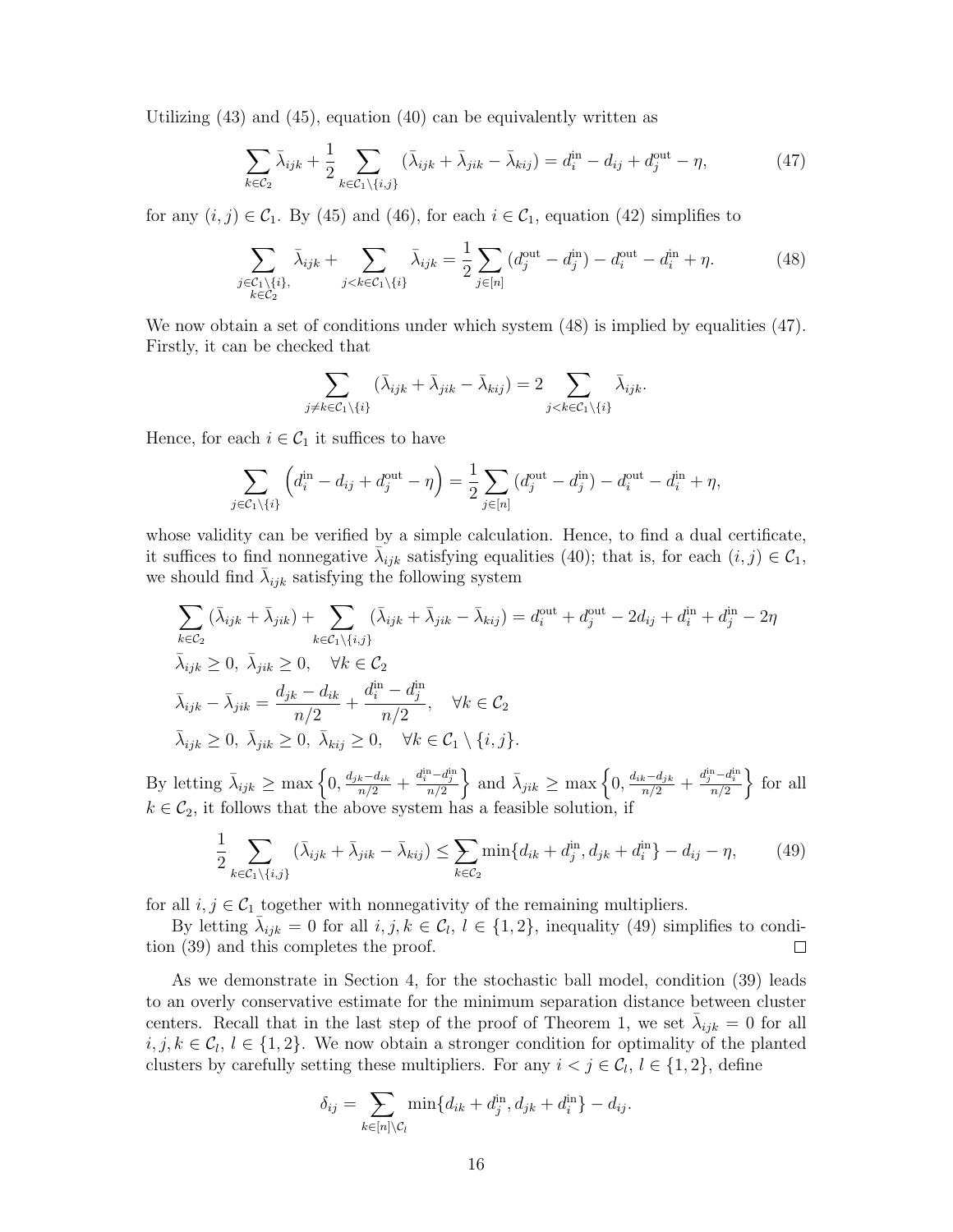Then inequality (49) can be equivalently written as:

$$
\frac{1}{2} \sum_{k \in \mathcal{C}_l \setminus \{i,j\}} (\bar{\lambda}_{ijk} + \bar{\lambda}_{jik} - \bar{\lambda}_{kij}) \le \delta_{ij} - \eta, \quad \forall i, j \in \mathcal{C}_l, l \in \{1, 2\},
$$
\n
$$
(50)
$$

where  $\eta$  is defined by (38). Our task is to set non-negative multipliers  $\bar{\lambda}_{ijk}$  satisfying the above condition. For any  $i, j, k \in \mathcal{C}_l$ , define  $\delta_{ijk} = \max{\{\delta_{ij}, \delta_{ik}, \delta_{jk}\}}$ . Let

$$
\bar{\lambda}_{ijk} = \frac{\delta_{ijk} - \delta_{jk}}{|\mathcal{C}_l| - 2}, \quad \bar{\lambda}_{jik} = \frac{\delta_{ijk} - \delta_{ik}}{|\mathcal{C}_l| - 2}, \quad \bar{\lambda}_{kij} = \frac{\delta_{ijk} - \delta_{ij}}{|\mathcal{C}_l| - 2}.
$$

Clearly, the non-negativity requirement for the multipliers is satisfied. Substituting in (50) yields

$$
\sum_{k \in \mathcal{C}_l \setminus \{i,j\}} \frac{\delta_{ij} + \delta_{ik} + \delta_{jk} - \max\{\delta_{ij}, \delta_{ik}, \delta_{jk}\}}{2} \ge \eta, \quad \forall i, j \in \mathcal{C}_l, l \in \{1, 2\}.
$$

For each  $l \in \{1, 2\}$ , denote by  $\hat{\delta}_l$  the minimum value of  $\delta_{ij}$  for all  $i, j \in \mathcal{C}_l$ . Consider some  $k \in \mathcal{C}_l$ ; we have

$$
\delta_{ij} + \delta_{ik} + \delta_{jk} - \max\{\delta_{ij}, \delta_{ik}, \delta_{jk}\} \ge \hat{\delta}_l + \min\{\delta_{ik}, \delta_{jk}\}, \quad \forall i, j \in \mathcal{C}_l.
$$

To see this, note that  $\delta_{ij} \geq \hat{\delta}_l$  and  $\delta_{ik} + \delta_{jk} - \max{\delta_{ij}, \delta_{ik}, \delta_{jk}} \geq \min{\delta_{ik}, \delta_{jk}}$ . Hence, we have proved the following:

Theorem 2. The ratio-cut vector corresponding to the planted clusters is an optimal solution of Problem (LP2) if

$$
\frac{1}{2} \left( \hat{\delta}_l + \sum_{k \in \mathcal{C}_l \setminus \{i,j\}} \min \{ \delta_{ik}, \delta_{jk} \} \right) \ge \eta, \quad \forall i, j \in \mathcal{C}_l, l \in \{1, 2\}. \tag{51}
$$

Using the above notation, condition (39) can be equivalently written as  $\delta_l \geq \eta$  for  $l \in \{1, 2\}$ . Hence, condition (51) is stronger than condition (39) provided that

$$
\sum_{k \in \mathcal{C}_l \setminus \{i,j\}} \min\{\delta_{ik}, \delta_{jk}\} > \hat{\delta}_l, \quad \forall i, j \in \mathcal{C}_l, l \in \{1, 2\}.
$$

This inequality is valid for instance, if for any  $l \in \{1,2\}$  there exists  $k \in C_l$  such that  $\delta_{ik} > \hat{\delta}_l$  for all  $i \in \mathcal{C}_l$ . In particular, this is always true for the stochastic ball model, by choosing k to be the center of the ball  $C_l$  (see Step 1-Step 4 of the proof of Proposition 4). Due to its added complexity, we are not able to perform a theoretical analysis of condition (51) under the stochastic ball model. Nonetheless, via a numerical simulation we show that it gives a significantly better recovery guarantee than the one given by condition (39).

### 4 Recovery under the stochastic ball model

In this section, we consider a popular generative model for K-means clustering often referred to as the stochastic ball model in the literature. This random model is defined as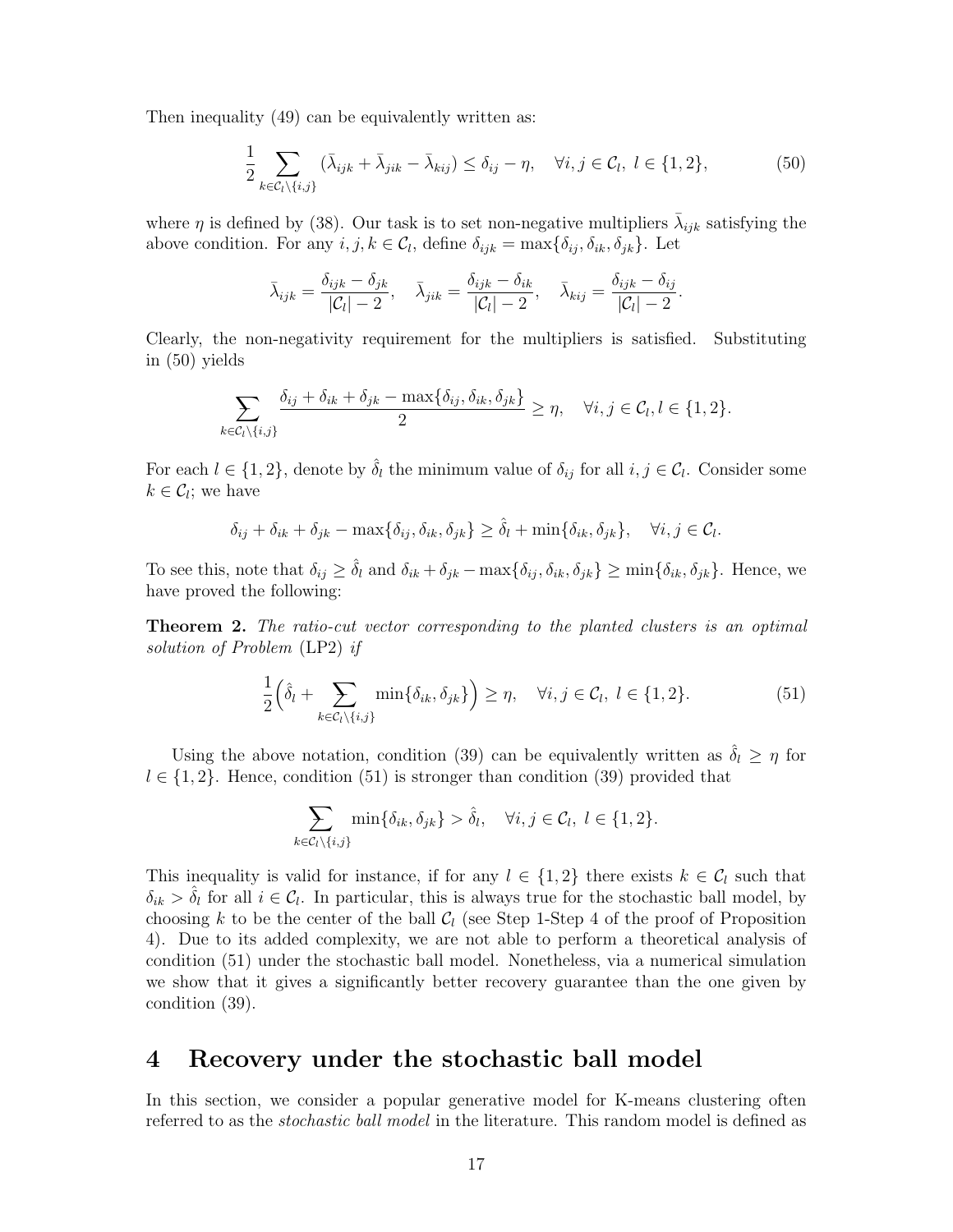follows: let  $\{\gamma^k\}_{k\in[K]}$  be ball centers in  $\mathbb{R}^m$ . For each k, draw i.i.d. vectors  $\{y^{k,i}\}_{i=1}^n$  from some rotation-invariant distribution supported on the unit ball. The points in cluster  $k$ are then taken to be  $x^{k,i} := y^{k,i} + \gamma^k$ . Moreover, we define  $\Delta := \min_{k \neq l \in [K]} ||\gamma^k - \gamma^l||_2$ .

Henceforth, we focus on the case of two clusters; throughout this section, whenever we say with high probability, we imply with probability tending to one as  $n$  tends to infinity. We are interested in the following question: what is the minimum separation distance  $\Delta$  required for the LP relaxation to recover the planted clusters with high probability? Before proceeding further with addressing this question, we first establish a recovery threshold for K-means clustering under the stochastic ball model. This threshold then serves as a recovery limit for any convex relaxation of K-means clustering. In the following, we denote by  $\{e_i\}_{i=1}^m$  the standard basis for  $\mathbb{R}^m$ . Moreover, for any  $k \in [m]$ , we denote by  $\mathcal{H}^k$  the k-dimensional Hausdorff measure.

#### 4.1 Recovery for K-means clustering

In  $|6|$ , the authors show that if the points are uniformly generated on two m-dimensional touching spheres for some  $m \geq 3$ , in the continuum limit, the K-means clustering problem identifies the two individual spheres as clusters. The goal of this section is to show that a similar recovery result is valid for the stochastic ball model.

We start by introducing some notation. We denote by  $B(x, r)$  the closed m-dimensional ball centered at x with radius r. For a set  $A \subset \mathbb{R}^m$ , we denote by  $\overline{A}$  the closure of A and by  $\partial A$  the boundary of A. Given a Borel measure  $\rho$  on  $\mathbb{R}^m$  with support S and a Borel-measurable subset  $S_1 \subset S$  with complement  $S_2 = S \setminus S_1$ , the mean squared error associated with the partition  $\{S_1, S_2\}$  of S is

$$
\mathcal{E}_S(S_1) = \min_{c \in \mathbb{R}^m} \int_{S_1} ||x - c||^2 d\rho(x) + \min_{d \in \mathbb{R}^m} \int_{S_2} ||x - d||^2 d\rho(x).
$$

For every Borel subset  $A \subset \mathbb{R}^m$  and every  $k \in [m]$ , we define the measure  $\mathcal{H}^k \mathcal{L} A$  as follows:

 $\mathcal{H}^k \mathcal{L}A(B) = \mathcal{H}^k(A \cap B),$  for every Borel subset  $B \subset \mathbb{R}^m$ .

For every Borel-measurable subset  $A \subset \mathbb{R}^m$ , we denote by  $b(A) := \int_A x dx$  the barycenter of A. It is easy to check that, if A is a k-dimensional smooth set and  $\mathcal{H}^k \sqcup A$  is a finite non-zero measure, than  $b(A)$  is the only minimizer of the function  $y \in \mathbb{R}^m \mapsto$  $\int ||x - y||^2 d\mathcal{H}^k \rvert A$ . In this section we prove the following result:

**Theorem 3.** For any  $m \geq 3$ , let  $S := B(-e_1, 1) \cup B(e_1, 1)$  and  $\rho := \mathcal{H}^m \cup B(-e_1, 1) +$  $\mathcal{H}^m \sqcup B(e_1, 1)$ . Then, up to a set of zero Lebesgue measure, the partition  $\{B(-e_1, 1),\}$  $B(e_1, 1)$  of S is the unique minimizer of the mean squared error.

In [6], the authors prove Theorem 3 in the case where  $\rho$  is the surface measure for the union of two touching spheres, i.e.,  $\rho = \mathcal{H}^{m-1} \cup \partial B(-e_1, 1) + \mathcal{H}^{m-1} \cup \partial B(e_1, 1)$ . To this end, they first prove that an optimal partition is given by a separating hyperplane that is orthogonal to the symmetry axis (Lemma 3.5 and Theorem 2.2 in  $[6]$ ). Subsequently, they examine the offset of the optimal separating hyperplane. More precisely they show the following:

**Proposition 7.** [Theorems 2.4 and 2.5 in [6]] For any  $m \geq 3$ , let  $S := \partial B(-e_1, 1) \cup$  $\partial B(e_1, 1)$  and  $\rho := \mathcal{H}^{m-1} \cup \partial B(-e_1, 1) + \mathcal{H}^{m-1} \cup \partial B(e_1, 1)$ . Then the function  $a \in \mathbb{R} \mapsto$  $\mathcal{E}_{S}(\{x \in S : x_1 \leq -a\})$  attains a minimum at  $a = 0$ , and this minimum is unique.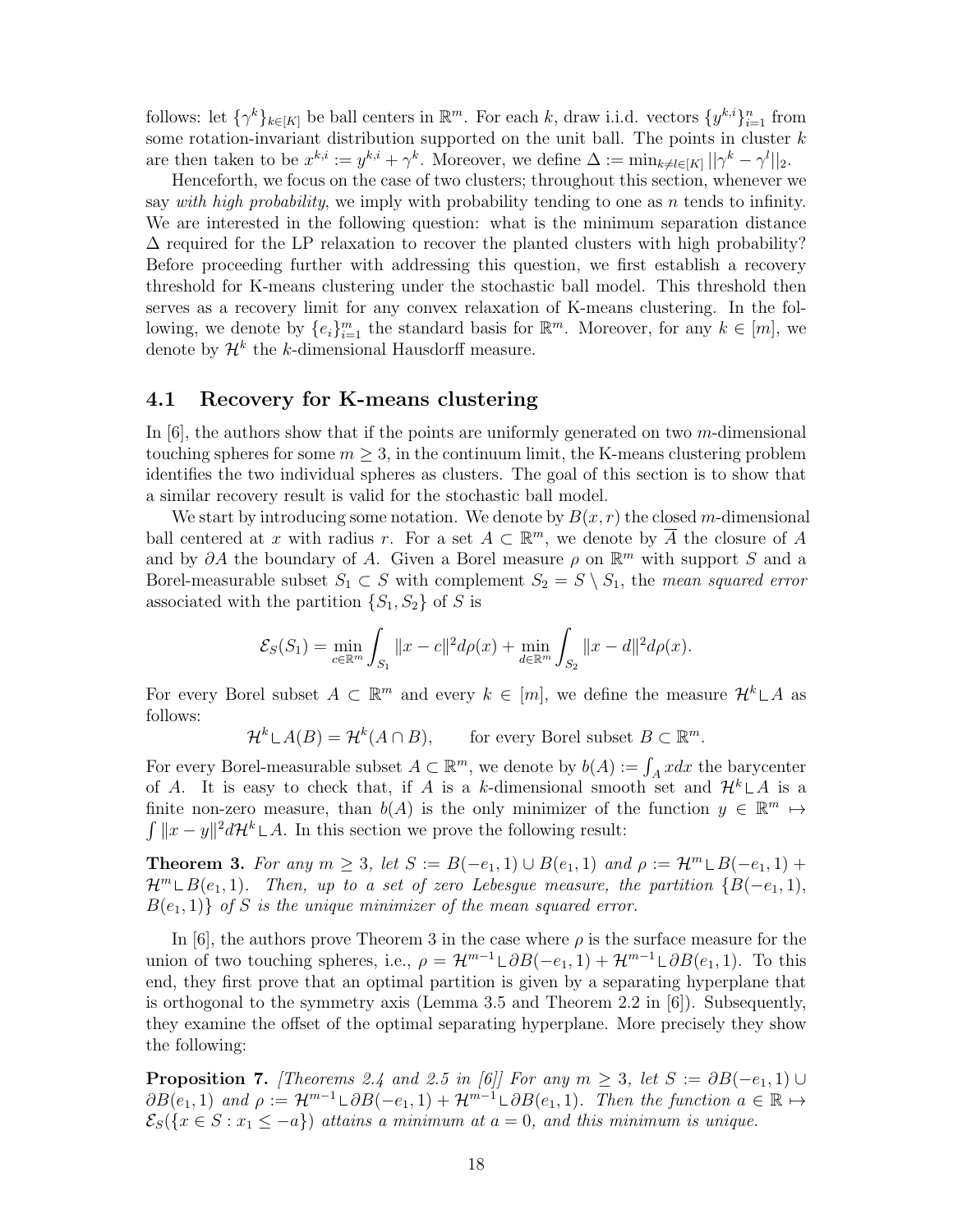**Remark 3.** Proposition 7 is invariant under scaling. In particular if for any  $r > 0$  we define  $S := \partial B(-re_1, r) \cup \partial B(re_1, r)$  and  $\rho := \mathcal{H}^{m-1} \cup \partial B(-re_1, r) + \mathcal{H}^{m-1} \cup \partial B(re_1, r)$ , then the function  $a \in \mathbb{R} \mapsto \mathcal{E}_S({x \in S : x_1 \le -a})$  attains a minimum at  $a = 0$ , and this minimum is unique. Moreover, in [6], the authors renormalize  $\rho$  to get a probability measure, but this changes  $\mathcal{E}_{S}(S_1)$  just by a constant factor.

Since the proofs of Lemma 3.5 and Theorem 2.2 in [6] can be repeated verbatim for balls, in order to prove Theorem 3, we just need to prove the following analogous result to Proposition 7:

**Proposition 8.** For any  $m \geq 3$ , let  $S := B(-e_1, 1) \cup B(e_1, 1)$  and  $\rho := \mathcal{H}^m \sqcup B(-e_1, 1) +$  $\mathcal{H}^m \cup B(e_1, 1)$ . Then the function

$$
a \in \mathbb{R} \mapsto F(a) := \mathcal{E}_S(\{x \in S : x_1 \le -a\})
$$

attains a minimum at  $a = 0$ , and this minimum is unique.

*Proof.* Assume by contradiction there exists  $a \neq 0$  such that  $F(a) \leq F(0)$ . By symmetry, we can assume  $a > 0$ . Define  $S_1 := \{x \in S : x_1 \leq -a\}$ ,  $S_1^r := \{x \in \partial B(-e_1, r) : x_1 \leq$  $\{-a\}, S_2^r := \{x \in \partial B(-e_1, r) : x_1 \geq -a\} \cup \partial B(e_1, r)$ , and as before, we let  $S_2 = S \setminus S_1$ . Then, by Coarea formula

$$
\int_0^1 \int_{\partial B(-e_1,r)} \|x + e_1\|^2 d\mathcal{H}^{m-1}(x) dr + \int_0^1 \int_{\partial B(e_1,r)} \|x - e_1\|^2 d\mathcal{H}^{m-1}(x) dr = F(0)
$$
  
\n
$$
\geq F(a) = \int_{S_1} \|x - b(S_1)\|^2 dx + \int_{S_2} \|x - b(S_2)\|^2 dx
$$
  
\n
$$
= \int_0^1 \int_{S_1^r} \|x - b(S_1)\|^2 d\mathcal{H}^{m-1}(x) dr + \int_0^1 \int_{S_2^r} \|x - b(S_2)\|^2 d\mathcal{H}^{m-1}(x) dr.
$$

We deduce that there exists  $r \in (0, 1)$ , such that

$$
\int_{\partial B(-e_1,r)} \|x + e_1\|^2 d\mathcal{H}^{m-1}(x) + \int_{\partial B(e_1,r)} \|x - e_1\|^2 d\mathcal{H}^{m-1}(x)
$$
\n
$$
\geq \int_{S_1^r} \|x - b(S_1)\|^2 d\mathcal{H}^{m-1}(x) + \int_{S_2^r} \|x - b(S_2)\|^2 d\mathcal{H}^{m-1}(x).
$$
\n(52)

Define  $S_3^r := \{x \in \partial B(-e_1, r) : x_1 \ge -a\} \cup \partial B((2r-1)e_1, r)$ . It then follows that

$$
\int_{S_1^r} \|x - b(S_1)\|^2 d\mathcal{H}^{m-1}(x) + \int_{S_2^r} \|x - b(S_2)\|^2 d\mathcal{H}^{m-1}(x)
$$
\n
$$
\geq \int_{S_1^r} \|x - b(S_1^r)\|^2 d\mathcal{H}^{m-1}(x) + \int_{S_3^r} \|x - b(S_3^r)\|^2 d\mathcal{H}^{m-1}(x)
$$
\n
$$
> \int_{\partial B(-e_1,r)} \|x + e_1\|^2 d\mathcal{H}^{m-1}(x) + \int_{\partial B((2r-1)e_1,r)} \|x - (2r-1)e_1\|^2 d\mathcal{H}^{m-1}(x)
$$
\n
$$
= \int_{\partial B(-e_1,r)} \|x + e_1\|^2 d\mathcal{H}^{m-1}(x) + \int_{\partial B(e_1,r)} \|x - e_1\|^2 d\mathcal{H}^{m-1}(x),
$$
\n(53)

where the first inequality follows from the definition of the barycenter and the second inequality follows from Proposition 7 and Remark 3. Combining (52) with (53), we get the desired contradiction.  $\Box$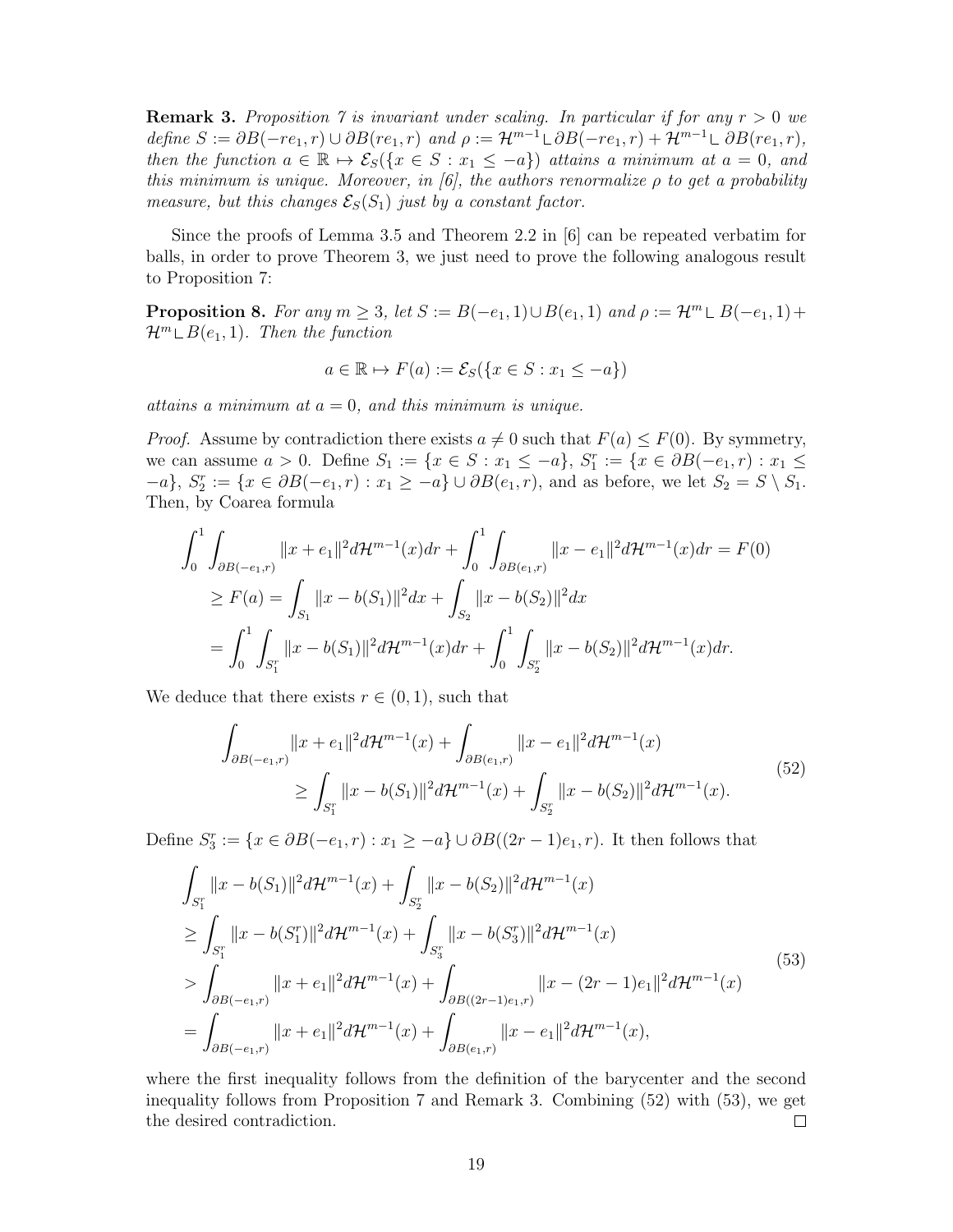**Remark 4.** It is well-known that in dimension one, for both spheres and balls, K-means clustering recovers the planted clusters with high probability if and only if  $\Delta > 1 + \sqrt{3}$  (see for example  $(12, 6)$ . In  $(6)$  the authors also show that for two touching spheres in dimension two, the minimum of  $F(a) = \mathcal{E}_S(\{x \in S : x_1 \leq -a\})$  is attained at a point  $a \neq 0$ . The authors of [12] numerically verify that a similar result holds for the stochastic ball model in dimension two. To date, the recovery threshold in dimension two, for both spheres and balls, remains an open question.

#### 4.2 Recovery for the linear programming relaxation

In this section, we obtain a recovery guarantee for the proposed LP relaxation under the stochastic ball model. Namely, we prove that our deterministic optimality condition given by inequality (39) implies that Problem (LP2) recovers the planted clusters with high probability, provided that  $\Delta > 1 + \sqrt{3} \approx 2.73$ . By remark 4, this sufficient condition is tight if  $m = 1$ . This is a significant improvement compared to the only existing recovery result [4] for an LP relaxation of K-means clustering stating that recovery is possible with high probability if and only if  $\Delta > 4$ .

For two clusters, the best known recovery guarantee for the SDP relaxation (5) is given by  $\Delta > 2 + \frac{4}{m}$  [12]. Hence, our LP recovery guarantee is inferior to the SDP recovery guarantee for dimension  $m \geq 6$ . As we discussed before, condition (51) provides stronger recovery guarantees for the LP relaxation; in particular, under the stochastic ball model and in dimension  $m = 2$ , we are able to verify numerically that condition (51) implies recovery for  $\Delta > 2.45$ . By Remark 4, this implies that the recovery guarantee associated with condition (51) improves by increasing the dimension. Moreover, as we detail in the next section, our numerical experiments indicate that even this latter condition is overly conservative. We are hoping that the theoretical analysis presented in this paper serves as a starting point for deriving more realistic recovery guarantees for the proposed LP relaxation.

In the remainder of this section, for an event A, we denote by  $\mathbb{P}(A)$  the probability of A. We denote by  $\mathbb{E}[Y]$  the expected value of a random variable Y. In case of a multivariate random variable  $X_{ij}$ , the conditional expected value in j, with i fixed, will be denoted either with  $\mathbb{E}_i[X]$  or with  $\mathbb{E}^j[X]$ .

**Theorem 4.** Let  $K = 2$  and suppose that the points are generated according to the stochastic ball model. Then Problem (LP2) recovers the planted clusters with high probability provided that  $\Delta > 1 + \sqrt{3}$ .

*Proof.* To prove the statement, we need to show that for  $\Delta > 1 + \sqrt{3}$ , with high probability the ratio-cut vector corresponding to the planted clusters is the unique optimal solution of Problem (LP2).

To prove uniqueness, notice that the solution to the LP is not unique only if the objective function coefficient vector  $d = \{d_{ij}\}_{1 \leq i < j \leq n}$  is orthogonal to an edge of the polytope  $RMet_n^{-2}$ . The objective function coefficient vector is generated from a probability distribution which is absolutely continuous with respect to the Lebesgue measure  $\mathcal{H}^{n \choose 2}$  in  $\mathbb{R}^{n \choose 2}$ . The set of all "bad" directions however is the union of finitely many  $\binom{n}{2}$  $\binom{n}{2}$  – 1-dimensional subspaces and hence is a zero  $\mathcal{H}^{(n)}$ -measure set. Hence any optimal solution is unique with probability one.

We now address the question of optimality of the planted clusters under the stochastic ball model. In particular, we show that the optimality condition (39) holds with high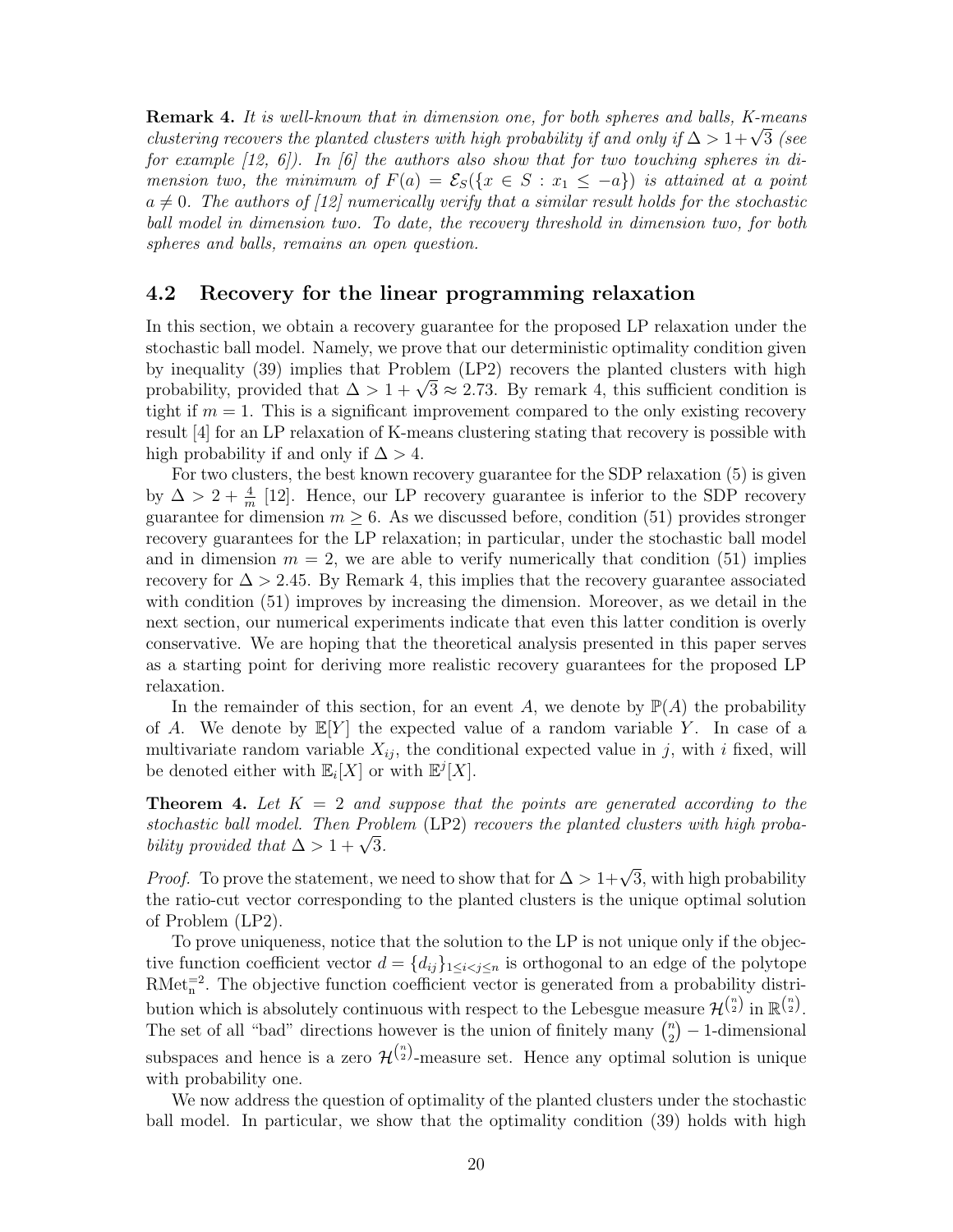probability. Namely, we show that, given  $\epsilon > 0$  as defined in the statement of Lemma 1 (since  $\Delta > 1 + \sqrt{3}$ ), we have

$$
\mathbb{P}\left(\bigcap_{i,j\in\mathcal{C}_1} \left\{d_{ij} + \eta - \sum_{k\in\mathcal{C}_2} \min\{d_{ik} + d_j^{\text{in}}, d_{jk} + d_i^{\text{in}}\} \le 0\right\}\right)
$$
  
 
$$
\ge 1 - \left(4e^{-2\binom{n/2}{2}\epsilon^2/16} + ne^{-n\epsilon^2/32} + 2\binom{n/2}{2}e^{-2n\epsilon^2/128}\right).
$$

We first observe that

$$
\mathbb{P}(\{|\eta - \mathbb{E}[\eta] | \geq \epsilon\})
$$
\n
$$
= \mathbb{P}\left(\left|\sum_{i,j \in \mathcal{C}_1} d_{ij} - \mathbb{E}\left[\sum_{i,j \in \mathcal{C}_1} d_{ij}\right] + \mathbb{E}\left[\sum_{i,j \in \mathcal{C}_2} d_{ij}\right] - \sum_{i,j \in \mathcal{C}_2} d_{ij}\right| \geq 2\epsilon\right)
$$
\n
$$
\leq \mathbb{P}\left(\left\{\left|\sum_{i,j \in \mathcal{C}_1} d_{ij} - \mathbb{E}\left[\sum_{i,j \in \mathcal{C}_1} d_{ij}\right] \right| \geq \epsilon\right\} \cup \left\{\left|\mathbb{E}\left[\sum_{i,j \in \mathcal{C}_2} d_{ij}\right] - \sum_{i,j \in \mathcal{C}_2} d_{ij}\right| \geq \epsilon\right\}\right)
$$
\n
$$
\leq \mathbb{P}\left(\left|\sum_{i,j \in \mathcal{C}_1} d_{ij} - \mathbb{E}\left[\sum_{i,j \in \mathcal{C}_1} d_{ij}\right] \right| \geq \epsilon\right) + \mathbb{P}\left(\left|\mathbb{E}\left[\sum_{i,j \in \mathcal{C}_2} d_{ij}\right] - \sum_{i,j \in \mathcal{C}_2} d_{ij}\right| \geq \epsilon\right)
$$
\n
$$
\leq 4e^{-2\binom{n/2}{2}\epsilon^2/16}.
$$
\n(54)

The first inequality holds by set inclusion and the third inequality follows from Hoeffding's inequality (see for example Theorem 2.2.6 in [23]), since  $d_{ij}$ ,  $i, j \in C_l$  are i.i.d. random variables for every  $l \in \{1, 2\}$  and  $d_{ij} \in [0, 4]$ .

For notational simplicity, let us denote

$$
t_{ij} := \mathbb{E}^k \left[ \sum_{k \in \mathcal{C}_2} \min \{ d_{ik} + \mathbb{E}_j[d_j^{\text{in}}], d_{jk} + \mathbb{E}_i[d_i^{\text{in}}] \} \right].
$$

We now observe that

$$
\mathbb{P}\left(\bigcup_{i,j\in\mathcal{C}_1}\left\{\left|t_{ij}-\mathbb{E}^k\left[\sum_{k\in\mathcal{C}_2}\min\{d_{ik}+d_j^{\text{in}},d_{jk}+d_i^{\text{in}}\}\right]\right|\geq\epsilon\right\}\right)
$$
\n
$$
\leq \mathbb{P}\left(\bigcup_{i\in\mathcal{C}_1}\left\{\left|d_i^{\text{in}}-\mathbb{E}_i[d_i^{\text{in}}]\right|\geq\epsilon/2\right\}\right)\leq ne^{-n\epsilon^2/32},\tag{55}
$$

where the first inequality follows from the linearity of expectation and the second inequality follows from the application of Hoeffding's inequality and taking the union bound. Combining the previous estimates, we conclude the claimed inequality:

$$
\mathbb{P}\Big(\bigcap_{i,j\in\mathcal{C}_{1}}\Big\{d_{ij} + \eta - \sum_{k\in\mathcal{C}_{2}}\min\{d_{ik} + d_{j}^{\text{in}}, d_{jk} + d_{i}^{\text{in}}\} \le 0\Big\}\Big) \n\ge \mathbb{P}\Big(\bigcap_{i,j\in\mathcal{C}_{1}}\Big\{d_{ij} + \eta - d_{ij} - \mathbb{E}[\eta] + t_{ij} - \sum_{k\in\mathcal{C}_{2}}\min\{d_{ik} + d_{j}^{\text{in}}, d_{jk} + d_{i}^{\text{in}}\} \le 3\epsilon\Big\}\Big) \n\ge \mathbb{P}\Big(\Big\{\Big|\eta - \mathbb{E}[\eta]\Big| < \epsilon\Big\} \cap \bigcap_{i,j\in\mathcal{C}_{1}}\Big\{\Big|t_{ij} - \mathbb{E}^{k}\Big[\sum_{k\in\mathcal{C}_{2}}\min\{d_{ik} + d_{j}^{\text{in}}, d_{jk} + d_{i}^{\text{in}}\}\Big| < \epsilon\Big\} \n\cap \bigcap_{i,j\in\mathcal{C}_{1}}\Big\{\Big|\mathbb{E}^{k}\Big[\sum_{k\in\mathcal{C}_{2}}\min\{d_{ik} + d_{j}^{\text{in}}, d_{jk} + d_{i}^{\text{in}}\}\Big| - \sum_{k\in\mathcal{C}_{2}}\min\{d_{ik} + d_{j}^{\text{in}}, d_{jk} + d_{i}^{\text{in}}\}\Big| < \epsilon\Big\}\Big) \n\ge 1 - \Big(4e^{-2\binom{n/2}{2}\epsilon^{2}/16} + ne^{-n\epsilon^{2}/32} + 2\binom{n/2}{2}e^{-2n\epsilon^{2}/128}\Big).
$$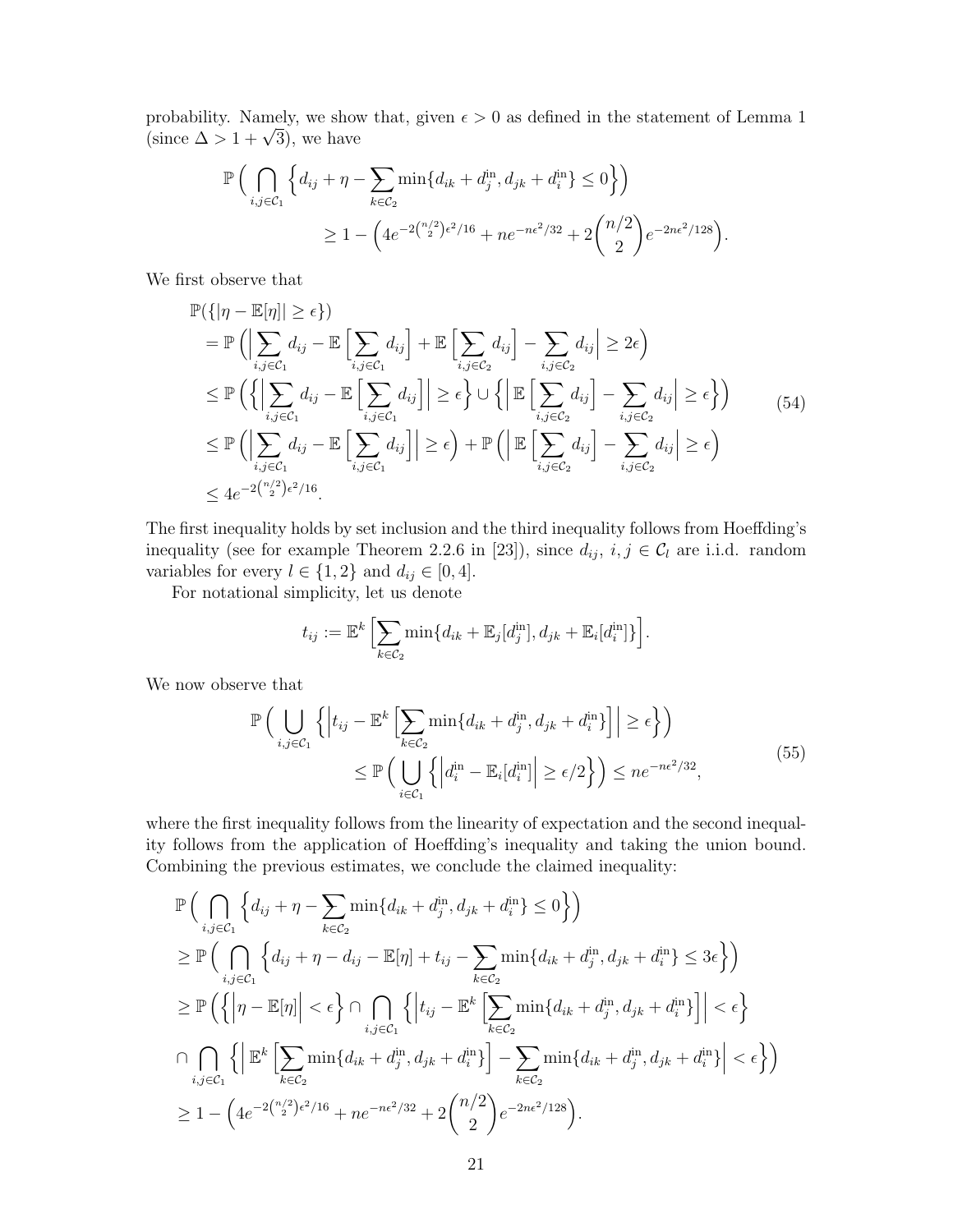The first inequality follows from Lemma 1, since  $\Delta > 1 + \sqrt{3}$ ; the second inequality holds by set inclusion; the third inequality is obtained by taking the union bound, followed by the application of Hoeffding's inequality, inequalities (54) and (55). П

**Remark 5.** The recovery condition of Theorem 4 remains valid if the random points are drawn from uniform distributions on spheres. Namely, proofs of Theorem 4 and Lemma 1 can be applied to this case verbatim and the proof of Lemma 2 simplifies. Indeed in Step  $\mu$ of the proof of this lemma, we reduce the recovery condition on balls to a recovery condition on spheres. As we discussed before, in dimension  $m = 2$ , under the stochastic ball model, we are able to verify numerically that condition (51) implies recovery for  $\Delta > 2.45$ . In the case of spheres, we are able to verify numerically that condition (51) implies recovery for  $\Delta > 2.56$ . Intuitively, it is reasonable to expect a better recovery guarantee over balls than the one over spheres and indeed condition (51) exploits this geometrical property by the extra averaging over  $\delta_{ij}$ s. However, as can be seen in the proof of Step 4 of Lemma 2, a pair  $(i, j)$  at which the left-hand side of  $(39)$  is minimized is located on the sphere.

We next prove the technical results that we utilized to prove Theorem 4. In the following, for a Borel set  $A \subset \mathbb{R}^m$  and measurable function  $f : \mathbb{R}^m \to \mathbb{R}$ , we define

$$
\int_A f(x) d\mathcal{H}^m(x) := \frac{1}{\mathcal{H}^m(A)} \int_A f(x) d\mathcal{H}^m(x).
$$

Moreover, for any  $x \in \mathbb{R}^m$ , we denote by  $x_i$  the *i*th component of x. Given two points  $x, y \in \mathbb{R}^m$ , the notation  $x \parallel y$  means that  $x$  and  $y$  are linearly dependent.

Lemma 1. Suppose that the random points are generated according to the stochastic ball model. Then the following inequality holds provided that  $\Delta > 1 + \sqrt{3}$ :

$$
\epsilon := \frac{1}{3} \Big( \inf_{i,j \in \mathcal{C}_1} \mathbb{E}^k \Big[ \sum_{k \in \mathcal{C}_2} \min \{ d_{ik} + \mathbb{E}_j[d_j^{in}], d_{jk} + \mathbb{E}_i[d_i^{in}] \} \Big] - d_{ij} - \mathbb{E}[\eta] \Big) > 0. \tag{56}
$$

*Proof.* Denote by  $\mathcal{B}_1$  and  $\mathcal{B}_2$  the balls corresponding to the first and second clusters, respectively. Up to a rotation we can assume that the center of  $\mathcal{B}_1$  and  $\mathcal{B}_2$  are 0 and  $\Delta e_1$ , respectively. For notational simplicity, we denote the *i*th (resp. *j*th) point in  $\mathcal{B}_1$ by x (resp. y). By Lemma 2, it suffices to show that inequality  $(56)$  can be equivalently written as:

$$
\max_{x,y \in \mathcal{B}_1} \int_{\mathcal{B}_2} \max \{ x^T z, y^T z \} d\mathcal{H}^m(z) - x^T y < \frac{1}{2} \Delta^2. \tag{57}
$$

First, notice that for any  $i \in \mathcal{B}_1$  we have

$$
\mathbb{E}_{i}[d_{i}^{\text{in}}] = \int_{\mathcal{B}_{1}} \|x - z\|^{2} d\mathcal{H}^{m}(z) = \|x\|^{2} + \int_{\mathcal{B}_{1}} \|z\|^{2} d\mathcal{H}^{m}(z) - 2x^{T} \int_{\mathcal{B}_{1}} z d\mathcal{H}^{m}(z)
$$
\n
$$
= \|x\|^{2} + \int_{\mathcal{B}_{1}} \|z\|^{2} d\mathcal{H}^{m}(z).
$$
\n(58)

By symmetry, the same calculation holds for  $\mathbb{E}_i[d_i^{\text{in}}]$  with  $i \in \mathcal{B}_2$ . By (58), we have

$$
\mathbb{E}\left[\sum_{k\in\mathcal{B}_1} d_k^{\text{in}}\right] = \mathbb{E}\left[\sum_{k\in\mathcal{B}_2} d_k^{\text{in}}\right] \n= \int_{\mathcal{B}_1} \left( \|z\|^2 + \int_{\mathcal{B}_1} \|w\|^2 d\mathcal{H}^m(w) \right) d\mathcal{H}^m(z) = 2 \int_{\mathcal{B}_1} \|z\|^2 d\mathcal{H}^m(z).
$$
\n(59)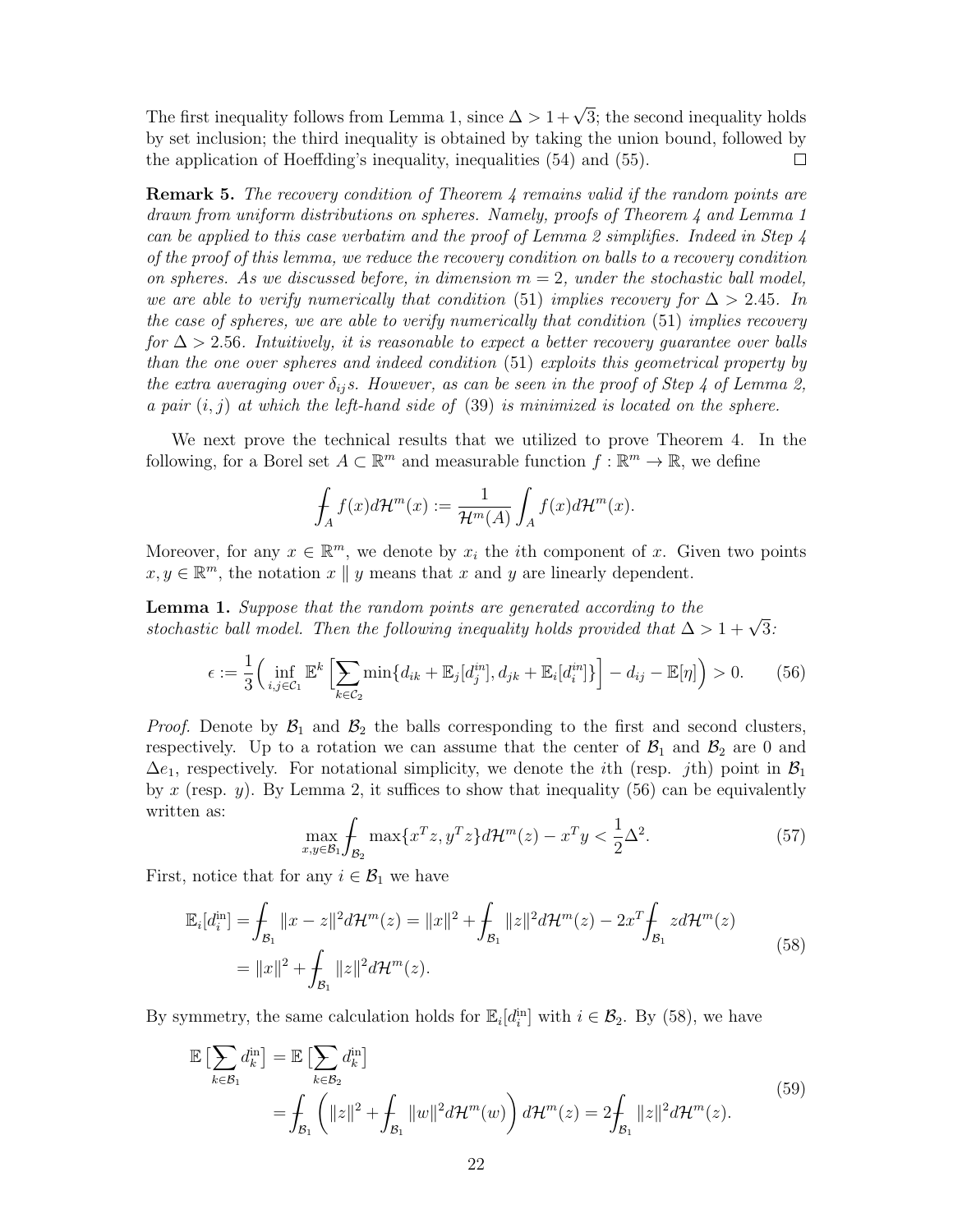Hence, by (58) and (59), inequality (56) reads

$$
\min_{x,y\in\mathcal{B}_1}\int_{\mathcal{B}_2}\min\{\|x-z\|^2+\|y\|^2,\|y-z\|^2+\|x\|^2\}d\mathcal{H}^m(z)-\|x-y\|^2>\int_{\mathcal{B}_1}\|z\|^2d\mathcal{H}^m(z),
$$

which expanding the squares gives

$$
\min_{x,y\in\mathcal{B}_1}\int_{\mathcal{B}_2}||z||^2 + \min\{-2x^Tz, -2y^Tz\}d\mathcal{H}^m(z) + 2x^Ty > \int_{\mathcal{B}_1}||z||^2d\mathcal{H}^m(z).
$$
 (60)

Via a change of variables

$$
\int_{\mathcal{B}_2} ||z||^2 d\mathcal{H}^m(z) = \int_{\mathcal{B}_1} ||\Delta e_1 + z||^2 d\mathcal{H}^m(z) = \int_{\mathcal{B}_1} ||\Delta e_1||^2 + ||z||^2 + 2\Delta e_1^T z d\mathcal{H}^m(z)
$$
\n
$$
= \Delta^2 + \int_{\mathcal{B}_1} ||z||^2 d\mathcal{H}^m(z) + 2\Delta e_1^T \int_{\mathcal{B}_1} z d\mathcal{H}^m(z) = \Delta^2 + \int_{\mathcal{B}_1} ||z||^2 d\mathcal{H}^m(z),
$$

hence (60) reads

$$
\min_{x,y \in \mathcal{B}_1} \int_{\mathcal{B}_2} \min \{-2x^T z, -2y^T z\} d\mathcal{H}^m(z) + 2x^T y > -\Delta^2,
$$

which is equivalent to (57).

**Lemma 2.** Inequality (57) holds if and only if  $\Delta > 1 + \sqrt{3}$ .

Proof. We will prove that the maximum of the left-hand side of inequality (57) over all  $x, y \in \mathcal{B}_1$  is attained at  $(e_1, -e_1)$ . This in turn implies that inequality (57) is satisfied if and only if

$$
\Delta+1=\!\int_{\mathcal{B}_2}z_1d\mathcal{H}^m(z)+1<\frac{1}{2}\Delta^2,
$$

which is true if and only if  $\Delta > 1 + \sqrt{3}$ ; i.e., the desired condition.

Define

$$
F(x,y) := \int_{\mathcal{B}_2} \max\{x^T z, y^T z\} - x^T y d\mathcal{H}^m(z).
$$

Our goal is to show that

$$
\max_{x,y \in \mathcal{B}_1} F(x,y) = F(e_1, -e_1).
$$
\n(61)

We divide the proof in several steps:

Step 1. Slicing:

Let z, w be any pair of points in  $\mathcal{B}_2$  satisfying  $z_1 = w_1$ ,  $z_2 = -w_2 \geq 0$ ,  $z_j = w_j = 0$ for all  $j \in \{3, \ldots, m\}$ . Define

$$
H(x,y) := \left\{ \frac{1}{2} \max \{ x^T z, y^T z \} + \frac{1}{2} \max \{ x^T w, y^T w \} - x^T y \right\}.
$$

Then (61) holds if the following holds

$$
\max_{x,y \in \mathcal{B}_1} H(x,y) = H(e_1, -e_1).
$$
\n(62)

 $\Box$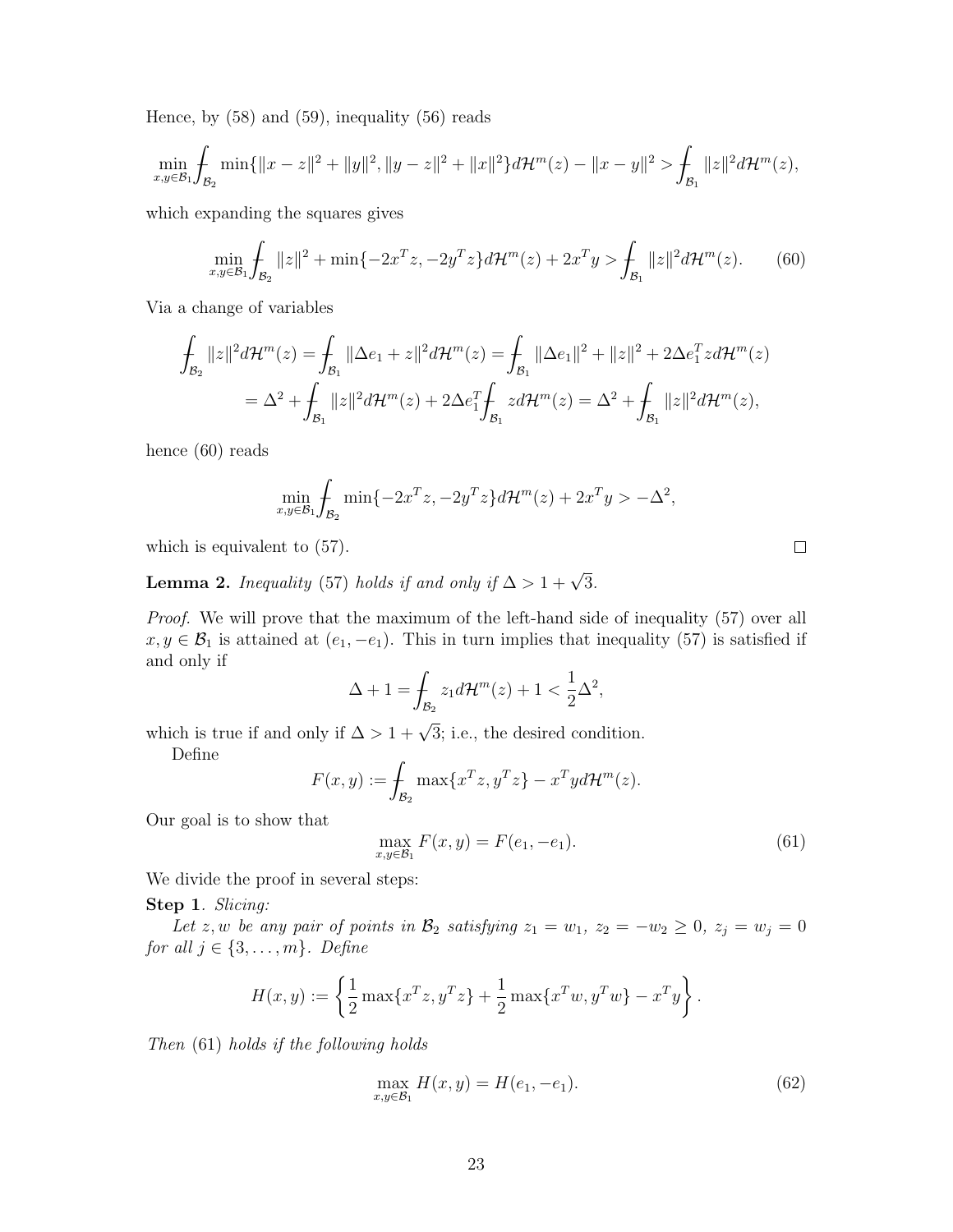Proof of Step 1. Since

$$
F(x,y) = \frac{1}{\mathcal{H}^m(\mathcal{B}_2)} \int_{\Delta - 1}^{\Delta + 1} \int_{\{z_1 = s\} \cap \mathcal{B}_2} \max\{x^T z, y^T z\} - x^T y d\mathcal{H}^{m-1}(z) ds,
$$

to show (61) it is enough to show that the function

$$
G(x,y) := \int_{\{z_1 = s\} \cap \mathcal{B}_2} \max\{x^T z, y^T z\} - x^T y d\mathcal{H}^{m-1}(z)
$$

is maximized in  $x = e_1$ ,  $y = -e_1$ , for every  $s \in [\Delta - 1, \Delta + 1]$ . Denoting  $A := \{z_1 =$ s,  $z_2 \geq 0$ } ∩  $\mathcal{B}_2$ , then

$$
G(x,y) = \int_A \frac{1}{2} \max\{x^T z, y^T z\} + \frac{1}{2} \max\{x^T (2se_1 - z), y^T (2se_1 - z)\} - x^T y d\mathcal{H}^{m-1}(z).
$$

Hence, it is enough to prove that for every  $s \in [\Delta - 1, \Delta + 1]$  and for every  $z \in A$ ,

$$
\max_{x,y\in\mathcal{B}_1} \left\{ \frac{1}{2} \max\{x^T z, y^T z\} + \frac{1}{2} \max\{x^T (2se_1 - z), y^T (2se_1 - z)\} - x^T y \right\},\qquad(63)
$$

is achieved at  $(e_1, -e_1)$ . Since Problem (63) is invariant under a rotation of the space around the axis generated by  $e_1$ , we conclude that solving Problem  $(63)$  is equivalent to solving Problem (62).

Step 2. Symmetric distribution of the maxima:

Let  $z, w$  be any pair of points as defined in Step 1. Define

$$
I(x,y) := \frac{1}{2}x^{T}z + \frac{1}{2}y^{T}w - x^{T}y.
$$

In order to show that (62) holds, it suffices to prove that

$$
\max_{\substack{x,y \in \mathcal{B}_1 \\ x^T z \ge y^T z, y^T w \ge x^T w}} \{I(x,y)\} \le H(e_1, -e_1) = z_1 + 1. \tag{64}
$$

Proof of Step 2. Assume by contradiction that  $(64)$  holds, but  $(62)$  does not hold. Then there exists  $z, w \in \mathcal{B}_2$ ,  $z_1 = w_1$ ,  $z_2 = -w_2$  and  $z_j = w_j = 0$  for all  $j \in \{3, \ldots, m\}$  and  $\bar{x}, \bar{y} \in \mathcal{B}_1$  such that  $\bar{x}^T z \ge \bar{y}^T z$ ,  $\bar{x}^T w \ge \bar{y}^T w$  and  $H(\bar{x}, \bar{y}) > H(e_1, -e_1)$ . We deduce that

$$
H(e_1, -e_1) < H(\bar{x}, \bar{y}) = \frac{1}{2}\bar{x}^T z + \frac{1}{2}\bar{x}^T w - \bar{x}^T \bar{y} \le \max_{x, y \in \mathcal{B}_1} \frac{1}{2} x^T z + \frac{1}{2} x^T w - x^T y
$$
\n
$$
= \max_{x \in \mathcal{B}_1} \frac{1}{2} x^T z + \frac{1}{2} x^T w + \|x\|.
$$
\n
$$
(65)
$$

Since the function  $\frac{1}{2}x^Tz + \frac{1}{2}$  $\frac{1}{2}x^Tw + ||x||$  is convex in x, then

$$
\max_{x \in \mathcal{B}_1} \frac{1}{2} x^T z + \frac{1}{2} x^T w + ||x|| = \max_{x \in \partial \mathcal{B}_1} \frac{1}{2} x^T z + \frac{1}{2} x^T w + ||x|| = \max_{x \in \partial \mathcal{B}_1} \frac{1}{2} x^T z + \frac{1}{2} x^T w + 1. \tag{66}
$$

The maximization problem on the right hand side of (66) has critical points satisfying

$$
z + w + 2\lambda x = 0.\t\t(67)
$$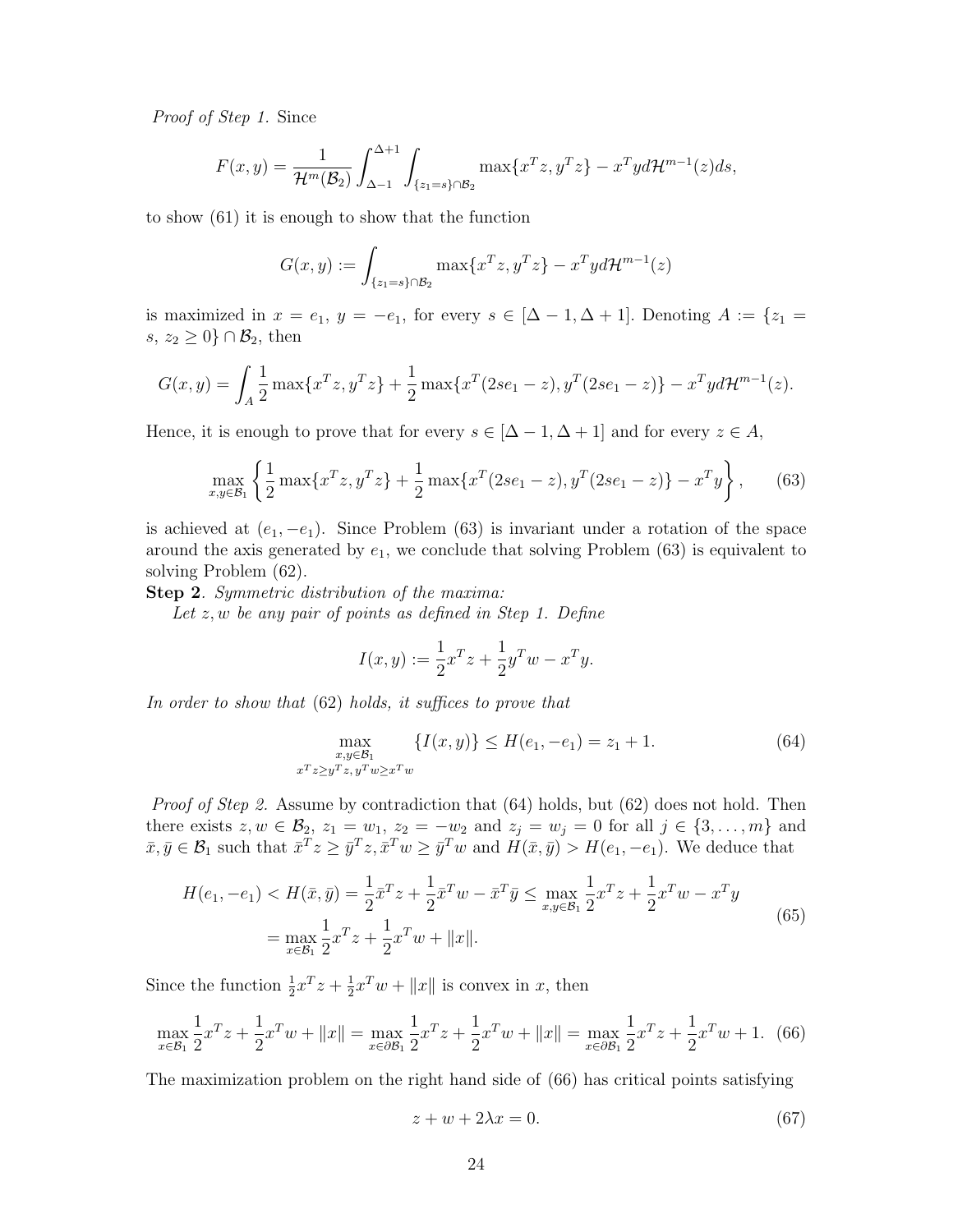Since  $z, w \in \mathcal{B}_2$ ,  $z_1 = w_1$ ,  $z_2 = -w_2 \ge 0$  and  $z_j = w_j = 0$  for every  $j = 3, ..., m$ , then equation (67) implies that  $x \parallel e_1$ . We deduce that any maximum point of (66) satisfies  $x = te_1$ , with  $t \in [-1, 1]$ :

$$
\max_{x \in \partial B_1} \frac{1}{2} x^T z + \frac{1}{2} x^T w + 1 = \max_{t \in [-1,1]} t z_1 + 1,\tag{68}
$$

and the maximum point of (68) is attained at  $t = 1$ , since  $z_1 > 0$ . Combining (65), (66) and (68), we deduce the contradiction  $H(e_1, -e_1) < z_1 + 1 = H(e_1, -e_1)$ . Step 3. Reduction from balls to disks:

To show the validity of (64), we can restrict to dimension  $m = 2$ .

*Proof of Step 3.* We fix  $z = (z_1, z_2, 0, \ldots, 0)$  and  $w = (z_1, -z_2, 0, \ldots, 0)$ . Denote  $x = (x_1, x')$  and  $y = (y_1, y')$ , where  $x' := (x_2, \ldots, x_m)$  and  $y' := (y_2, \ldots, y_m)$ . We will use the same notation also for z, w. Moreover denote  $\tilde{x} = (x_1, \tilde{x}')$  and  $\tilde{y} = (y_1, \tilde{y}')$ , where  $\tilde{x}' := (\tilde{x}_2, 0, \ldots, 0), \ \tilde{y}' := (\tilde{y}_2, 0, \ldots, 0), \text{ such that } ||x'|| = ||\tilde{x}'|| \text{ and } ||y'|| = ||\tilde{y}'||, \ \tilde{x}_2 \ge 0$ and  $\tilde{y}_2 \leq 0$ . To prove the claim, it suffices to show that the maximum in (64) is attained at  $x, y \in \text{span}\{e_1, e_2\}$ . To this end, it is enough to show that  $I(x, y) \leq I(\tilde{x}, \tilde{y})$ , which is equivalent to

$$
\frac{1}{2}(x')^T z' + \frac{1}{2}(y')^T w' - (x')^T y' \le \frac{1}{2}(\tilde{x}')^T z' + \frac{1}{2}(\tilde{y}')^T w' - (\tilde{x}')^T \tilde{y}'.
$$

In turn, this inequality is valid because

- (i) by definition  $\tilde{x}' \parallel z'$ ,  $\tilde{y}' \parallel w'$ ,  $\tilde{x}_2 \geq 0$ ,  $\tilde{y}_2 \leq 0$  and  $z_2 \geq 0$ ; then we have  $(x')^T z' \leq (\tilde{x}')^T z'$ and  $(y')^T w' \leq (\tilde{y}')^T w'.$
- (ii) by definition  $||x'|| = ||\tilde{x}||$ ,  $||y'|| = ||\tilde{y}||$ ,  $\tilde{x}_2 \geq 0$ ,  $\tilde{y}_2 \leq 0$ , and  $\tilde{x}' || \tilde{y}'$ ; then we have  $(x')^T y' \geq (\tilde{x}')^T \tilde{y}'.$

#### Step 4. Reduction from disks to circles:

In order to prove Problem (64), it is enough to show that

$$
\max_{\substack{x,y \in \partial B_1 \\ x^T z \ge y^T z, y^T w \ge x^T w}} I(x,y) \le H(e_1, -e_1) = z_1 + 1,\tag{69}
$$

for every  $z \in \mathcal{B}_2$ ,  $z_1 = w_1$  and  $z_2 = -w_2 \geq 0$ .

*Proof of Step 4.* Fix  $x, y \in \mathcal{B}_1$ . To prove this step, it is enough to find  $x', y' \in \partial \mathcal{B}_1$ such that  $I(x', y') \geq I(x, y)$ . Let us denote  $\bar{x} = x/\Vert x \Vert$  if  $x \neq 0$  and  $\bar{x} = e_1$  if  $x = 0$ . Let us denote  $\bar{y} = y/||y||$  if  $y \neq 0$  and  $\bar{y} = e_1$  if  $y = 0$ . Since  $x, y, z, w$  are fixed, we define the constants  $a=\frac{1}{2}$  $\frac{1}{2}\bar{x}^T z, b = \frac{1}{2}$  $\frac{1}{2}\bar{y}^T w$  and  $c = \bar{x}^T \bar{y}$ . We consider the problem

$$
\max_{(r_1,r_2)\in[-1,1]^2} I(r_1\bar{x},r_2\bar{y}) = \max_{(r_1,r_2)\in[-1,1]^2} r_1a + r_2b - r_1r_2c.
$$

It is well-known that the maximum of a bilinear function over a box is attained at a vertex of the box and this completes the proof.

Step 5. Symmetric local maxima:

For any pair  $x, y \in \partial \mathcal{B}_1$  of the form  $x_1 = y_1$  and  $x_2 = -y_2$ , we have

$$
I(x,y) \le H(e_1, -e_1).
$$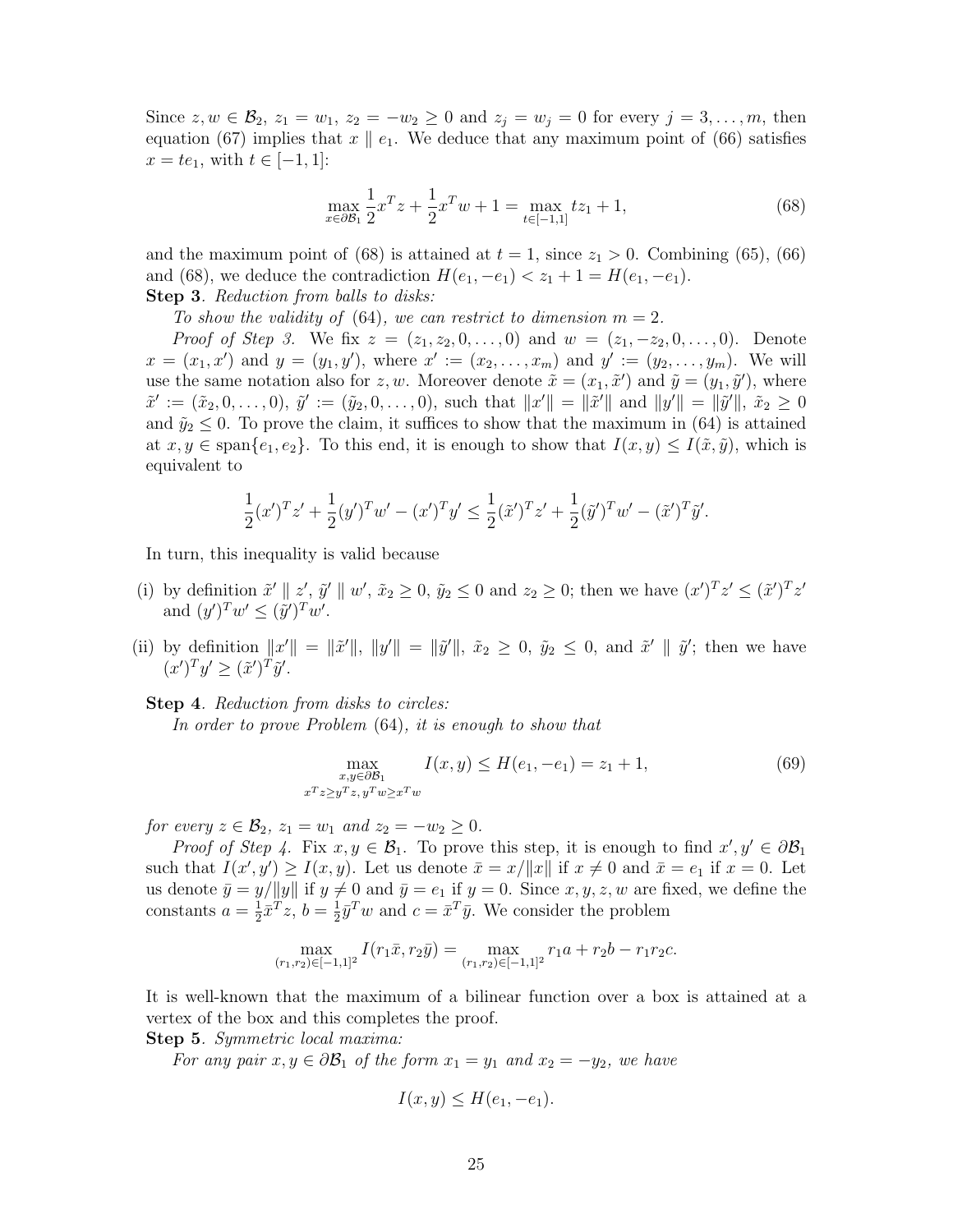*Proof of Step 5.* Given such symmetric pair  $(x, y)$ , the objective function evaluates to  $I(x,y) = z_1x_1 + z_2x_2 - x_1^2 + x_2^2$ . Using  $x_1^2 + x_2^2 = 1$  and  $z_2\sqrt{1-x_1^2} \le z_2$ , it suffices to show that

$$
z_2 \le 2x_1^2 - z_1 x_1 + z_1, \quad \forall x_1 \in [-1, 1]. \tag{70}
$$

Since the function  $\hat{f}(x_1) := 2x_1^2 - z_1x_1 + z_1$  on the right hand side of (70) is a convex parabola in  $x_1$ , its minimum is either attained at one of the end points or at  $\tilde{x}_1 = \frac{z_1}{4}$ , provided that  $-1 \leq \frac{z_1}{4} \leq 1$ . Since  $\Delta - 1 \leq z_1 \leq \Delta + 1$ , the point  $\tilde{x}_1$  lies in the domain only if  $\Delta - 1 \le z_1 \le \min\{4, \Delta + 1\}$ . The value of  $\hat{f}$  at  $x_1 = -1$  and  $x_1 = 1$  evaluates to  $2 + 2z<sub>1</sub>$  and 2, respectively, both of which are clearly bigger than  $z<sub>2</sub>$ . Hence it remains to show that

$$
\sqrt{1-u^2} \le (u+\Delta) - \frac{(u+\Delta)^2}{8}, \quad -1 \le u \le \min\{4-\Delta, 1\},\
$$

where we set  $u := z_1 - \Delta$  and we use that  $z_2 \leq \sqrt{1 - u^2}$ . Since  $u + \Delta \leq 4$ , the right hand side of the above inequality is increasing in  $\Delta$ ; hence it suffices to show its validity at  $\Delta = 2$ ; i.e.,

$$
\sqrt{1 - u^2} \le (u + 2) - \frac{(u + 2)^2}{8}, \quad -1 \le u \le 1.
$$

The right-hand side of the above inequality is concave and hence is lower bounded by its  $\sqrt{1-u^2} \leq \frac{1}{2}$ secant line through the boundary points  $(-1, 7/8)$ ,  $(1, 15/8)$ ; hence it suffices to show that  $rac{1}{2}(u + \frac{11}{4})$  $\frac{11}{4}$ ) for all  $-1 \le u \le 1$ . Squaring both sides and rearranging the terms, the above inequality can be equivalently written as  $u^2 + \frac{11}{10}u + \frac{57}{80} \ge 0$ , where  $-1 \le u \le 1$ . It is simple to check that the minimum of the left hand side of this inequality is attained at  $u = -\frac{11}{20}$  and is equal to 0.41 and this completes the proof.

Step 6. Decomposition of the circle:

To solve Problem (69), it suffices to solve

$$
\max_{\substack{x,y \in \partial \mathcal{B}_1 \cap \{x_1 \le 0, y_1 \ge 0\} \\ x^T z \ge y^T z, y^T w \ge x^T w}} I(x,y) \le H(e_1, -e_1) = z_1 + 1,\tag{71}
$$

for every  $z \in \mathcal{B}_2$ ,  $z_1 = w_1$ ,  $z_2 = -w_2 \geq 0$ .

*Proof of Step 6.* We first consider the case when  $x_1 \leq 0$  and  $y_1 \leq 0$ . Since  $z_1 > 0$ , then  $x_1z_1 \leq -x_1z_1, y_1z_1 \leq -y_1z_1$ . We deduce that  $I(x, y) \leq I((-x_1, x_2), (-y_1, y_2))$ .

Now, since the case  $\{x_1 \geq 0, y_1 \leq 0\}$  is symmetric to the case  $\{x_1 \leq 0, y_1 \geq 0\}$ , we just need to show that

$$
\max_{\substack{x,y \in \partial B_1 \cap \{x_1 \ge 0, y_1 \ge 0\} \\ x^T z \ge y^T z, y^T w \ge x^T w}} I(x,y) \le H(e_1, -e_1) = z_1 + 1.
$$

Consider  $x, y \in \partial \mathcal{B}_1$  such that  $x_1 \geq 0$ ,  $y_1 \geq 0$ ,  $x^T z \geq y^T z$ ,  $y^T w \geq x^T w$ . If  $x_2, y_2$  are both negative (resp. both positive), we can consider the new couple  $(x_1, -x_2), (y_1, y_2)$  (resp.  $(x_1, x_2), (y_1, -y_2)$ , which gives a bigger (or equal) value for I. Hence, we can restrict our study to the case  $x_2 \geq 0$  and  $y_2 \leq 0$ . We denote in spherical coordinates  $x = (1, \theta)$ ,  $y = (1, \eta), z = (\Vert z \Vert, \gamma)$  and  $w = (\Vert z \Vert, 2\pi - \gamma)$ . Since  $x, y \in \partial \mathcal{B}_1, x_1 \geq 0, y_1 \geq 0, x_2 \geq 0$ and  $y_2 \leq 0$  then  $\theta \in [0, \pi/2]$  and  $\eta \in [3\pi/2, 2\pi]$ . Furthermore, since  $z, w \in \mathcal{B}_2$ , we can easily verify that

$$
\gamma \in [0, \pi/4),\tag{72}
$$

since the straight line parallel to  $e_1 + e_2$  does not intersect  $\mathcal{B}_2$ , for every  $\Delta \geq 2$ .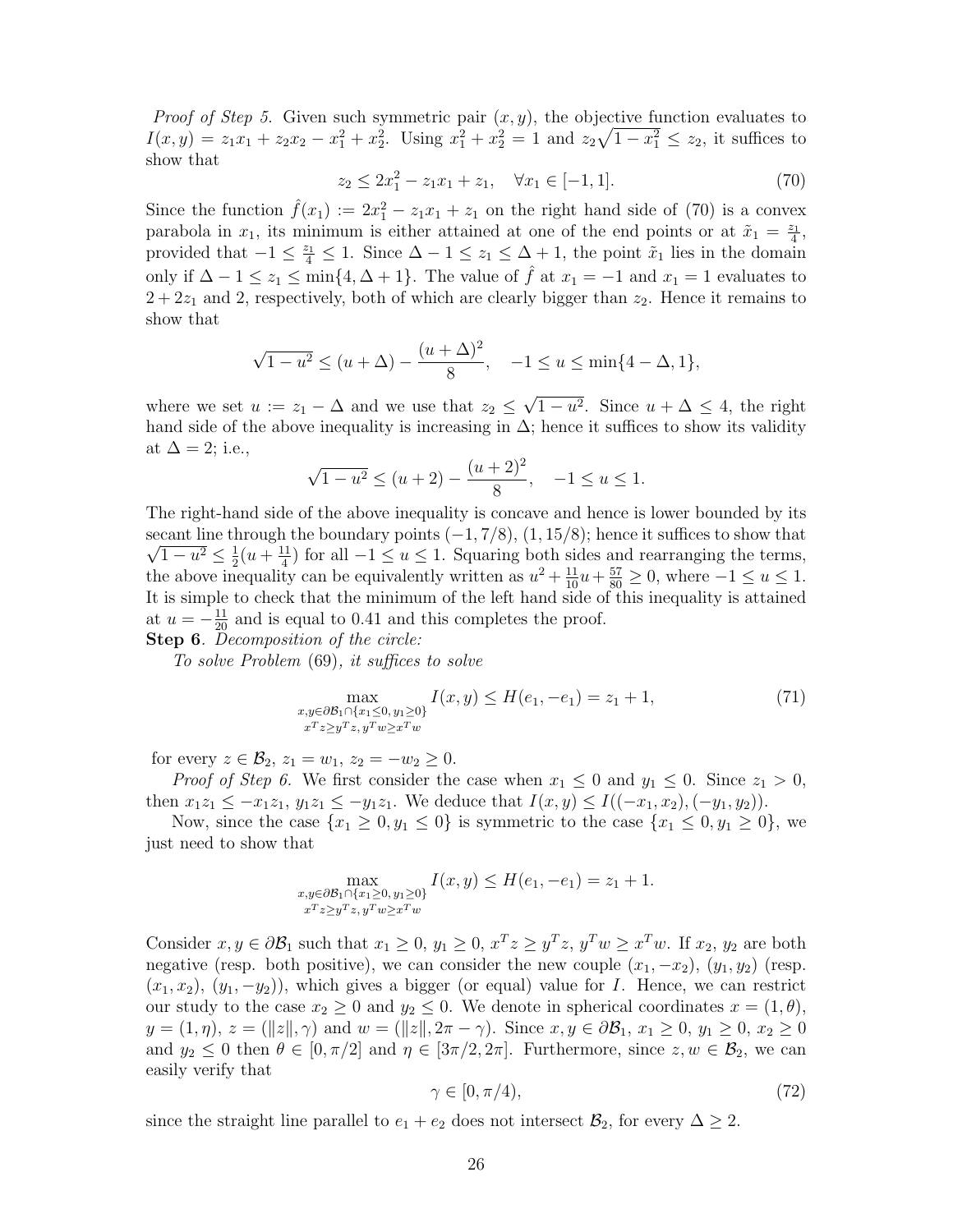With this notation we have

$$
I(\theta, \eta) = \frac{1}{2} ||z|| \cos(\theta - \gamma) + \frac{1}{2} ||z|| \cos(\eta + \gamma) - \cos(\eta - \theta).
$$

It then follows that the critical points of the above function have to satisfy

$$
\frac{1}{2}||z||\sin(\theta - \gamma) + \sin(\eta - \theta) = 0, \text{ and } -\frac{1}{2}||z||\sin(\eta + \gamma) + \sin(\eta - \theta) = 0.
$$

Subtracting the two equations, since  $||z|| > 0$ , we deduce that

$$
\sin(\theta - \gamma) = -\sin(\eta + \gamma). \tag{73}
$$

We observe that  $\theta - \gamma \in [-\pi/2, \pi/2]$  and  $\eta + \gamma \in [3\pi/2, 5\pi/2]$ . Since  $\sin(s)$  is injective for  $s \in [-\pi/2, \pi/2]$ , we deduce that the only solution is  $\theta = 2\pi - \eta$ . This critical point corresponds to a symmetric couple  $x_1 = y_1, x_2 = -y_2$  and by Step 5 we have  $I(x, y) \leq H(e_1, -e_1)$ . Up to rotation, the boundary cases of  $\theta$  and  $\eta$  coincide. Hence, we are just left to study the boundary case  $\theta = 0$ , or equivalently  $(x, y) = (e_1, y)$  (the boundary case  $\theta = \pi/2$  gives  $x_1 \leq 0$  and will be threated in Step 7). In this case, since  $y_1 \geq 0$  and  $y_1, y_2, z_2 \in [-1, 1]$ 

$$
I(e_1, y) = \frac{1}{2}z_1 + \frac{1}{2}y_1z_1 - \frac{1}{2}y_2z_2 - y_1 \le \frac{1}{2}z_1(1 + y_1) + 1/2 < z_1 + 1 = H(e_1, -e_1).
$$

#### Step 7. We solve Problem (71).

*Proof of Step 7.* We now assume that  $x, y \in \partial \mathcal{B}_1$ ,  $x_1 \leq 0, y_1 \geq 0$ ,  $x^T z \geq y^T z$  and  $y^T w \ge x^T w$ . As explained in Step 6, we can also assume that  $x_2 \ge 0$  and  $y_2 \le 0$ . This implies that, using the notation of Step 6, we need to study the domain

$$
(\theta, \eta) \in [\pi/2, \pi/2 + 2\gamma] \times [3\pi/2, 2\pi]. \tag{74}
$$

Using a similar line of argument as in Step 6, all critical points in this region must satisfy (73). By (72), since the function  $\sin(s)$  is strictly increasing in  $[-\gamma, \pi/2 - \gamma]$  and  $\sin(s) > \sin(\pi/2 - \gamma) = \sin(\pi/2 + \gamma)$  for every  $s \in (\pi/2 - \gamma, \pi/2 + \gamma)$ , it follows that  $\sin([\pi/2-\gamma,\pi/2+\gamma]) \cap \sin([-\gamma,\pi/2-\gamma]) = {\sin(\pi/2-\gamma)}$  and that the equation (73) is never satisfied in the interior of the region (74). This implies that the only maximum points can be achieved at the boundary. We are just left to check that for all the boundary points  $(x, y)$  of this region,  $I(x, y) \leq H(e_1, -e_1)$ .

We start with  $\theta = \pi/2$ , that is, all the points of the form  $(e_2, y)$  with  $y \in \partial \mathcal{B}_1$ . We claim that

$$
I(e_2, y) = \frac{1}{2}z_2 + \frac{1}{2}y_1z_1 - \frac{1}{2}y_2z_2 - y_2 \le z_1 + 1, \quad \forall y \in \partial \mathcal{B}_1.
$$

The maximum of the linear function  $I(e_2, y)$  over  $y \in \partial \mathcal{B}_1$  is attained at

$$
\tilde{y} = \frac{(z_1, -(z_2 + 2))}{\sqrt{z_1^2 + (z_2 + 2)^2}}.
$$

Hence, it suffices to show that the following inequality is valid:

$$
I(e_2, \tilde{y}) = \frac{1}{2}z_2 + \frac{1}{2}\sqrt{z_1^2 + (z_2 + 2)^2} \le z_1 + 1, \quad \Delta - 1 \le z_1 \le \Delta + 1, \ 0 \le z_2 \le 1,
$$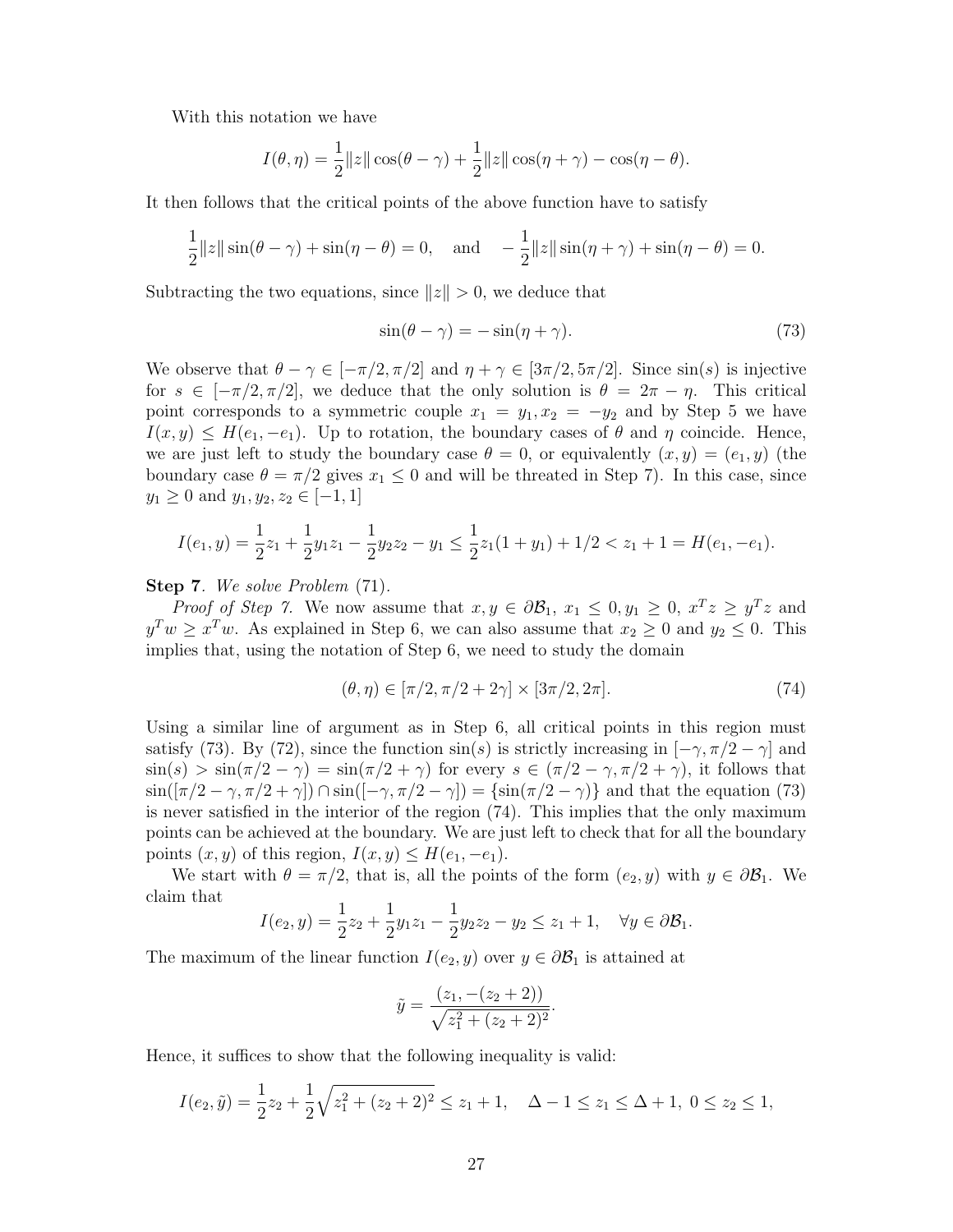Defining  $u = z_1 - \Delta$ , the above inequality can be equivalently written as:

$$
\sqrt{1 - u^2} \le (u + \Delta) - \frac{(u + \Delta)^2}{4(u + \Delta + 2)}, \quad -1 \le u \le 1,
$$
\n(75)

First, notice that the right hand side of inequality (75) is increasing in  $\Delta$ , hence it suffices to show its validity at  $\Delta = 2$ . Second this expression is concave is and hence can be lower bounded by its secant line, denoted by  $au + b$ ; therefore, it suffices to show that  $\sqrt{1-u^2} \le au + b$ . Squaring both sides, we need to show that  $(au + b)^2 + u^2 \ge 1$  for  $-1 \le u \le 1$  and it is simple check that the latter inequality is valid.

The calculations for the boundary case  $\eta = 3\pi/2$ , that is all the points  $(x, -e_2)$  with  $x \in \partial \mathcal{B}_1$ , are symmetric to the case  $\theta = \pi/2$  (up to a rotation).

We now consider the boundary case  $\eta = 2\pi$ , that is all the points  $(x, e_1)$  with  $x \in \partial \mathcal{B}_1$ and we claim that  $I(x, e_1) \leq z_1 + 1$  for every  $x \in \partial \mathcal{B}_1$ . Indeed, since  $z_1 \geq 1$ 

$$
I(x, e_1) = \frac{1}{2}x_1z_1 + \frac{1}{2}x_2z_2 + \frac{1}{2}z_1 - x_1 = \left(\frac{1}{2} - \frac{1}{z_1}\right)x_1z_1 + \frac{1}{2}x_2z_2 + \frac{1}{2}z_1, \qquad \forall x \in \partial \mathcal{B}_1.
$$

Since  $\frac{1}{z_1} \in (0,1]$ , we have  $\left(\frac{1}{2} - \frac{1}{z_1}\right)$  $z_1$  $\int x_1 z_1 \leq \frac{1}{2}$  $\frac{1}{2}z_1$  and since  $x_2, z_2 \in [-1, 1]$ , we have

$$
I(x, e_1) \le \frac{1}{2}z_1 + \frac{1}{2}x_2z_2 + \frac{1}{2}z_1 \le z_1 + 1 = H(e_1, -e_1), \quad \forall x \in \partial \mathcal{B}_1.
$$

The last boundary case is  $\theta = \pi/2 + 2\gamma$ , for every  $\eta \in [3\pi/2, 2\pi]$ . In this case, we observe that  $\theta - \gamma \geq 2\pi - \eta + \gamma$ , where  $\theta - \gamma$  is the angle between x and z and  $2\pi - \eta + \gamma$ is the angle between y and z). Hence  $x^T z \le y^T z$  and

$$
I(x,y) \le \frac{1}{2}y^T z + \frac{1}{2}y^T w - x^T y \le y_1 z_1 + 1 \le z_1 + 1 = H(e_1, -e_1).
$$

 $\Box$ 

This concludes the proof of Step 7.

5 Numerical Experiments

In this section, we conduct a numerical study to compare the recovery properties of the proposed LP relaxation defined by (LPK) versus the SDP relaxation defined by (5). To this end we generate two collections of random test sets: in the first collection, the points in each cluster are drawn uniformly from a ball of unit radius  $(\mathcal{B})$  while in the second collection, the points in each cluster are drawn uniformly from a sphere of unit radius  $(S)$ . For each collection, we consider four different set ups with  $K \in \{2,3\}$  and  $m \in \{2,3\}$ . As before we denote by  $\Delta$  the minimum distance between the cluster centers. For each fixed configuration  $(\mathcal{T}, K, m)$ , where  $\mathcal{T} \in \{S, \mathcal{B}\}\$ , we consider various values for  $\Delta$ ; namely, we set  $\Delta \in [2:0.01:\Delta]$ , where  $\Delta$  is set to a value at which recovery is clearly achieved for both algorithms. For each fixed  $\Delta$ , we conduct 20 random trials. We count the number of times the optimization algorithm returns the planted clusters as the optimal solution; dividing this number by total number of trials, we obtain the empirical rate of success. All experiments are performed on the NEOS server [7]; LPs are solved with GAMS/CPLEX [11] and SDPs are solved with GAMS/MOSEK [1].

Our results are depicted in Figure 1. As can be seen from these graphs, in all eight configurations, the LP clearly outperforms the SDP in recovering the planted clusters. In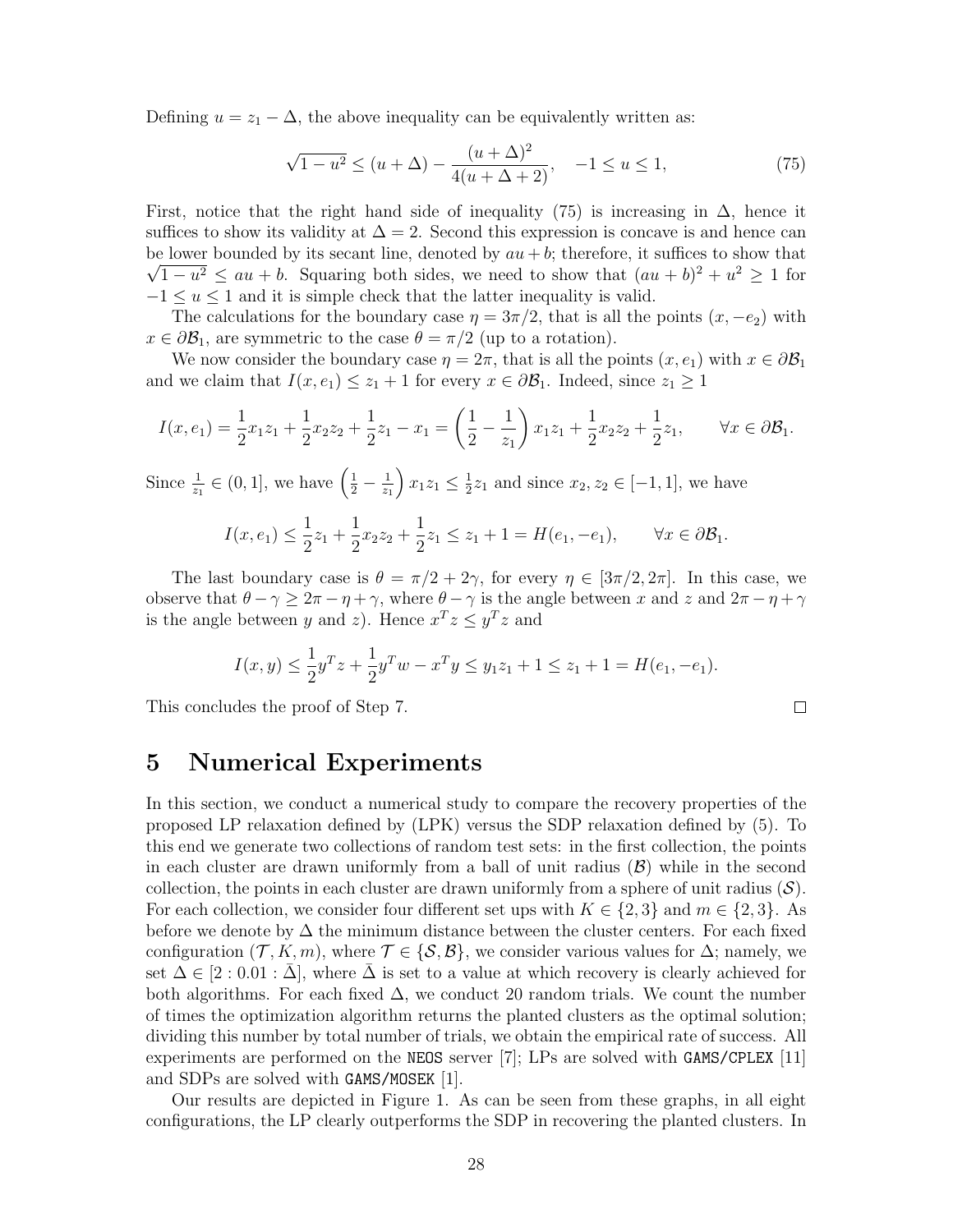particular, results for  $K = 2$  suggest that our recovery guarantee of Section 4 is excessively conservative. In addition, it can be seen that in all four settings, the recovery threshold of the LP relaxation in dimension  $m = 3$  is better than the threshold in dimension  $m = 2$ ; this effect is not reflected in our recovery guarantee and is a subject to future research. Finally, we acknowledge that in order to investigate the relative computational benefits of the LP relaxation versus the SDP relaxation for K-means clustering, a comprehensive numerical study on various real data sets is needed. This is indeed a subject of future research.

## Acknowledgments

The authors would like to thank Shuyang Ling and Soledad Villar for fruitful discussions about the recovery properties of SDP relaxations for clustering problems.

## References

- [1] MOSEK 9.2, 2019. http:https://docs.mosek.com/9.0/faq.pdf.
- [2] E. Abbe, A. S. Bandeira, and G. Hall, Exact Recovery in the Stochastic Block *Model*, IEEE Transactions on information theory, 62 (2016), pp.  $471 - 487$ .
- [3] N. Agarwal, A. S. Bandeira, K. Koiliaris, and A. Kolla, Multisection in the stochastic block model using semidefinite programming, Compressed Sensing and its Applications, (2018), pp. 125–162.
- [4] P. Awasthi, A. S. Bandeira, M. Charikar, R. Krishnaswamy, S. Villar, AND R. WARD, Relax, no need to round: Integrality of clustering formulations, Proceedings of the Conference on Innovations in Theoretical Computer Science, 165 (2015), pp. 191–200, doi:https://doi.org/10.1145/2688073.2688116.
- [5] A. S. BANDEIRA, Random laplacian matrices and convex relaxations, Foundations of Computational Mathematics, 18 (2018), pp. 345–379, doi:10.1007/s10208-016-9341- 9.
- [6] B. G. BODMANN AND C. J. GEORGE, On the minimum of the mean-squared error in 2-means clustering, Involve, a journal of mathematics, 12 (2019), pp. 301–319.
- [7] J. Czyzyk, M. P. Mesnier, and J. J. More, The neos server, IEEE Journal on Computational Science and Engineering, 5 (1998), pp. 68–75.
- [8] M. DEZA AND M. LAURENT, *Geometry of cuts and metrics*, vol. 15 of Algorithms and Combinatorics, Springer-Verlag, Berlin Heidelberg New York, 1997.
- [9] Z. Friggstad, M. Rezapour, and S. M. R., Local search yields a ptas for k-means in doubling metrics, SIAM Journal on Computing, 48 (2019), p. 452–480.
- [10] B. Hajek, Y. Wu, and J. Xu, Achieving exact cluster recovery threshold via semidefinite programming, IEEE Transactions on Information Theory, 62 (2016), pp. 2788 – 2797.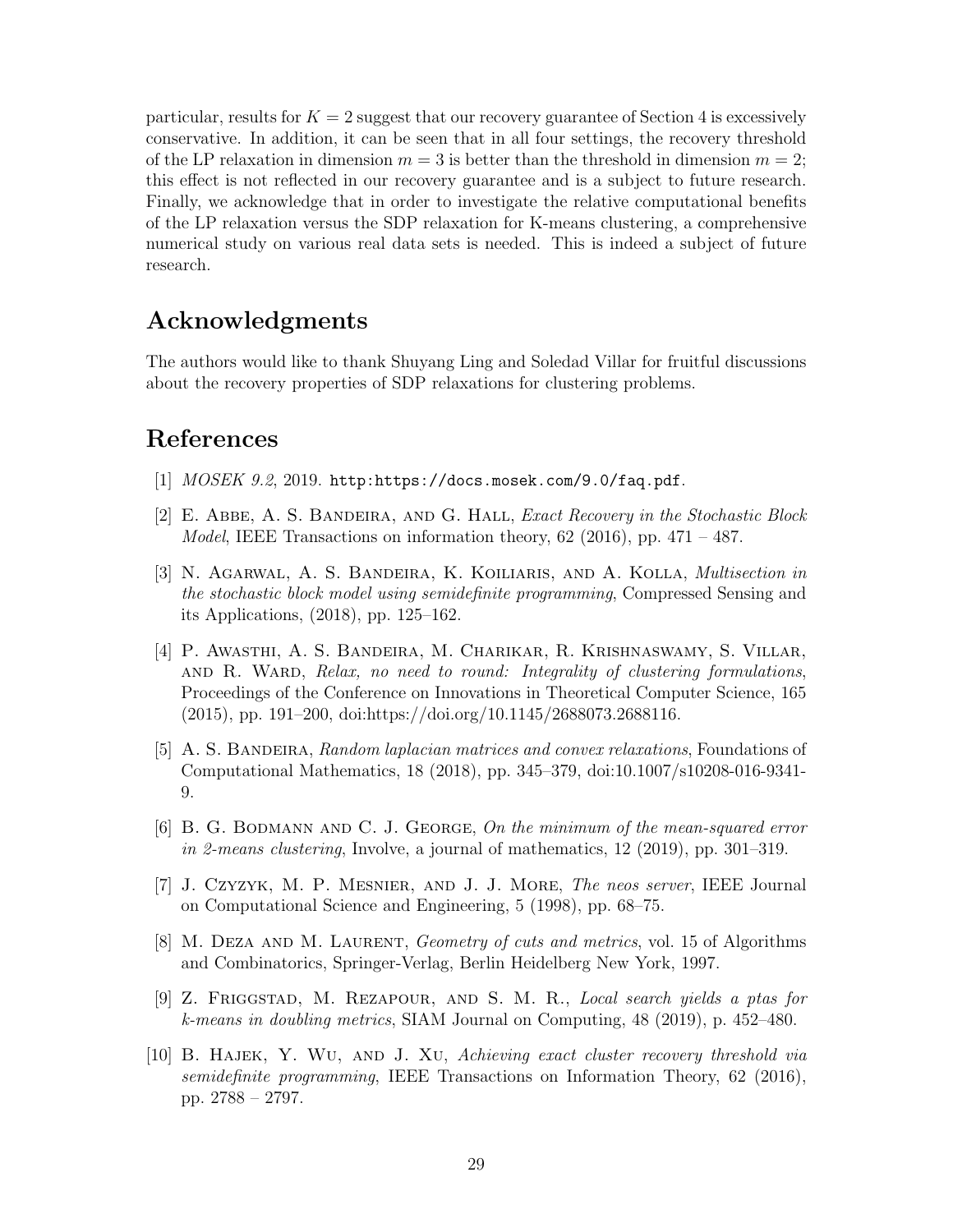

Figure 1: The empirical probability of success of the LP versus the SDP in recovering the planted clusters when the points in each cluster are generated uniformly on a unit sphere (Figures 1(a)- 1(d)) and in a unit ball (Figures 1(e)- 1(h)).